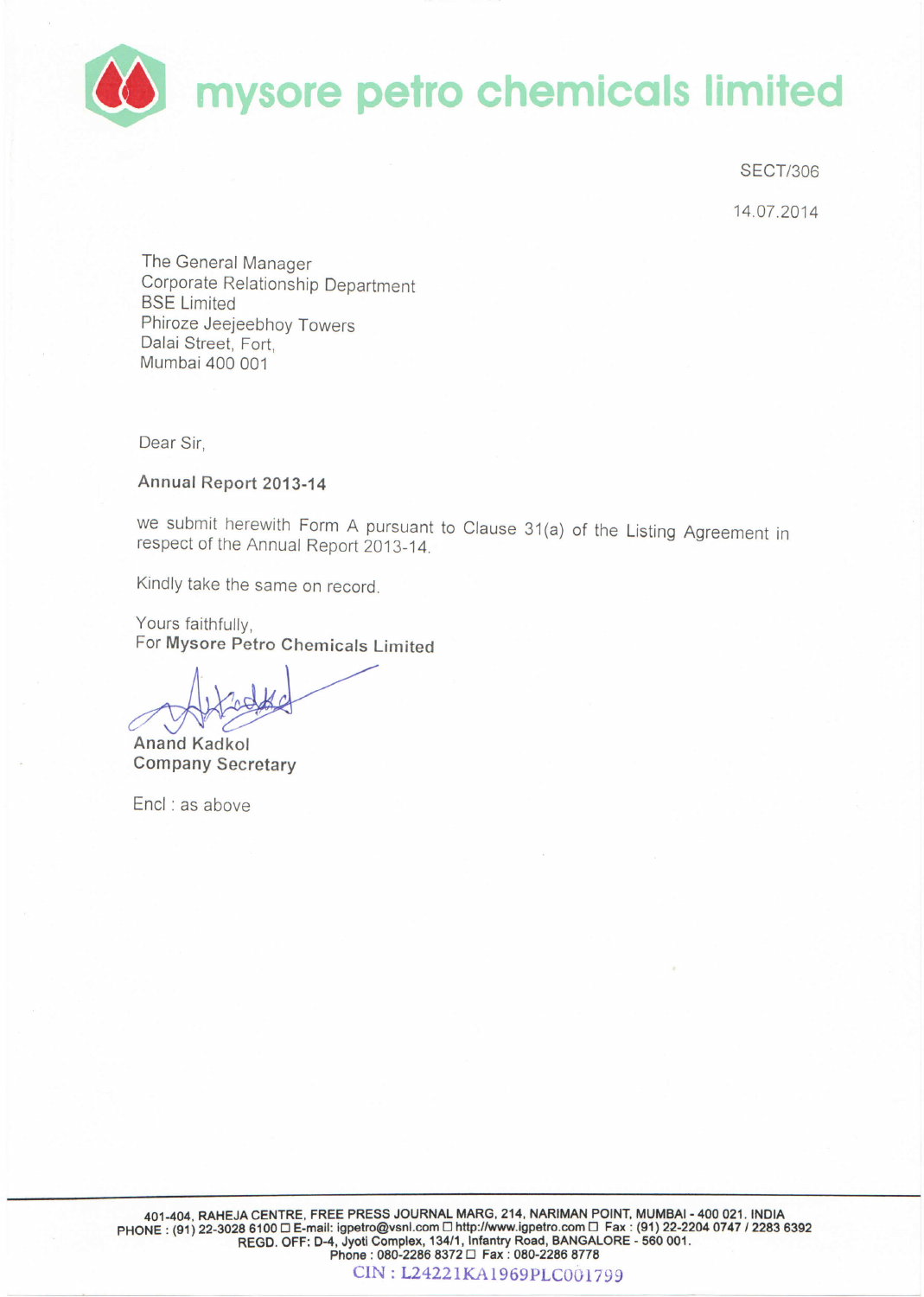

# mysore petro chemicals limited

**FORM A** (Pursuant to Clause 31 (a) of Listing Agreement)

| 1. | Name of the Company                               | MYSORE PETRO CHEMICALS LIMITED                                                                         |
|----|---------------------------------------------------|--------------------------------------------------------------------------------------------------------|
| 2. | Annual financial statements for the year<br>ended | 31st March, 2014                                                                                       |
| 3. | Type of Audit observation                         | Un-qualified                                                                                           |
| 4. | Frequency of observation                          | Not applicable                                                                                         |
| 5. | To be signed by                                   | luthere<br>MUMBA<br>Shri M M Dhanuka<br><b>Managing Director &amp; CEO</b>                             |
|    |                                                   | Not-<br>Shri Paras jain<br>Deputy General Manager (Accounts)<br>ARIHAR NAMES<br>BANGALORE<br>A * Suley |
|    |                                                   | M-00. 16398<br>K.Nagarajan, Partner<br>M/s Hariharan & Co. (Statutory Audit Ghartered Acco             |
|    |                                                   | Shri M M Jayakar<br><b>Audit Committee Chairman</b>                                                    |

401-404, RAHEJA CENTRE, FREE PRESS JOURNAL MARG, 214, NARIMAN POINT, MUMBAI - 400 021, INDIA<br>PHONE : (91) 22-3028 6100 D E-mail: igpetro@vsnl.com D Hunty/www.igpetro.com D Fax : (91) 22-2204 0747 / 2283 6392<br>REGD. OFF: D-4

CIN: L24221KA1969PLC001799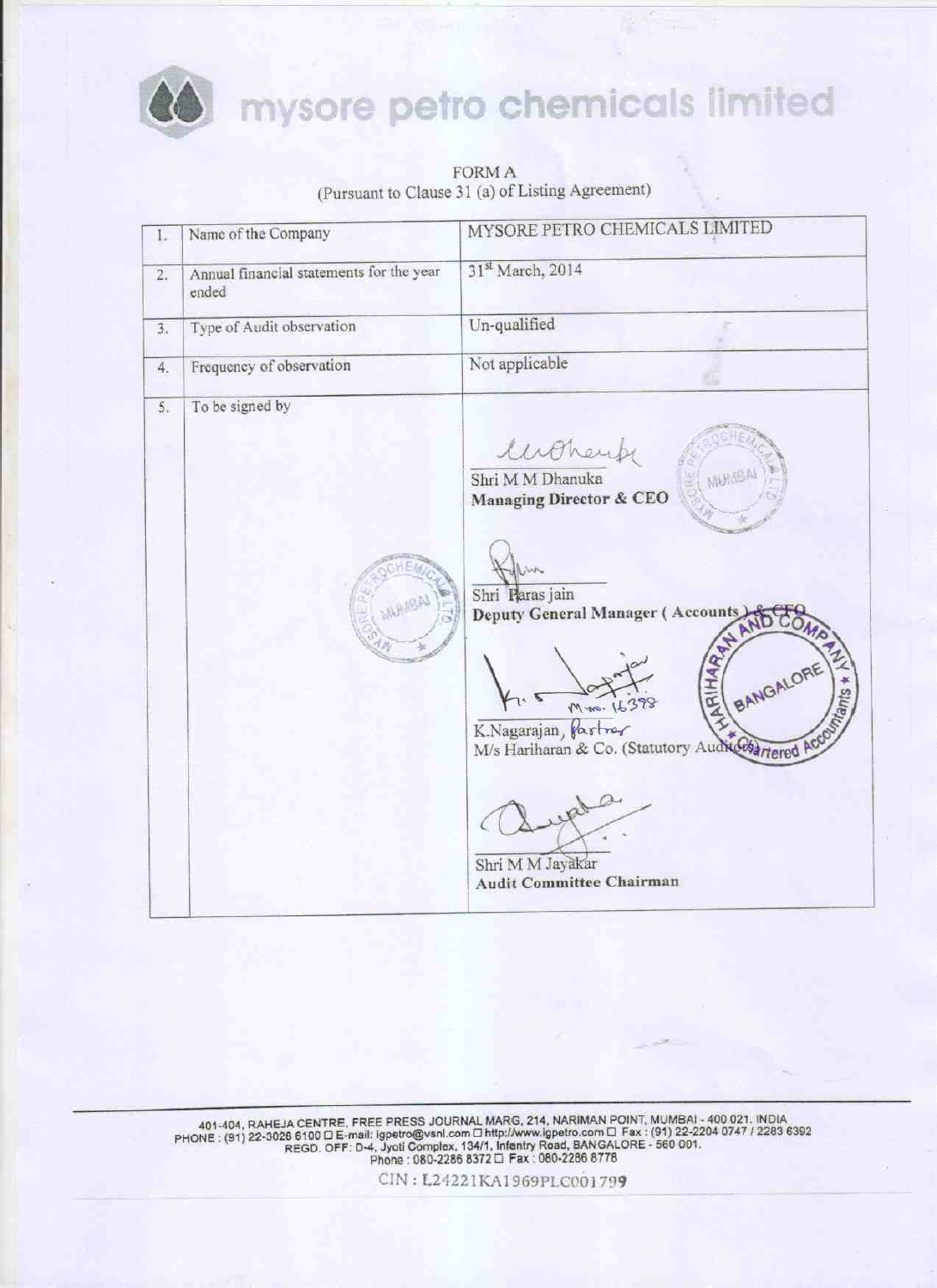

44th Annual Report 2013-2014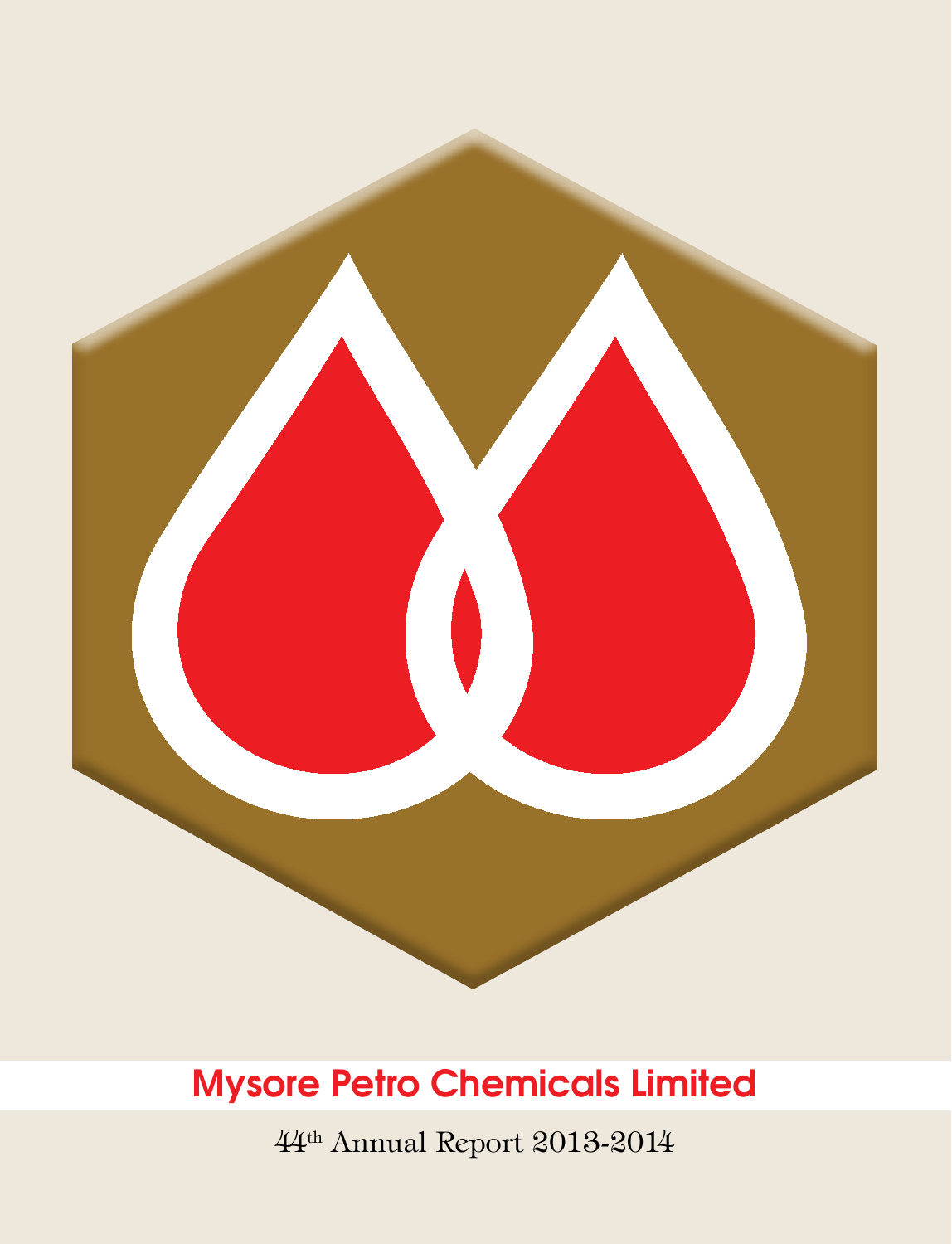### BOARD OF DIRECTORS

Shri M M Dhanuka – *Chairman & Managing Director* Shri Nikunj Dhanuka Shri M M Jayakar Shri Anil Kochar Shri S N Maheshwari Shri Shrikant Somani

### **COMPANY SECRETARY**

Shri Anand Kadkol

### **AUDITORS**

M/s. Hariharan & Co. Chartered Accountants No. 133, 26th Cross 6th Block, Jayanagar Bengaluru – 560 082

### **INTERNAL AUDITORS**

M/s. Shyam Malpani & Associates Chartered Accountants 307, Chartered House, 297/299, Dr. Cawasji Hormasji Street, Near Marine Lines Church Mumbai – 400 002

### **FACTORY LOCATION**

### **MALEIC ANHYDRIDE Plant**

T-1, MIDC Industrial Area Taloja - 410 208, Dist. Raigad Maharashtra Tel : 022-39289100 Fax : 022-39289148 / 149 Email : igpetro.talojapa@gems.vsnl.net.in

## AGM

#### 44th Annual General Meeting

Friday 1st August, 2014 at 12.30 p.m.

### Venue

Woodlands Hotel, 5, Raja Rammohan Roy Road Bengaluru-560 025

### **REGISTERED OFFICE**

D/4, Jyothi Complex 134/1, Infantry Road Bengaluru – 560 001 Tel : 080 - 22868372 Fax : 080 - 22868778 E-mail : mysore\_petro@vsnl.net

### **CORPORATE OFFICE**

401, Raheja Centre 214, Nariman Point Mumbai – 400 021 Tel : 022-30286100/30286133 Fax : 022-22040747 Email : igpetro@vsnl.com Web : http://igpetro.com CIN : L24221KA1969PLC001799

### **REGISTRARS & SHARE TRANSFER AGENTS**

M/s. Bigshare Services Pvt. Ltd. E-2/3, Ansa Industrial Estate, Saki Vihar Road, Saki Naka, Andheri (East), Mumbai - 400 072. Tel.: 022-40430200 • Fax : 022-28475207 E-mail : info@bigshareonline.com

### **CONTENTS** Page

| Directors' Report, Management Discussion    |  |
|---------------------------------------------|--|
| Report on Corporate Governance  12          |  |
|                                             |  |
| Annexure to Independent Auditors' Report 23 |  |
|                                             |  |
|                                             |  |
|                                             |  |
| Significant Accounting Policies 29          |  |
|                                             |  |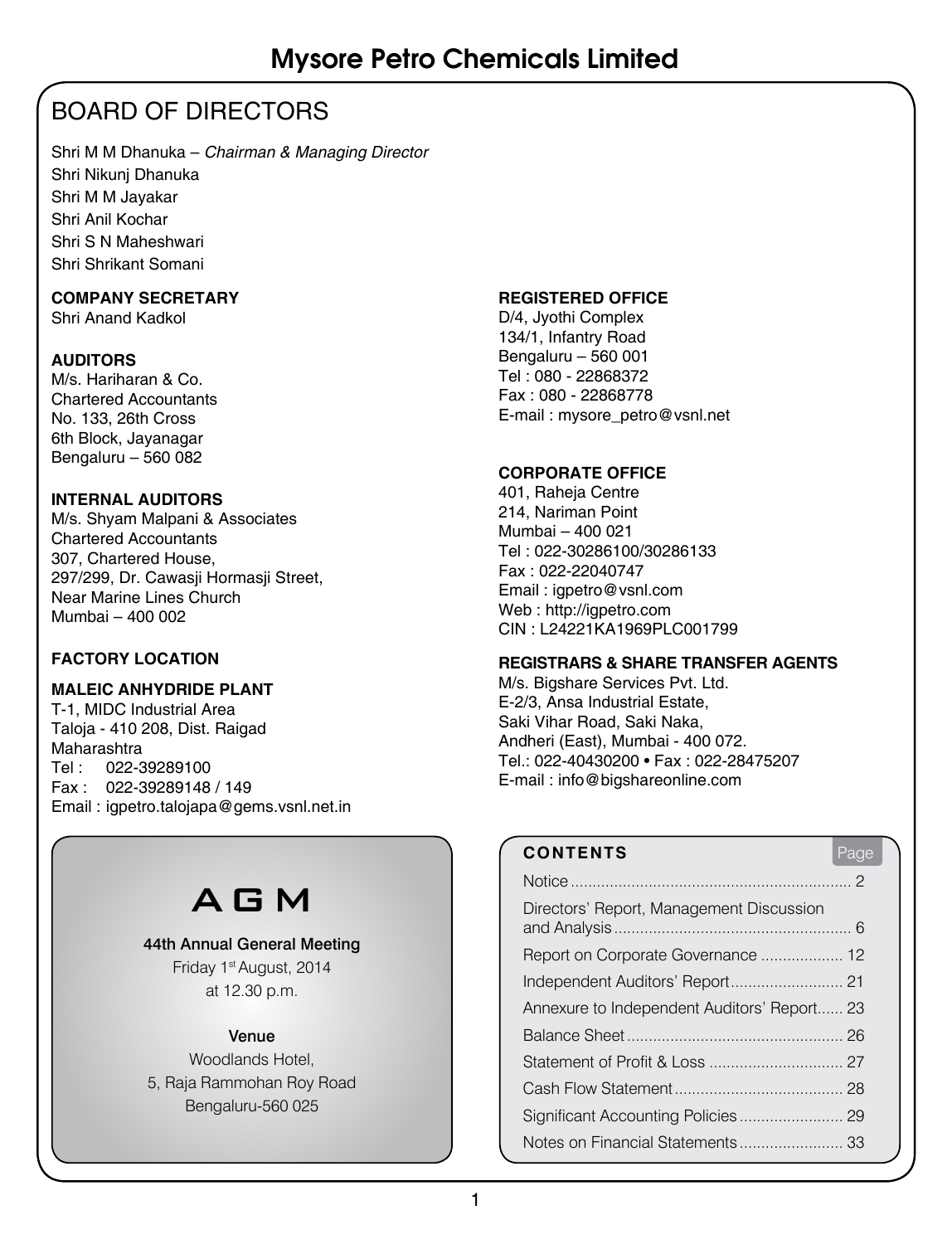### **NOTICE TO THE SHAREHOLDERS**

NOTICE is hereby given that the Forty Fourth Annual General Meeting of the members of MYSORE PETRO CHEMICALS LIMITED will be held at Woodlands Hotel, 5, Raja Rammohan Roy Road, Bengaluru – 560 025 on **Friday, the 1st August, 2014 at 12.30 p.m.** to transact the following business :

### **As Ordinary Business**

- 1. To consider and adopt the Directors' Report and audited Statement of Accounts of the Company for the year ended 31 March 2014.
- 2. To declare dividend on Equity Shares.
- 3. To appoint a Director in place of Shri Nikunj Dhanuka (DIN 00193499) who retires by rotation and being eligible offers himself for reappointment.
- 4. To appoint Auditors and fix their remuneration and for this purpose to consider and, if thought fit, to pass the following resolution as an **Ordinary Resolution**:

"RESOLVED THAT pursuant to the provisions of Section 139 and other applicable provisions, if any, of the Companies Act, 2013, M/s. Hariharan & Co., Chartered Accountants, Bengaluru, (Firm Registration No. 001083S) the retiring Auditors be and are hereby reappointed as Auditors of the Company to hold office from the conclusion of this meeting until the conclusion of the next Annual General Meeting of the Company at a remuneration to be fixed by the Board of Directors."

### **As Special Business**

- 5. To consider and if thought fit, to pass with or without modification the following resolution as an **Ordinary Resolution:** "RESOLVED THAT pursuant to Sections 149, 152, Schedule IV and other applicable provisions, if any, of the Companies Act, 2013 read with Companies (Appointment and Qualification of Directors) Rules, 2014 and Clause 49 of the Listing Agreement (including and statutory modification(s) or re-enactment thereof for the time being in force), Shri Shrikant Somani (DIN 0085039), Director of the Company in respect of whom the Company has received Notice in writing from a member under Section 160 of the Companies Act, 2013 proposing his candidature for the office of Director be and is hereby appointed as an Independent Director of the Company to hold office for 5 (five) consecutive years for a term up to the conclusion of the 49<sup>th</sup> Annual General Meeting of the Company in the calendar year 2019."
- 6. To consider and if thought fit, to pass with or without modification the following resolution as an **Ordinary Resolution:** "RESOLVED THAT pursuant to Sections 149, 152, Schedule IV and other applicable provisions, if any, of the Companies Act, 2013 read with Companies (Appointment and Qualification of Directors) Rules, 2014 and Clause 49 of the Listing Agreement (including and statutory modification(s) or re-enactment thereof for the time being in force), Shri M M Jayakar (DIN 00925962), Director of the Company in respect of whom the Company has received Notice in writing from a member under Section 160 of the Companies Act, 2013 proposing his candidature for the office of Director be and is hereby appointed as an Independent Director of the Company to hold office for 5 (five) consecutive years for a term up to the conclusion of the 49<sup>th</sup> Annual General Meeting of the Company in the calendar year 2019."
- 7. To consider and if thought fit, to pass with or without modification the following resolution as an **Ordinary Resolution**: "RESOLVED THAT pursuant to Sections 149, 152, Schedule IV and other applicable provisions, if any, of the Companies Act, 2013 read with Companies (Appointment and Qualification of Directors) Rules, 2014 and Clause 49 of the Listing Agreement (including and statutory modification(s) or re-enactment thereof for the time being in force), Shri Anil Kochar (DIN 00943161), Director of the Company in respect of whom the Company has received Notice in writing from a member under Section 160 of the Companies Act, 2013 proposing his candidature for the office of Director be and is hereby appointed as an Independent Director of the Company to hold office for 5 (five) consecutive years for a term up to the conclusion of the 49<sup>th</sup> Annual General Meeting of the Company in the calendar year 2019."
- 8. To consider and if thought fit, to pass with or without modification(s), the following resolution as an **Ordinary Resolution**:

"RESOLVED THAT pursuant to Section 148 of the Companies Act, 2013 and Companies (Audit and Auditors) Rules, 2014, the remuneration of  $\bar{\tau}$  25,000/- plus service tax as applicable and reimbursement of actual travel and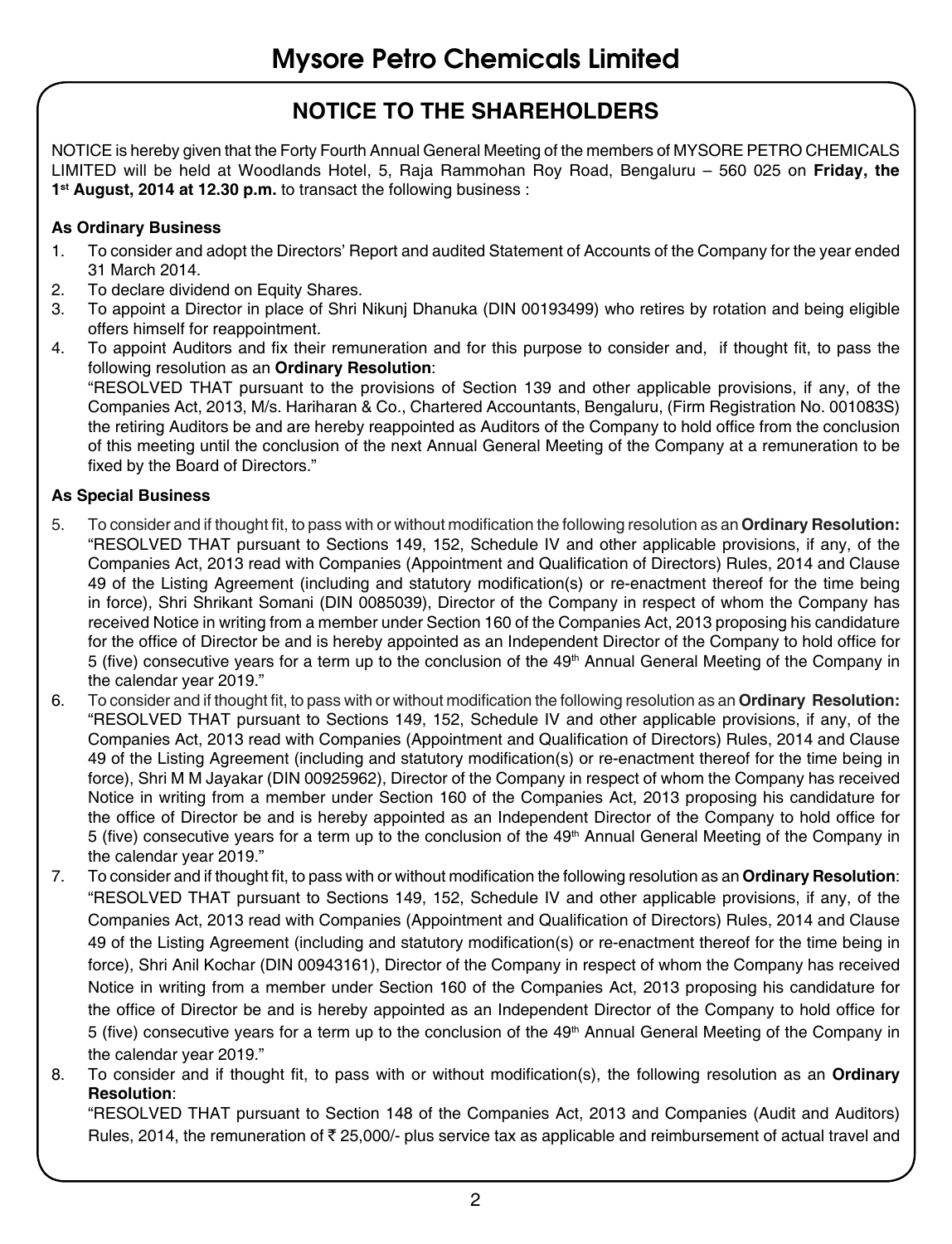out-of-pocket expenses for the Financial Year ending 31<sup>st</sup> March 2015 as approved by the Board of Directors of the Company, to be paid to M/s. Krishna S & Associates, Cost Accountants, Mumbai for conduct of the cost audit of the Company's unit at Taloja, Maharashtra, be and is hereby ratified and confirmed."

> By order of the Board For **Mysore Petro Chemicals Limited**

Mumbai **Anand Kadkol** 23rd May**,** 2014 **Company Secretary**

### **Registered Office** :

D - 4, Jyothi Complex 134/1, Infantry Road, Bengaluru – 560 001.

## **Notes :**

- **1. A MEMBER ENTITLED TO ATTEND AND VOTE AT THE ANNUAL GENERAL MEETING OF THE COMPANY MAY APPOINT A PROXY TO ATTEND AND ON A POLL, VOTE INSTEAD OF HIMSELF/HERSELF. A Proxy need not be a member of the Company. Proxies in order to be effective must be received by the Company at its Registered Office not later than forty-eight hours before the commencement of the meeting. Proxies submitted on behalf of Companies, societies, etc. must be supported by an appropriate resolution/authority, as applicable. A person shall not act as a Proxy for more than 50 members and holding in the aggregate not more than ten percent of the total voting share capital of the Company, however, a single person may act as a Proxy for a member holding more than ten percent of the total voting share capital of the Company provided that such person shall not act as a Proxy for any other person.**
- 2. The Explanatory Statement pursuant to Section 102 of the Companies Act, 2013, which sets out details relating to Special Business at the meeting is annexed hereto and forms part of the Notice.
- 3. The register of members and share transfer books of the Company will remain closed from **Friday, 25th July 2014 to Friday, 1st August, 2014** (both days inclusive) in connection with the Annual General Meeting and for the purpose of payment of dividend, if approved by the Members.
- 4. Payment of dividend as recommended by the Directors, if declared at the Meeting, will be paid on or after 2<sup>nd</sup> August, 2014 to those members:
	- a) whose names appear as Members in the Register of Members of the Company after giving effect to valid share transfers in physical form lodged with the Company/Registrar and Transfer Agent on or before 24<sup>th</sup> July, 2014; and
	- b) whose names appear as Beneficial Owners on 24<sup>th</sup> July, 2014 to be furnished by the Depositories, viz. National Securities Depository Limited and Central Depository Services (India) Limited for this purpose.
- 5. Members are requested to immediately intimate change of address, if any, to the Company/Registrars & Share Transfer Agents. The Securities and Exchange Board of India (SEBI) has made it mandatory for all Companies to use the bank account details furnished by Shareholders/Depositories for depositing of dividends. NECS Form is attached to the Notice to the Members for providing details, if not provided.
- 6. SEBI has mandated the submission of Permanent Account Number (PAN) by every participant in securities market. Members holding shares in electronic form are, therefore requested to submit the PAN to their Depository Participants with whom they are maintaining their demat accounts. Members holding shares in physical form can submit their PAN details to the Registrar and Transfer Agent/ the Company.
- 7. Under Section 205C and 205A of the Companies Act, 1956, the amount of dividend remaining unpaid or unclaimed for a period of seven years from the due date is required to be transferred to the Investor Education and Protection Fund (IEPF), constituted by the Central Government. The Company had, accordingly, transferred the unpaid and unclaimed dividend amount pertaining to the years 1995-96 and 1996-97 to IEPF of the Central Government. Likewise all the unclaimed debenture interest and redemption accounts have also been transferred to the said Fund.
- 8. Electronic copy of the Annual Report 2014 is being sent to the members whose email ID's are registered with the Company/Depository Participants for communication purposes unless any member has requested for a physical copy of the same. For members who have not registered their email address, physical copies of the Annual Report 2014 is being sent in the permitted mode.
- 9. Electronic copy of the Notice of the 44<sup>th</sup> Annual General Meeting of the Company inter alia indicating the process and manner of e-voting along with Attendance Slip and Proxy Form is being sent to the members whose email ID's are registered with the Company/Depository Participants for communication purposes unless any member has requested for a physical copy of the same. For members who have not registered their email address, physical copies of the Notice of the 44<sup>th</sup> Annual General Meeting of the Company inter alia indicating the process and manner of e-voting along with Attendance Slip and Proxy Form is being sent in the permitted mode.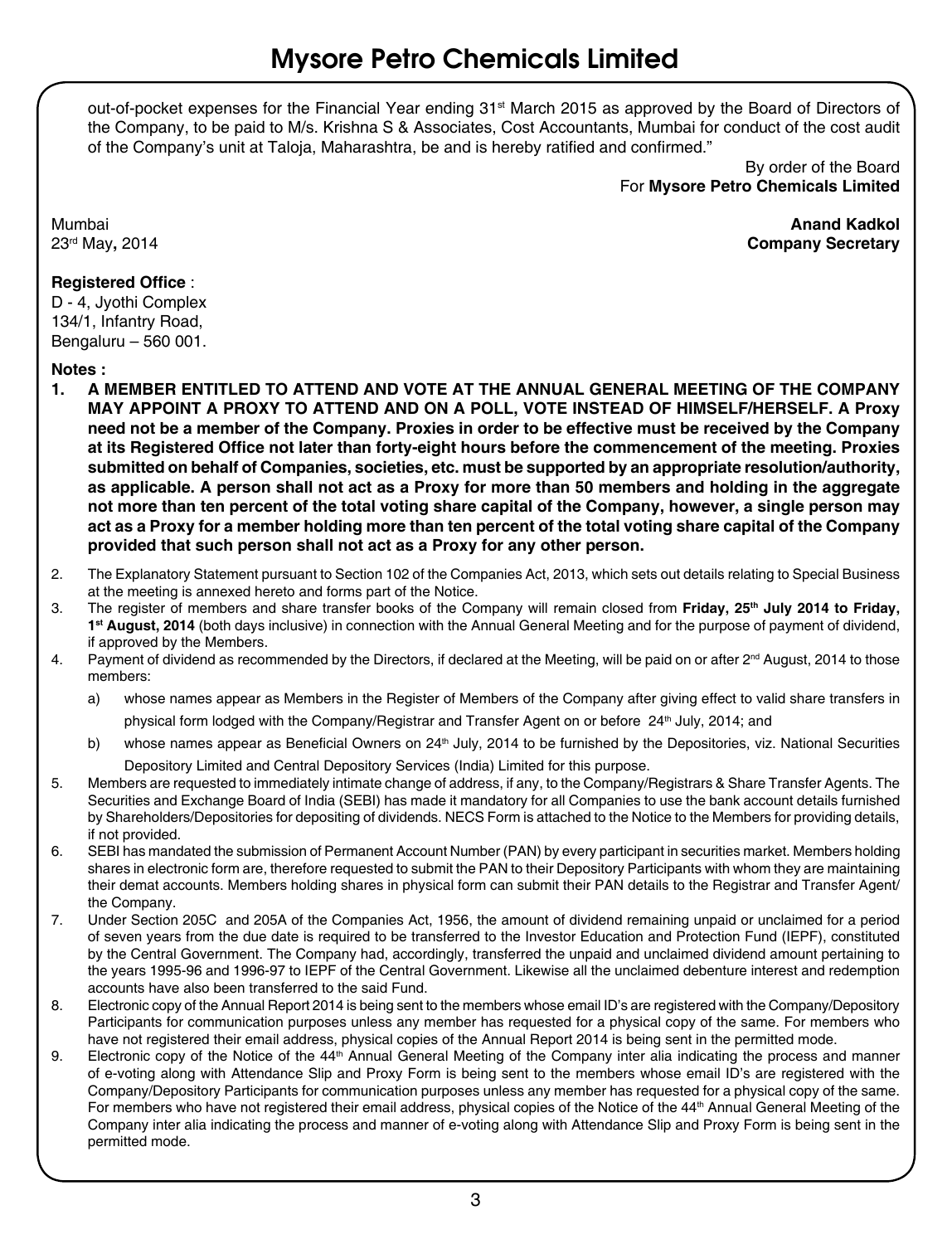- 10. Members are requested to bring their personal copy of the Annual Report to the Meeting. Corporate members are requested to forward a certified copy of the Board Resolution authorizing their representatives to attend and vote on their behalf at the Annual General Meeting.
- 11. Members may also note that the Notice of the 44<sup>th</sup> Annual General Meeting and the Annual Report 2014 will also be available on the Company's website www.igpetro.com for download. The physical copies of the aforesaid documents will also be available at the Company's Registered Office for inspection during normal business hours on working days.
- 12. Details under Clause 49 of the Listing Agreement with the Stock Exchange in respect of the Directors seeking appointment/reappointment at the Annual General Meeting, forms part of the notice. The Directors have furnished the requisite declarations for their appointment/ re-appointment.
- 13. All documents referred to in the accompanying Notice and the Explanatory Statement shall be open for inspection at the Registered Office of the Company during normal working days, up to and including the date of the Annual General Meeting of the Company.

By order of the Board For **Mysore Petro Chemicals Limited** 

Mumbai **Anand Kadkol**

23<sup>rd</sup> May, 2014 **Company Secretary** 2014

### **Registered Office :**

D-4, Jyothi Complex 134/1, Infantry Road Bengaluru – 560 001.

### **Explanatory Statement pursuant to Section 102 of the Companies Act, 2013**

### **Item Nos. 5, 6 & 7**

Pursuant to Sections 149, 152, Schedule IV of the Companies Act, 2013 read with Companies (Appointment and Qualification of Directors) Rules, 2014, it is proposed to appoint Shri Shrikant Somani, Shri M M Jayakar and Shri Anil Kochar as Independent Directors of the Company up to 5 (five) consecutive years for a term upto the conclusion of the 49<sup>th</sup> Annual General Meeting of the Company in the calendar year 2019. The Company has also received notice pursuant to Section 160 of the Companies Act, 2013 from members proposing the appointment of aforesaid Independent Directors.

The Board of Directors believe that the association of the aforementioned Independent Directors with the Company shall be beneficial to the progress of the Company and hence, the Board recommends the appoint of Shri Shrikant Somani, Shri M M Jayakar and Shri Anil Kochar as Independent Directors as set out in Item Nos. 5,6 and 7 for the approval of the shareholders at the Annual General Meeting.

In the opinion of the Board, the Independent Directors fulfill the conditions specified in Sections 149, 152 and Schedule IV of the Companies Act, 2013 read with Companies (Appointment and Qualification) Rules, 2014 and Clause 49 of the Listing Agreement (including any statutory modification(s) or re-enactment thereof for the time being in force) and such Independent Directors are independent of the management. Further, all the Independent Directors have given a declaration to the Board of Directors to the effect that they meet the criteria of independence as provided in Section 149(6) of the Companies Act, 2013.

Other than the Independent Directors of the Company and their relatives, none of the Directors, Key Managerial Personnel or their relatives are concerned or interested in the proposed Ordinary Resolutions as set out in Item Nos. 5, 6 and 7 of this Notice.

This statement may also be regarded as a disclosure under Clause 49 of the Listing Agreement with the Stock Exchanges.

### **Item No. 8**

In pursuance of Section 148 of the Companies Act, 2013 and Rule 14 of the Companies (Audit and Auditors) Rules, 2014, the Board shall appoint an individual who is a Cost Accountant in practice on the recommendations of the Audit Committee, which shall also recommend remuneration for such cost auditor. The remuneration recommended by the Audit Committee shall be considered and approved by the Board of Directors and ratified by the shareholders.

On recommendation of Audit Committee at its meeting held on 23<sup>rd</sup> May 2014, the Board has considered and approved appointment of M/s. Krishna S & Associates, Cost Accountants, Mumbai, for conduct of the Cost Audit of the Company's Maleic Anhydride manufacturing Unit at Taloja, Maharashtra at a remuneration of Rs. 25,000/- plus service tax as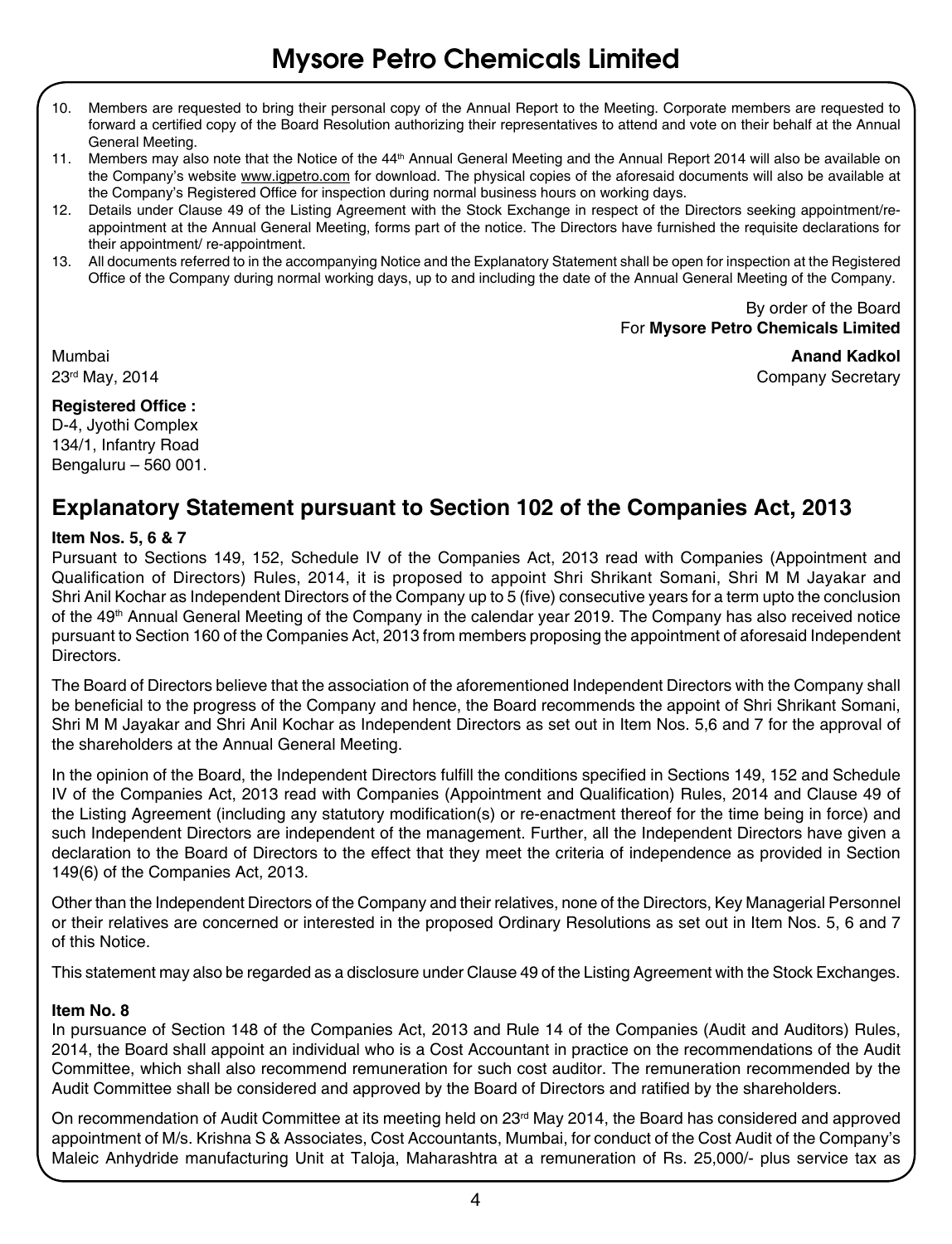applicable and reimbursement of actual travel and out of pocket expenses for the financial year ending 31<sup>st</sup> March, 2015.

The Ordinary Resolution at Item No. 8 of the Notice is set out as an Ordinary Resolution for approval and ratification by the members in terms of Section 148 of the Companies Act, 2013.

None of the Directors and/or Key Managerial Personnel of the Company and their relatives is concerned or interested in the aforesaid resolution.

The Board of Directors recommends the resolution for your approval.

| Details of Directors seeking Appointment/Re-appointment as required under Clause 49 of the Listing Agreement |
|--------------------------------------------------------------------------------------------------------------|
| with the Stock Exchange                                                                                      |

| Name of the<br><b>Director</b>                                                                       | Shri Nikunj Dhanuka                                                                              | Shri Shrikant Somani*                                                                                                                                                                                                                                        | Shri M M Jayakar*                                                                                                                                                                                                                                                                                                                                                                                                                                                                                                                                                                              | Shri Anil Kochar*                                                                              |
|------------------------------------------------------------------------------------------------------|--------------------------------------------------------------------------------------------------|--------------------------------------------------------------------------------------------------------------------------------------------------------------------------------------------------------------------------------------------------------------|------------------------------------------------------------------------------------------------------------------------------------------------------------------------------------------------------------------------------------------------------------------------------------------------------------------------------------------------------------------------------------------------------------------------------------------------------------------------------------------------------------------------------------------------------------------------------------------------|------------------------------------------------------------------------------------------------|
| Date of Birth                                                                                        | 26th May, 1967                                                                                   | 27th October, 1968                                                                                                                                                                                                                                           | 8 <sup>th</sup> October, 1951                                                                                                                                                                                                                                                                                                                                                                                                                                                                                                                                                                  | 18th November, 1957                                                                            |
| Date of Appointment<br>on the Board                                                                  | 28th September, 1996                                                                             | 22 <sup>nd</sup> May, 2009                                                                                                                                                                                                                                   | 16th June, 2007                                                                                                                                                                                                                                                                                                                                                                                                                                                                                                                                                                                | 21st September, 2007                                                                           |
| Qualifications                                                                                       | B.Com.                                                                                           | B.Com                                                                                                                                                                                                                                                        | <b>B.A., LL.B.</b>                                                                                                                                                                                                                                                                                                                                                                                                                                                                                                                                                                             | B.Com (Hons); LL.B.                                                                            |
| Expertise                                                                                            | Industrialist having vast<br>knowledge of petrochemical<br>industries for more than<br>15 years. | Industrialist and has vast<br>experience in chemical and<br>power industries.                                                                                                                                                                                | Solicitor and an eminent Supreme<br>Court Lawyer.                                                                                                                                                                                                                                                                                                                                                                                                                                                                                                                                              | Tax Consultant having vast<br>knowledge and experience<br>in accounting and taxation<br>areas. |
| Directorship held<br>in other Public<br>Companies<br>(excluding foreign<br>and private<br>Companies) | I G Petrochemicals Ltd.                                                                          | 1. Vindhyachal Hydro Power Ltd.<br>2.India Ener-Gen Ltd.<br>3. Darjeeling Power Ltd.<br>4.DSL Hydrowatt Ltd.                                                                                                                                                 | 1. Photoquip India Ltd.<br>2. Everest Kanto Cylinder Ltd.<br>3. Shree Ram Urban Infrastructure Ltd.<br>4. Talwalkars Better Value Fitness Ltd.<br>5.Ez Comm Trade Technologies Ltd.                                                                                                                                                                                                                                                                                                                                                                                                            | 1.B Daulat Ltd.<br>2. Daulat Securities Ltd.                                                   |
| Chairmanships/<br>Memberships of<br>Committee across                                                 | Member - Shareholders/<br><b>Investors Grievance</b><br>Committee<br>I G Petrochemicals Ltd.     | Chairman - Audit Committee<br>DSL Hydrowatt Ltd.<br><b>Chairman-Remuneration</b><br>Committee<br>DSL Hydrowatt Ltd.<br><b>Member - Audit Committee</b><br>Darjeeling Power Ltd.<br><b>Member - Remuneration</b><br>Committee<br>Vindhyachal Hydro Power Ltd. | Chairman - Shareholders/<br><b>Investors Grievance Committee</b><br>Everest Kanto Cylinder Ltd.<br>Chairman - Share transfer<br>Committee<br>Everest Kanto Cylinder Ltd.<br><b>Member - Remuneration</b><br>Committee<br>1. Everest Kanto Cylinder Ltd.<br>2. Shree Ram Urban Infrastructure Ltd.<br><b>Member - Audit Committee</b><br>Shree Ram Urban Infrastructure Ltd.<br><b>Shareholders/Investors Grievance</b><br>Committee<br>Shree Ram Urban Infrastructure Ltd.<br><b>Member - Share Transfer</b><br>Committee<br>1. Shree Ram Urban Infrastructure Ltd.<br>2. Photoquip India Ltd. | Nil                                                                                            |
| Shareholding of<br><b>Directors</b>                                                                  | 180 Shares                                                                                       | 100 shares                                                                                                                                                                                                                                                   | 2725 shares                                                                                                                                                                                                                                                                                                                                                                                                                                                                                                                                                                                    | 100 shares                                                                                     |
| Relationship between<br>directors inter-se                                                           | Nil                                                                                              | Nil                                                                                                                                                                                                                                                          | Nil                                                                                                                                                                                                                                                                                                                                                                                                                                                                                                                                                                                            | Nil                                                                                            |

**\*** Shri Shrikant Somani, Shri M M Jayakar and Shri Anil Kochar fulfil the conditions specified in the Companies Act, 2013 and Rules made thereunder for their appointments as Independent Directors under Section 149 and other applicable provisions of the Companies Act, 2013 and are independent in compliance with Clause 49 of the Listing Agreement.

> By order of the Board For **Mysore Petro Chemicals Limited**

Mumbai **Anand Kadkol** 23<sup>rd</sup> May, 2014 **Company Secretary** 23<sup>rd</sup> May, 2014

**Registered Office :** D-4, Jyothi Complex 134/1, Infantry Road, Bengaluru-560 001.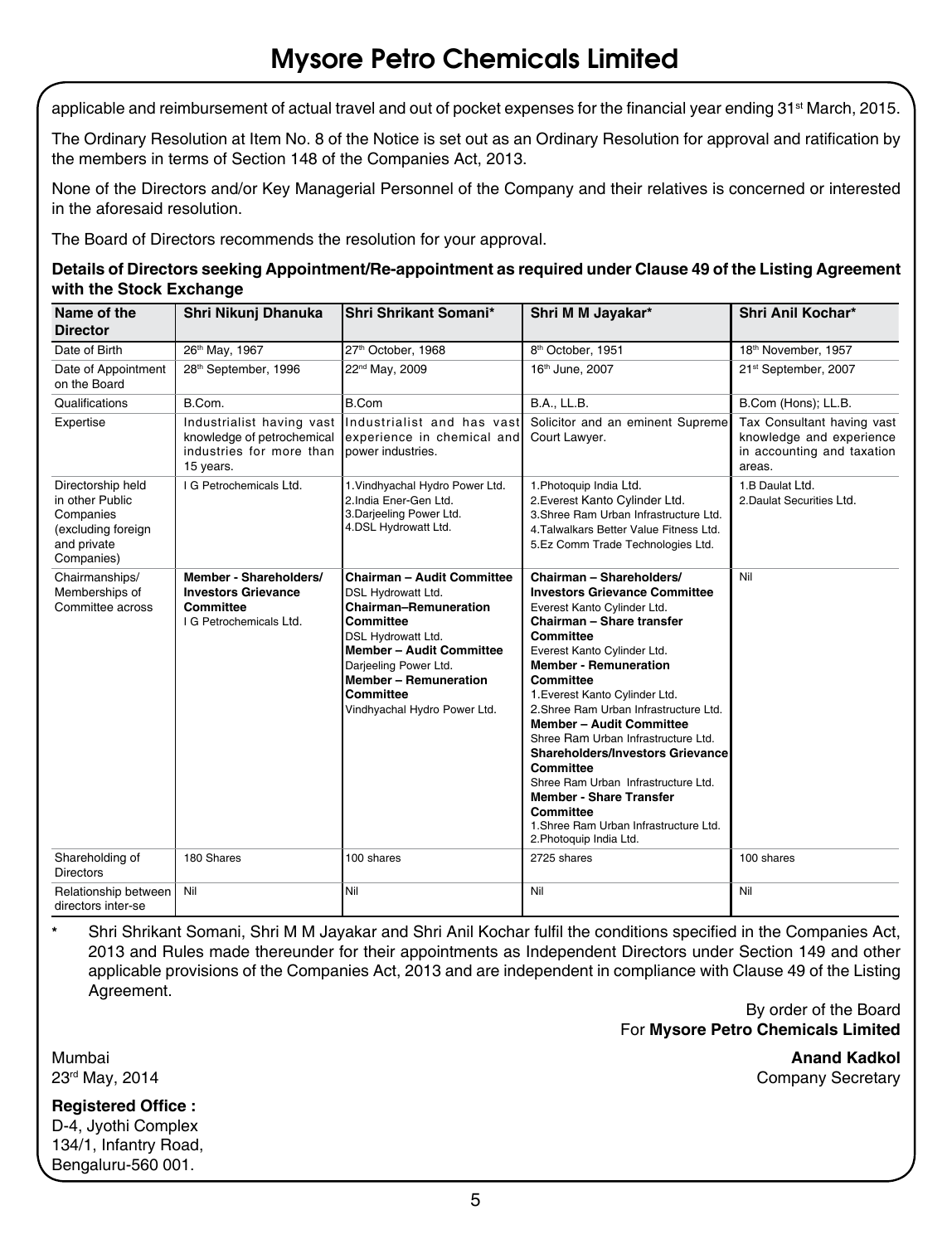### **DIRECTORS' REPORT**

Your Directors hereby present the Forty Fourth Annual Report alongwith audited Accounts of the Company for the financial year ended 31<sup>st</sup> March 2014.

### **1. Financial Results**

|                                            |           | ₹ in Lacs |
|--------------------------------------------|-----------|-----------|
|                                            | 2013-2014 | 2012-2013 |
| Revenue from Operations (Gross)            | 4,474.78  | 14,922.52 |
| Less: Excise Duty                          | 482.26    | 1,648.17  |
| Revenue from Operations (Net)              | 3,992.52  | 13,274.35 |
| Other Income                               | 6.35      | 23.69     |
|                                            | 3,998.87  | 13,298.04 |
| <b>Gross Profit</b>                        | 1,041.60  | 943.93    |
| Less:                                      |           |           |
| <b>Finance Cost</b>                        | 246.30    | 319.64    |
| Depreciation and Amortisation Expenses     | 352.59    | 318.49    |
| Profit / (Loss) before Tax                 | 442.71    | 305.80    |
| Tax Expenses:                              |           |           |
| <b>Current Tax</b>                         | 68.55     | 92.39     |
| Deferred Tax<br>$\qquad \qquad -$          | 36.84     | 9.19      |
| Profit/(Loss) for the year                 | 337.32    | 204.22    |
| Less: Appropriations -                     |           |           |
| <b>Transfer to General Reserve</b>         | 100.00    |           |
| Proposed Final Equity Dividend             | 98.75     |           |
| Tax on Proposed Dividend                   | 16.02     |           |
| Balance brought forward from previous year | 1,030.99  | 826.77    |
| Balance carried forward to Balance sheet   | 1,153.54  | 1,030.99  |

### **2. Financial Performance**

The Phthalic Anhydride (PA) Plant at Raichur, Karnataka operated for a few days during April 2013 with a production of 480 MT. The Plant was permanently closed down w.e.f. 16<sup>th</sup> July 2013.

The Maleic Anhydride (MA) Plant at Taloja, Maharashtra operated uninterruptedly during most part of the year. The production was 2916 MT. during the year 2013-2014 as against 2486 MT. in the previous year 2012-2013.

The Net Sales turnover was  $\bar{z}$  3,992.52 Lacs during the year as against  $\bar{z}$  13,274.35 Lacs (including PA sales) during the previous year 2012-2013. The reduction in sales was due to closure of PA Plant at Raichur during July 2013.

Profit Before Interest & Tax (PBIT) was  $\bar{\tau}$  689.01 Lacs as against  $\bar{\tau}$  625.44 Lacs and after accounting for interest and tax there was a Net Profit of  $\bar{\tau}$  337.32 Lacs as against  $\bar{\tau}$  204.22 Lacs in the previous year 2012-2013.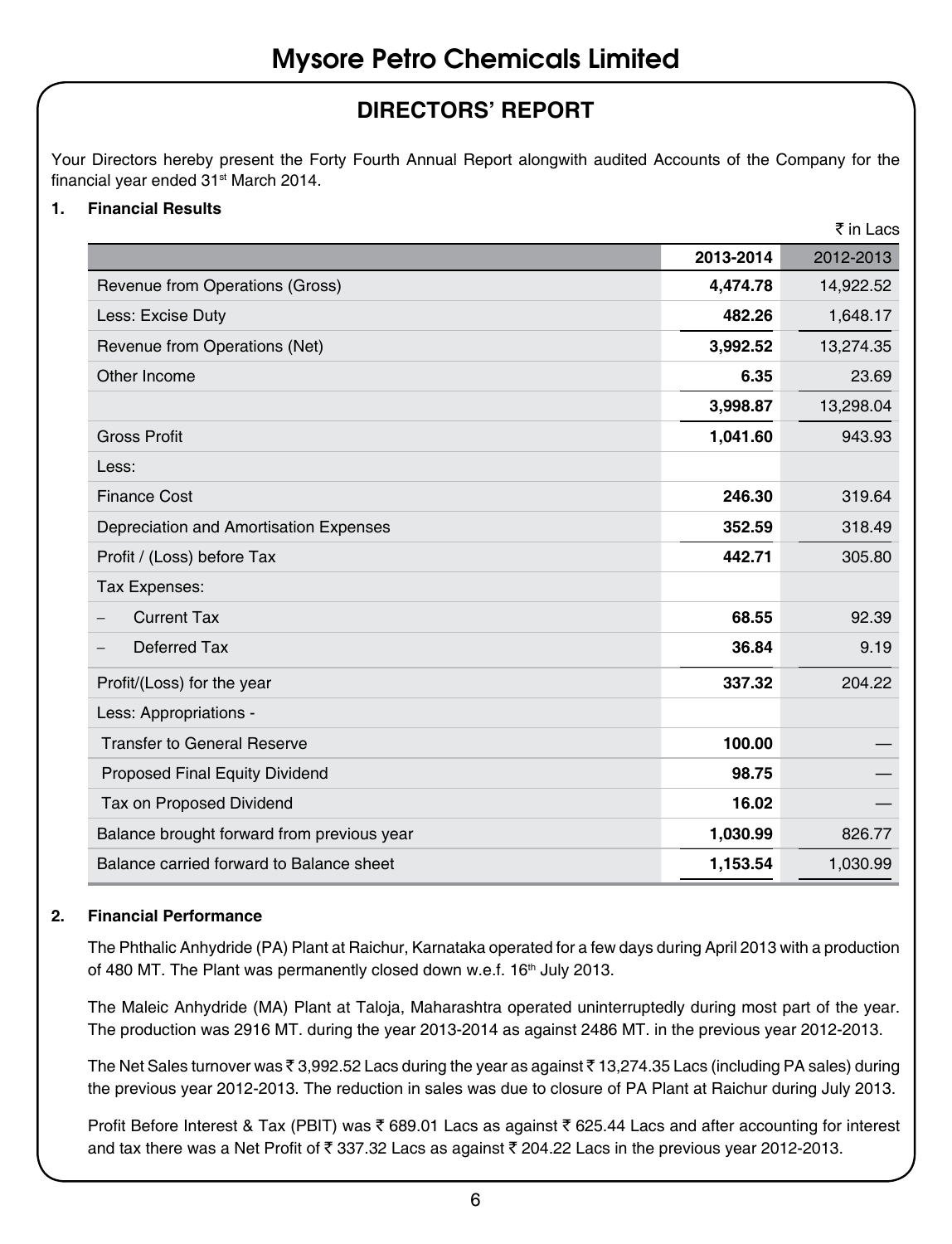### **3. Dividend**

The Directors are pleased to declare a dividend of  $\bar{\tau}$  1.50 per share (15 %) (Previous year  $\bar{\tau}$  Nil) for the year under review. The total dividend payout for 2014 is  $\bar{\tau}$  98.75 Lacs. The Dividend Distribution Tax borne by the Company will amount to ₹ 16.02 Lacs.

### **4. Management's Discussion and Analysis**

### **a) Performance Review**

The Company's MA Plant at Taloja operated smoothly during the year with a production of 2916 MT. The production was lower due to shortage of Wash Water availability from IGPL as their expansion commenced at the end of September 2013.

Due to economic unviability and continuous losses in the PA Plant at Raichur, the Company closed down the Unit w.e.f. 16th July 2013. The Company has offered retrenchment compensation to all the personnel at the Plant. The management staff and few workmen have accepted their dues towards full and final settlement. The Total outgo is  $\bar{\tau}$  329.69 Lacs and the same has been accounted for as Employees Benefits expenses. The Workmen Union at Raichur approached the Asstt. Labour Commissioner, Gulbarga, Karnataka and raised certain demands and thereafter the Labour Commissioner, Bengaluru has transferred the matter to the Industrial Court, Hubbali, Karnataka for the settlement. 52 workman have not accepted the dues amounting to  $\bar{\tau}$  93.17 Lacs ( without considering the effect of demand of the Union) and as the matter is subjudice, the provision has not been made for these workmen. The management is awaiting the judgement / decision in the matter.

The Working Capital facilities of Saraswat Bank has been repaid during March 2014. At present the Company does not have any secured debts.

### **b) Taxes and Duties**

The Company has contributed  $\bar{\tau}$  680.05 Lacs to the Central and State Exchequer by way of Central Excise, Sales Tax, Income Tax, Wealth Tax and Professional Tax.

### **c) Opportunities, Concerns and Threats**

The overall industrial growth is not encouraging in India at present and the industrial output has declined recently. The Company is the only manufacturer of MA in India. The total domestic requirement is met by the Company and other importers of the product. MA is primarily used in the manufacture of Resins, paints and certain plasticizer industries. Dependence on Wash Water availability from I G Petrochemicals (Group Company) and the Governments import policies are a cause for concern. However due to stable price trend and wide applications of the product coupled with the growth in the user industries, demand for MA is expected to grow in tandem with these industries.

### **d) Outlook**

The Company's MA Plant at Taloja, Maharashtra operated smoothly during the year. The revamping/expansion project was completed during the end of March 2013. Full benefits of increase in production is expected from the current year onwards.

### **e) Corporate Social Responsibility**

The Company does not fall within the ambit of the Corporate Social Responsibility (CSR) as per the provisions of Section 135 of the Companies Act, 2013. However it makes donations to certain charitable institutions / trusts as per the limits approved under Section 293(1)(e) at the Annual General Meeting held on 27<sup>th</sup> September 1995.

#### **f) Internal Control System**

The Company has internal controls commensurate with its size and has established framework of internal controls to ensure that the assets are safeguarded and are productive. Necessary checks and balances are in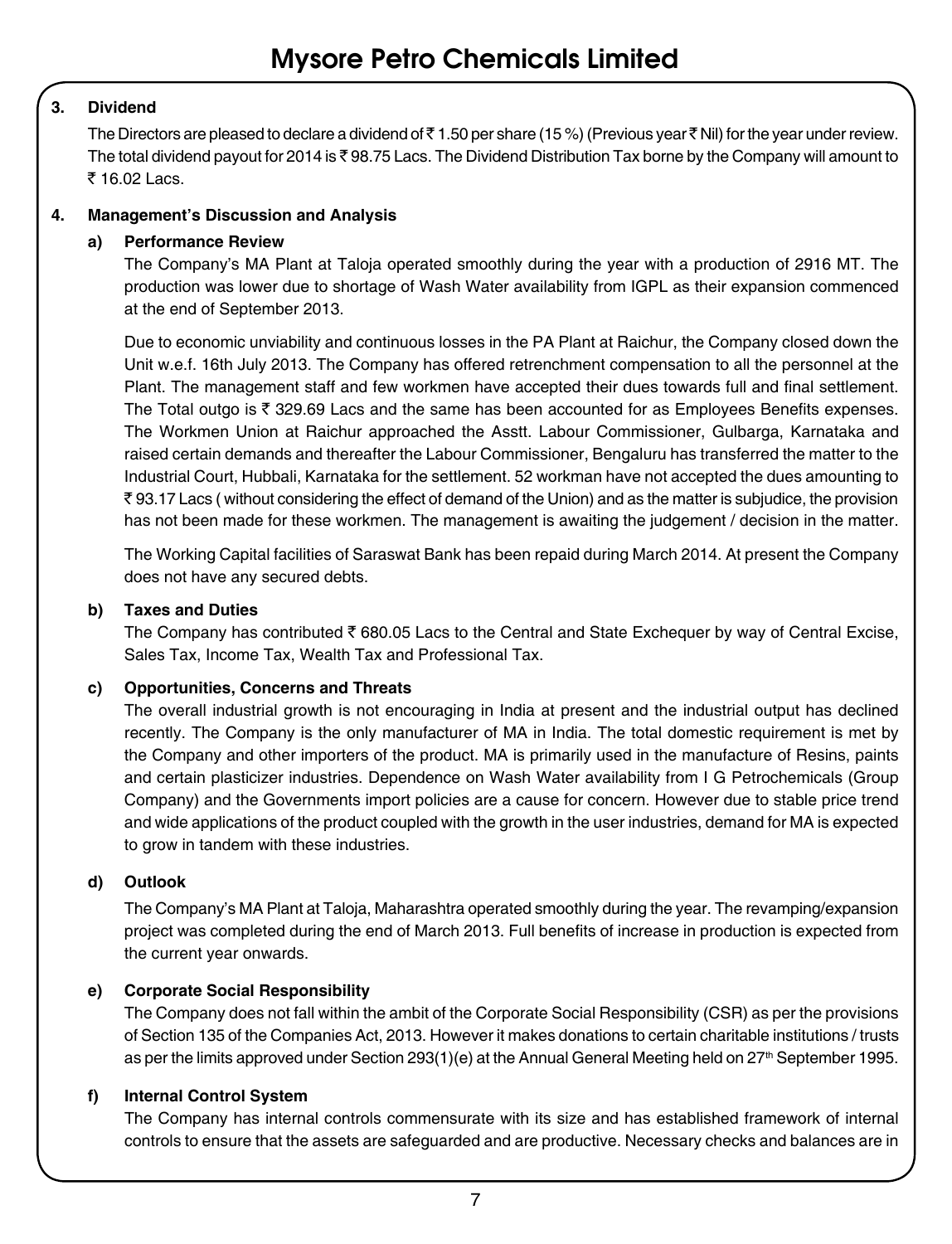place to ensure that transactions are adequately authorised and reported correctly. The Company is following all the Accounting Standards for properly maintaining the books of accounts and the reporting of financial statements. The Company has appointed the Internal Auditors to review various areas of the operations of the Company. The audit reports are reviewed by the management and the Audit Committee of the Board and corrective actions are taken by the Company when needed.

### **g) Human Resource Development/Industrial Relations**

The PA Plant at Raichur, Karnataka has closed down its operations since July, 2013 and the settlement with the workmen is in progress.

Industrial relations continued to remain cordial at the manufacturing unit at Taloja, Maharashtra. The Directors acknowledge the support and co-operation from employees at all levels.

### **h) Cautionary Statement**

Statements made in this report describes the Company's objectives, projections and estimates and may be forward looking and are stated as required by applicable laws and regulations. Actual results may differ substantially or materially from those expressed or implied. Important developments that could affect the Company's operations include market conditions, Government regulations, exchange rate fluctuations, interest and other costs.

### **5. Directors' Responsibility Statement**

Pursuant to Section 217 (2AA) of the Companies Act, 1956, the Board of Directors of the Company hereby state and confirm that -

- a) in the preparation of the annual accounts, all the applicable accounting standards have been followed;
- b) appropriate accounting policies have been selected and applied consistently and have made judgements and estimates that are reasonable and prudent, so as to give a true and fair view of the state of affairs of the Company as at 31st March 2014 and of the profit of the Company for the year ended on that date;
- c) proper and sufficient care has been taken for the maintenance of adequate accounting records in accordance with the provisions of the Companies Act, 1956, for safeguarding the assets of the Company and for preventing/ detecting fraud and other irregularities;
- d) the annual accounts have been prepared on a going concern basis.

### **6. Fixed Deposits**

Fixed Deposits amounting to  $\bar{z}$  1 (one) Crore was repaid during June 2013 alongwith interest.

### **7. Directors**

Shri Nikunj Dhanuka retires by rotation and being eligible has offered himself for reappointment.

In terms of Sections 149, 152, Schedule IV and other applicable provisions, if any, of the Companies Act, 2013 read with Companies (Appointment and Qualification of Directors) Rules, 2014, the Independent directors can hold office for a term of up to five (5) consecutive years on the Board of your Company and are not liable to retire by rotation. Accordingly, it is proposed to appoint Shri Shrikant Somani, Shri M M Jayakar and Shri Anil Kochar as Independent Directors of your Company up to five (5) consecutive years for the term up to the conclusion of the 49<sup>th</sup> Annual General Meeting of the Company in the calendar year 2019.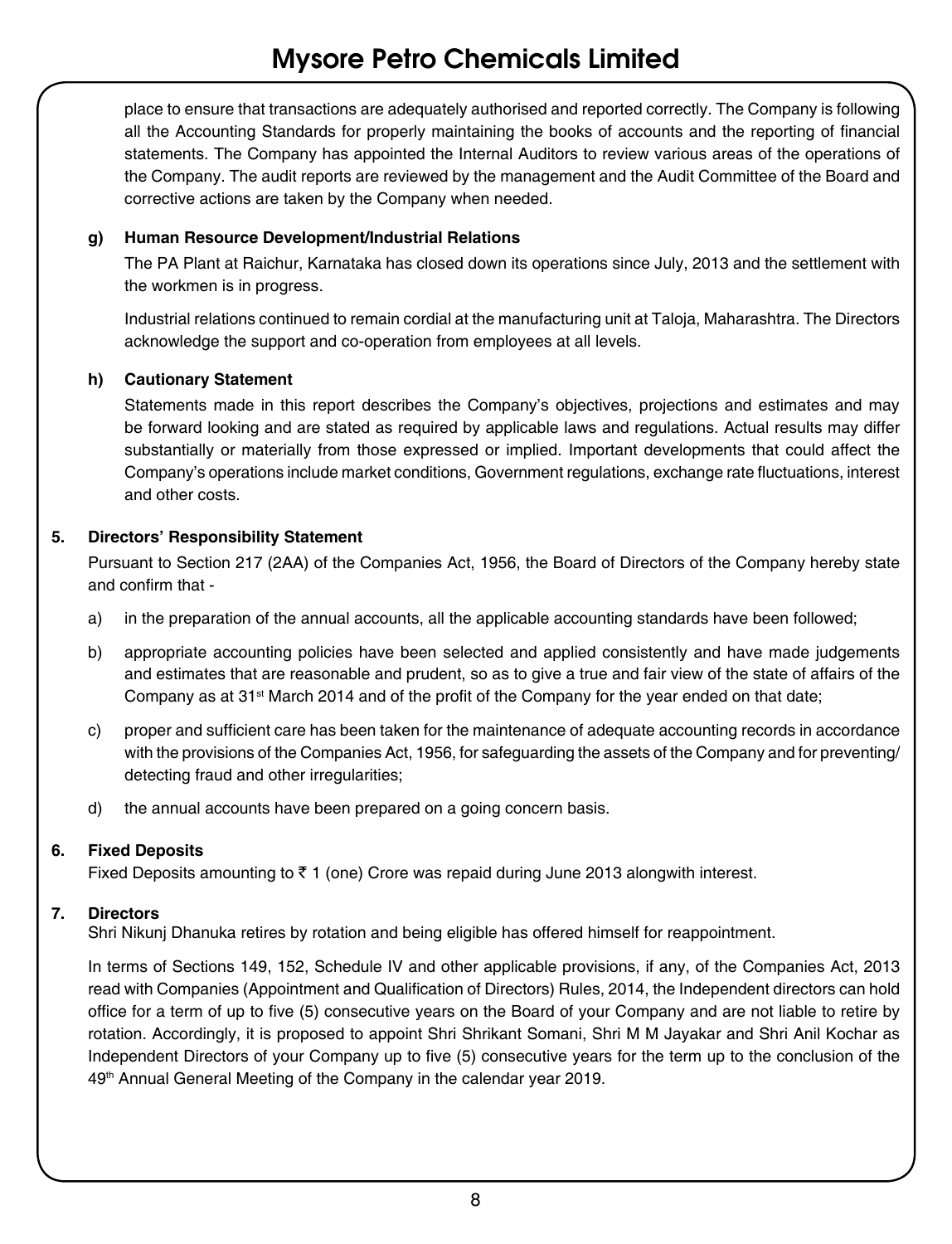### **8. Particulars of Employees**

There is no employee drawing the requisite remuneration, in terms of Section 217(2A) of the Companies Act, 1956.

### **9. Conservation of Energy, Technology Absorption and Foreign Exchange Earnings and Outgo**

Particulars with respect to conservation of energy etc. required as per Section 217(1)(e) of the Companies Act, 1956 read with the Companies (Disclosure of Particulars in the Report of the Board of Directors) Rules, 1988 are annexed hereto.

### **10. Corporate Governance**

As per Clause 49 of the Listing Agreement with the Stock Exchange, a separate Section on Corporate Governance practices followed by the Company, together with a certificate from the Company's Auditors confirming compliance, is set out in the Annexure forming part of this Report.

### **11. Auditors and Audit Report**

The Company's Auditors, M/s. Hariharan & Co., Chartered Accountants, Bengaluru retire at the ensuing Annual General Meeting and are eligible for reappointment for the financial year 2014-15. As per the requirement of Section 139 of the Companies Act, 2013 the Company has obtained written confirmation from M/s. Hariharan & Co. that their appointment, if made, would be in conformity with the limits specified in the said Section. Your Directors commend their appointment for the ensuing year.

### **12. Cost Auditors**

As per the requirements with the Central Government and pursuant to the provisions of Section 233B of the Companies Act, 1956 your Company has been carrying out an audit of cost records relating to Phthalic Anhydride and Maleic Anhydride every year.

The Company has appointed M/s. Krishna S & Associates, Cost Accountants, Mumbai, as Cost Auditors to audit the cost accounts of the Company's Maleic Anhydride Plant for the financial year 2014-15.

The Cost Audit Report for the financial year 2012-13 was filed with the Ministry of Corporate Affairs on 27th September 2013.

### **13. Acknowledgement**

The Directors express their appreciation for the contribution made by the employees in the operations of the Company and for the support received from all other stakeholders, including shareholders, customers, suppliers and business partners.

For and on behalf of the Board

**M M Dhanuka** Mumbai Chairman & Managing Director

23rd May, 2014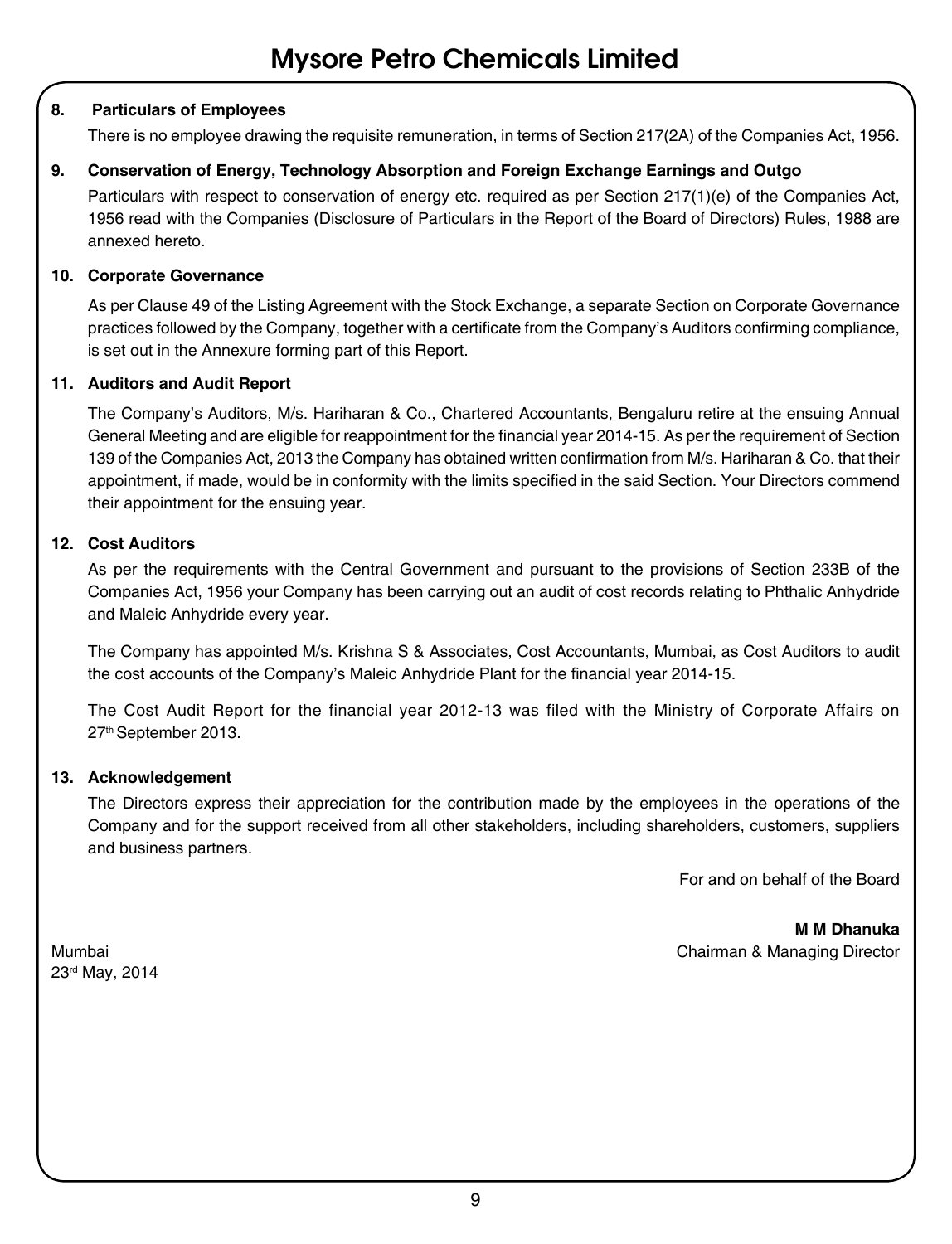### **Annexure to the Director's Report showing particulars with respect to conservation of energy, technology absorption and foreign exchange earnings and outgo.**

### **A) Conservation of Energy**

- a. Energy Conservation measures taken :
	- 1. Fuel additive was changed to match the quality of Furnace Oil supplied to improve on time hours and efficiency.
	- 2. Steam Super heater partition plates were replaced by new fabricated ones for reducing excess air and consequently increasing the efficiency of the fired heater.
- b. Additional Investment and proposals, if any, being implemented for reduction in consumption of energy :
	- 1. As performance of existing small capacity pump is satisfactory, standby higher capacity Therminol Circulation pump unit will be changed.
	- 2. Present performance of Low Pressure Turbine will be improved by changing internal parts for better efficiency.
- c. Impact of the measures taken at (a) and (b) above for reduction of energy consumption and consequent impact on the cost of production of goods :

More steam is expected to be available for power generation which can reduce power purchased from grid.

d. (i) Total energy consumption and energy consumption per unit of production :

### **Power & Fuel Consumption**

|                |                                             |                      | 2013-2014        | 2012-2013  |
|----------------|---------------------------------------------|----------------------|------------------|------------|
| 1. Electricity |                                             |                      |                  |            |
|                | a. Purchased (Units)                        |                      |                  | 1,191,344  |
|                | Total Amount (₹)                            |                      |                  | 8,424,548  |
|                | Rate/Unit (そ)                               |                      |                  | 7.07       |
|                | b. Own Generation                           |                      |                  |            |
|                | I Through Diesel Generator                  |                      | 41,785           | 727,370    |
|                | Units per Ltr. of Diesel oil                |                      | 3.42             | 3.19       |
|                | Cost/Unit (₹)                               |                      | 15.75            | 14.10      |
|                | II Through Steam Turbine                    |                      |                  |            |
|                | Generator (Units)                           |                      | 32,675           | 1,479,835  |
|                | Cost/Unit (そ)                               |                      |                  |            |
| 2.             | Coal is not used in Manufacturing Process   |                      |                  |            |
| 3.             | Furnace Oil quantity (KL)                   |                      | 70               | 981        |
|                | Total Amount (₹)                            |                      | 3,218,498        | 45,620,251 |
|                | Average rate/KL (₹)                         |                      | 46,085           | 46,491     |
|                | Other/Internal generation                   |                      |                  |            |
| (ii)           | Energy consumption per unit (MT) of Product |                      |                  |            |
|                | 1. Phthalic Anhydride                       | Standard             | 2013-2014        | 2012-2013  |
|                | Electricity                                 | <b>Not Specified</b> | 297 Units        | 273 Units  |
|                | <b>Furnace Oil</b>                          | <b>Not Specified</b> | <b>145 Ltrs.</b> | 85 Ltrs.   |
| 2.             | <b>Maleic Anhydride</b>                     | Standard             |                  |            |
|                | Electricity                                 | Not Specified        | 168 Units        | 100 Units  |
|                | <b>Furnace Oil</b>                          | <b>Not Specified</b> |                  |            |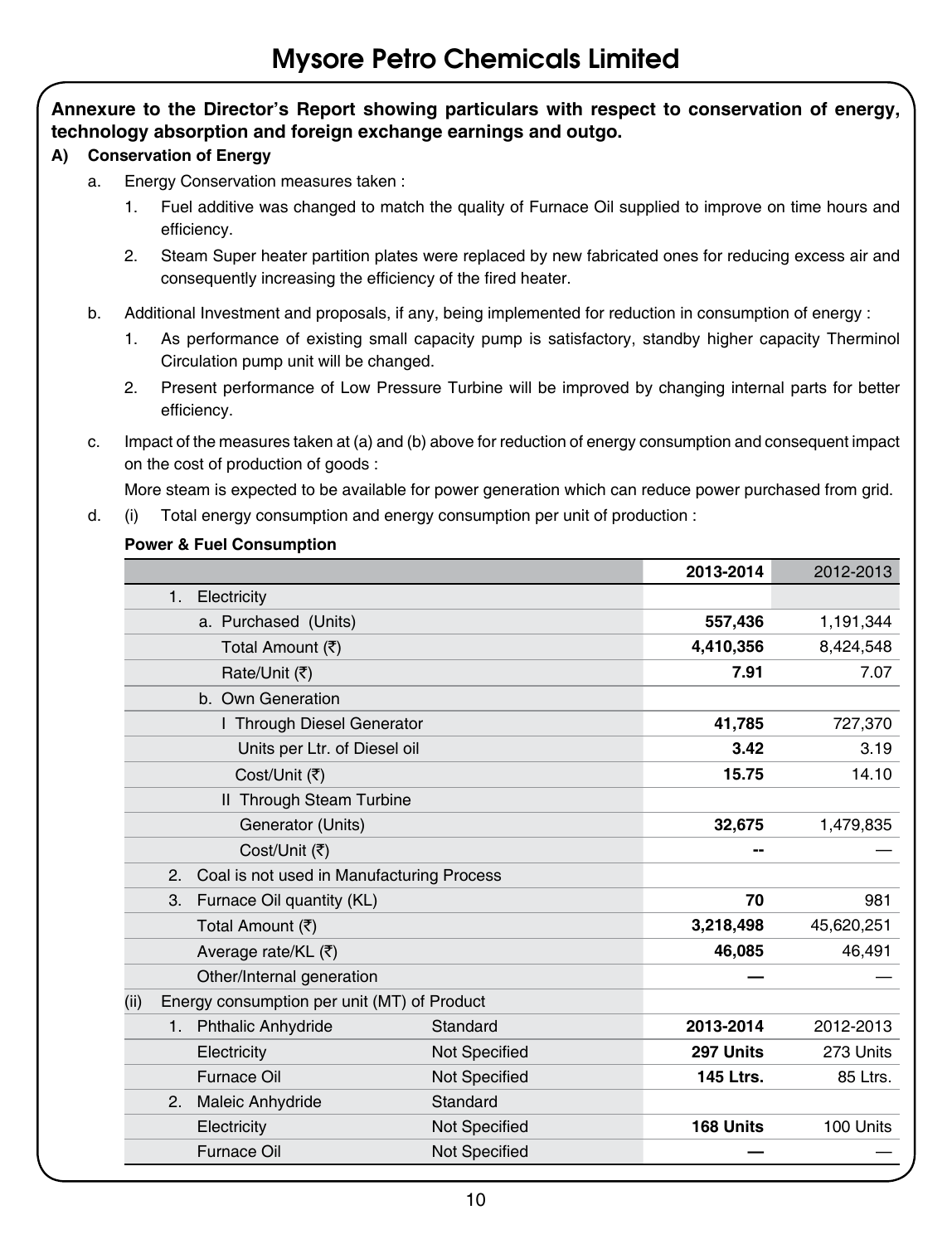### **B) Technology Absorption**

### **Research & Development (R & D)**

- 1. Specific area in which R & D carried out by the Company : The Company is continuing its R&D activities for process development, quality improvement, energy saving and cost reduction.
- 2. Benefits derived as a result of above R & D : Benefits are in terms of better quality and increased productivity.
- 3. Future Plan of action : R & D efforts are continued in the direction of product quality as mentioned above.
- 4. Expenditure incurred on R & D : Capital Expenditure incurred ` Nil

and Revenue Expenditure  $\bar{\tau}$  3.01 Lacs.

Total R&D Expenses as a % of total turnover: 0.07%

### **Technology absorption, adaptation and innovation**

The technology of recovery of Maleic Anhydride from the waste water has been adapted in the Maleic Anhydride project of the Company.

### **C) Foreign Exchange Earnings & Outgo**

|                                 |           | ₹ in Lacs |
|---------------------------------|-----------|-----------|
|                                 | 2013-2014 | 2012-2013 |
| Total Foreign Exchange Earnings |           |           |
| Total Foreign Exchange Outgo    | 28.34     | 95.00     |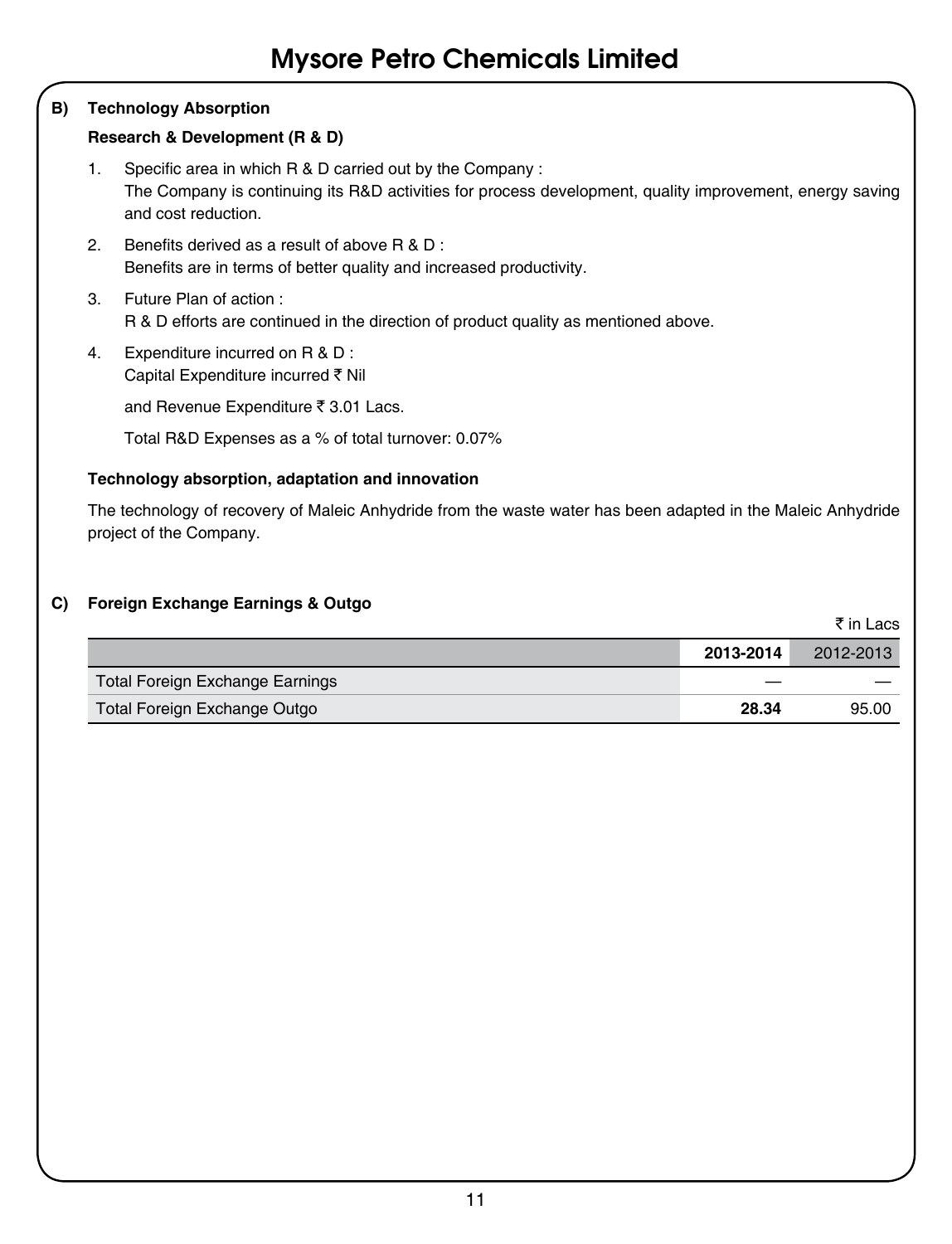### **REPORT ON CORPORATE GOVERNANCE**

(Pursuant to Clause 49 of the Listing Agreement entered into with the Stock Exchange)

### **1. Company's philosophy on Code of Governance**

The Company's philosophy of Corporate Governance is aimed at assisting the management of the Company in the efficient conduct of its business and in meeting its obligations to all the stakeholders. The management endeavours to create an environment of fairness, equity and transparency in its transactions with the objective of securing long term shareholder value.

### **2. Board of Directors**

### **Composition, number of meetings and attendance**

The present strength of the Board is six Directors comprising of Executive and Non-Executive Directors. The Non-Executive Directors bring independent judgement in the Board's deliberations and decisions. There are five Non-Executive Directors, of which three are Independent Directors.

The Board of Directors met seven times on the following dates during the financial year 2013-2014: 26<sup>th</sup> April 2013,  $21$ <sup>st</sup> May 2013, 4<sup>th</sup> June 2013, 9<sup>th</sup> August 2013, 1<sup>st</sup> November 2013, 13<sup>th</sup> November 2013 and 13<sup>th</sup> February 2014.

The composition of the Board, attendance at the Board Meetings held during the year and at the last Annual General Meeting, number of Directorships in other companies and memberships in committees across various companies of which the Director is a Member/Chairman are given below :

| <b>Name of Director</b>                      | Category of<br><b>Directorship</b>         | No. of<br><b>Board</b><br><b>Meetings</b><br>attended | Attendance<br>at the last<br><b>AGM held</b><br>on $24th$ | Number of<br>Directorships in<br>other Companies<br>(excluding | Number of<br>Committee<br>positions held in<br>other Companies |                |
|----------------------------------------------|--------------------------------------------|-------------------------------------------------------|-----------------------------------------------------------|----------------------------------------------------------------|----------------------------------------------------------------|----------------|
|                                              |                                            |                                                       | September<br>2013                                         | Directorships in<br>foreign and private<br>companies)          | Chairman                                                       | Member         |
| Shri M M Dhanuka<br><b>Managing Director</b> | Executive<br>Director                      | 7                                                     | Yes                                                       | 1                                                              |                                                                | 3              |
| Shri Nikunj Dhanuka                          | Non-Executive<br>Director                  | 6                                                     | No                                                        | 1                                                              |                                                                | 1              |
| Shri M M Jayakar                             | Independent &<br>Non-Executive<br>Director | 6                                                     | <b>Yes</b>                                                | 5                                                              | $2^*$                                                          | $6*$           |
| Shri S N Maheshwari                          | Non-Executive<br>Director                  | $\overline{7}$                                        | <b>Yes</b>                                                | $\overline{2}$                                                 |                                                                |                |
| Shri Anil Kochar                             | Independent &<br>Non-Executive<br>Director | 3                                                     | No                                                        | $\mathfrak{p}$                                                 |                                                                |                |
| Shri Shrikant Somani                         | Independent &<br>Non-Executive<br>Director | 5                                                     | No                                                        | 4                                                              | 2                                                              | $\mathfrak{p}$ |

\* Includes Chairmanship & Membership in Share Transfer Committees.

None of the Directors is a member of more than ten Board Committees or a Chairman of more than five such Committees as required under clause 49 of the Listing Agreement. All the Directors have made the requisite disclosures regarding Committee positions held by them in other companies.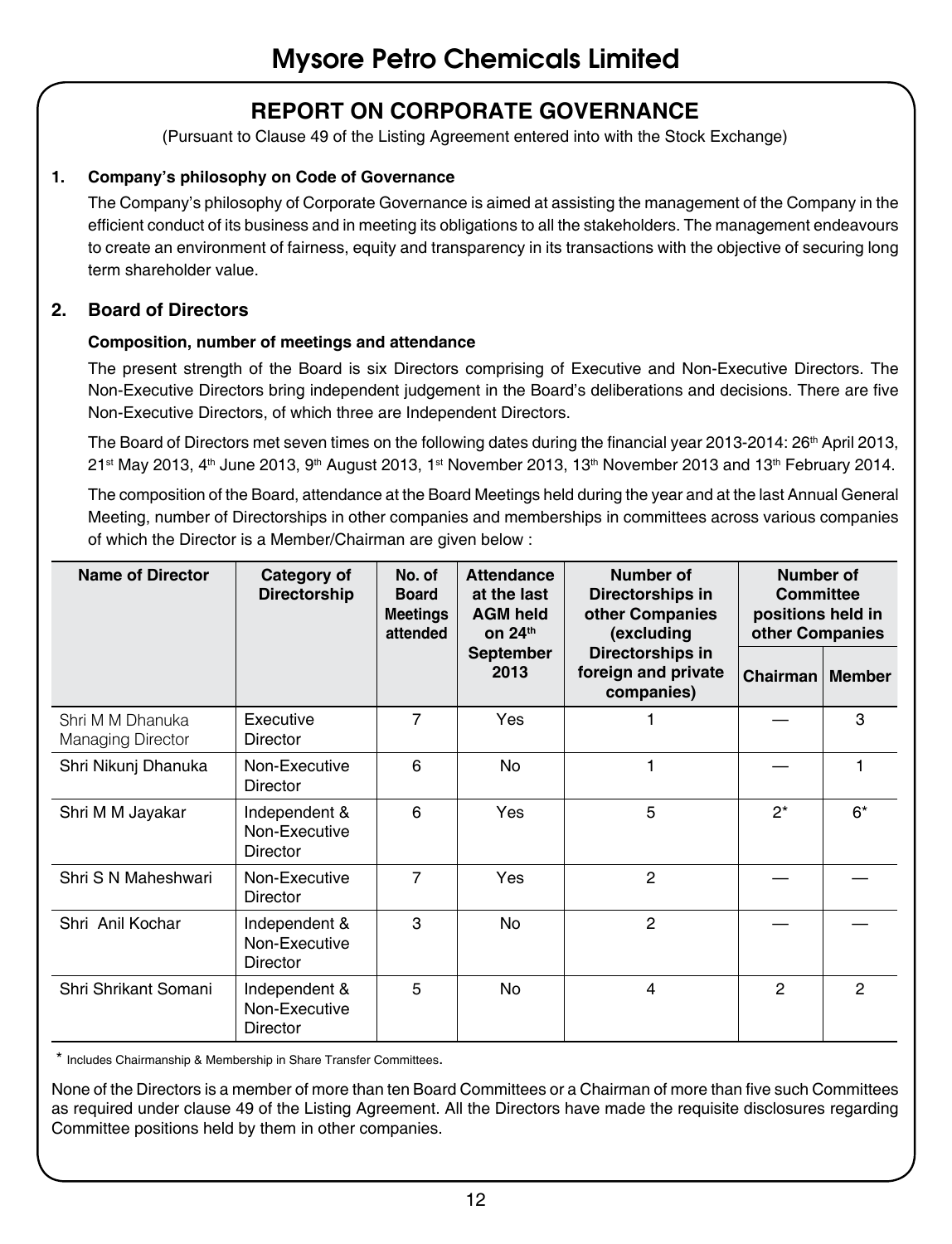Shri M M Jayakar is a Senior Partner of M/s Jayakar Partners, Solicitors & Advocates of the Company, which renders professional services to the Company & the other Companies in the Group. The quantum of fees paid to M/s. Jayakar Partners, is an insignificant portion of their total revenue, thus M/s. Jayakar Partners, is not to be construed to have any material association with the Company.

### **Shareholding of Directors:**

Shareholding of Non-Executive Directors as on 31<sup>st</sup> March 2014 are as under :

| <b>Name</b>          | No. of ordinary shares held | % of Paid-up Capital |  |
|----------------------|-----------------------------|----------------------|--|
| Shri Nikunj Dhanuka  | 180                         | 0.002                |  |
| Shri S N Maheshwari  | 700                         | 0.009                |  |
| Shri M M Jayakar     | 2725                        | 0.041                |  |
| Shri Anil Kochar     | 100                         | 0.001                |  |
| Shri Shrikant Somani | 100                         | 0.001                |  |

### **CEO/CFO Certification**

As required by Clause 49 of the Listing Agreement, the Certificate from Shri M M Dhanuka, Managing Director & CEO and Shri Paras Jain, Deputy General Manager (Accounts) & CFO was placed before the Board of Directors at their meeting held on 23rd May, 2014.

### **Code of Conduct**

The Company has adopted the Code of Conduct for all the Board Members and Senior Management personnel. All the Board Members and Senior Management personnel have affirmed compliance with the respective Code of Conduct for the year 2013-2014. The text of the declaration signed by the Managing Director (CEO) confirming compliance of Code of Conduct forms part of this report.

### **3. Audit Committee**

### **Terms of Reference**

- i. To oversee Company's financial reporting/financial information/financial statements.
- ii. To review with management the Annual Financial Statement before submission to Board, focusing primarily on changes in accounting policies and practices.
- iii. To look into compliance with Stock Exchange and legal requirements concerning financial statements.
- iv. To review the external and internal management systems and internal control systems.
- v. To discuss with the Auditors periodically about internal control system, the scope of audit including the observations of the Auditors and review the half yearly and annual financial statements before submission to the Board and also ensure compliance of internal control system.

#### **Composition, Number of Meetings and Attendance**

Shri M M Jayakar is the Chairman of the Committee. He is an independent and non-executive Director and has vast knowledge in legal and accounting fields. Shri Anil Kochar, Shri S N Maheshwari and Shri Shrikant Somani are the other members of the Audit Committee.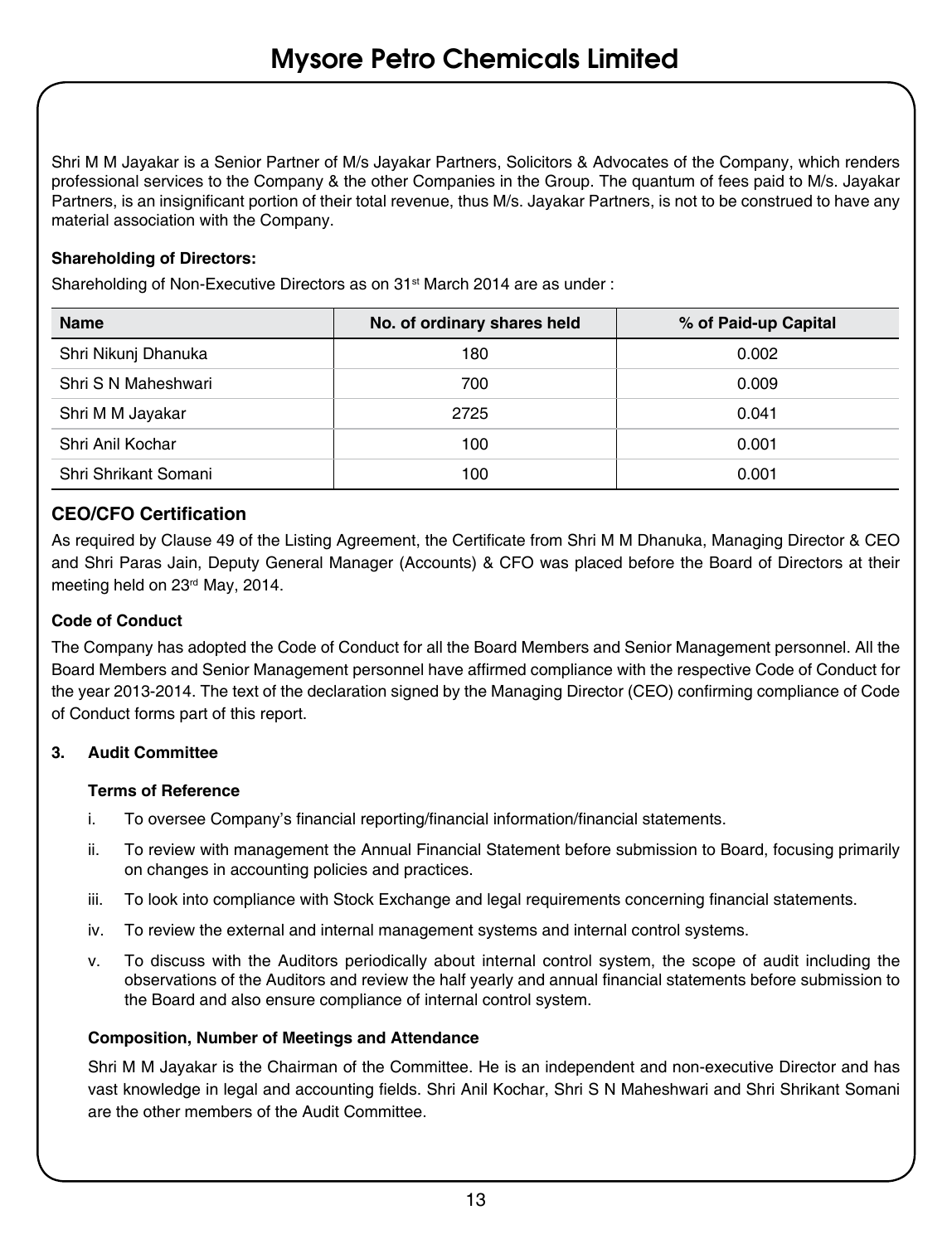During the financial year 2013-2014 under review, four (4) Audit Committee Meetings were held on 21<sup>st</sup> May 2013, 9<sup>th</sup> August 2013, 13<sup>th</sup> November 2013 and 13<sup>th</sup> February 2014.

Except Shri S N Maheshwari who is a non-executive Director all other members are non-executive and independent Directors. The Company Secretary acts as the Secretary of the Audit Committee.

The composition of the Audit Committee and attendance at its meetings is given below :

| Name of Director     | <b>Position</b> | Category                               | <b>No.of Meetings</b> |                 |
|----------------------|-----------------|----------------------------------------|-----------------------|-----------------|
|                      |                 |                                        | <b>Held</b>           | <b>Attended</b> |
| Shri M M Jayakar     | Chairman        | Independent and Non-Executive Director | 4                     | 4               |
| Shri Anil Kochar     | Member          | Independent and Non-Executive Director | 4                     | 3               |
| Shri S N Maheshwari  | Member          | Non-Executive Director                 | 4                     | 4               |
| Shri Shrikant Somani | Member          | Independent and Non-Executive Director | 4                     | 2               |

The Managing Director, Internal Auditors and Statutory Auditors are permanent invitees to the Audit Committee Meetings. The Audit Committee invites Senior Executives, whom it considers appropriate to be present at the Meetings.

The Chairman of the Audit Committee, Shri M M Jayakar was present at the last Annual General Meeting of the Company held on 24<sup>th</sup> September, 2013.

### **Nomination & Remuneration Committee**

### **Composition, Number of Meetings and Attendance**

In the Board Meeting held on 23<sup>rd</sup> May, 2014, the nomenclature and terms of reference of Remuneration Committee was changed to Nomination & Remuneration Committee pursuant to Section 178 of the Companies Act, 2013.

The Nomination & Remuneration Committee comprises of four members out of which three are Independent Directors and one is Non-Executive Director. Shri Anil Kochar is the Chairman and Shri M M Jayakar, Shri S N Maheshwari and Shri Shrikant Somani are the other members.

### **Terms of Reference**

- » To appraise the performance of Managing / Executive Directors and Key Managerial Personnel.
- » To determine and recommend to the Board, compensation payable to Managing / Executive Directors and Key Managerial Personnel.

### **Meeting & Attendance**

| Name of Director     | <b>Position</b> | Category                               | <b>No.of Meetings</b> |                 |
|----------------------|-----------------|----------------------------------------|-----------------------|-----------------|
|                      |                 |                                        | Held                  | <b>Attended</b> |
| Shri Anil Kochar     | Chairman        | Independent and Non-Executive Director |                       |                 |
| Shri M M Jayakar     | Member          | Independent and Non-Executive Director |                       |                 |
| Shri S N Maheshwari  | Member          | Non-Executive Director                 |                       |                 |
| Shri Shrikant Somani | Member          | Independent and Non-Executive Director |                       |                 |

Shri Anil Kochar, Chairman of the Nomination & Remuneration Committee was not present at the last Annual General Meeting held on 24<sup>th</sup> September, 2013 due to pre-occupation.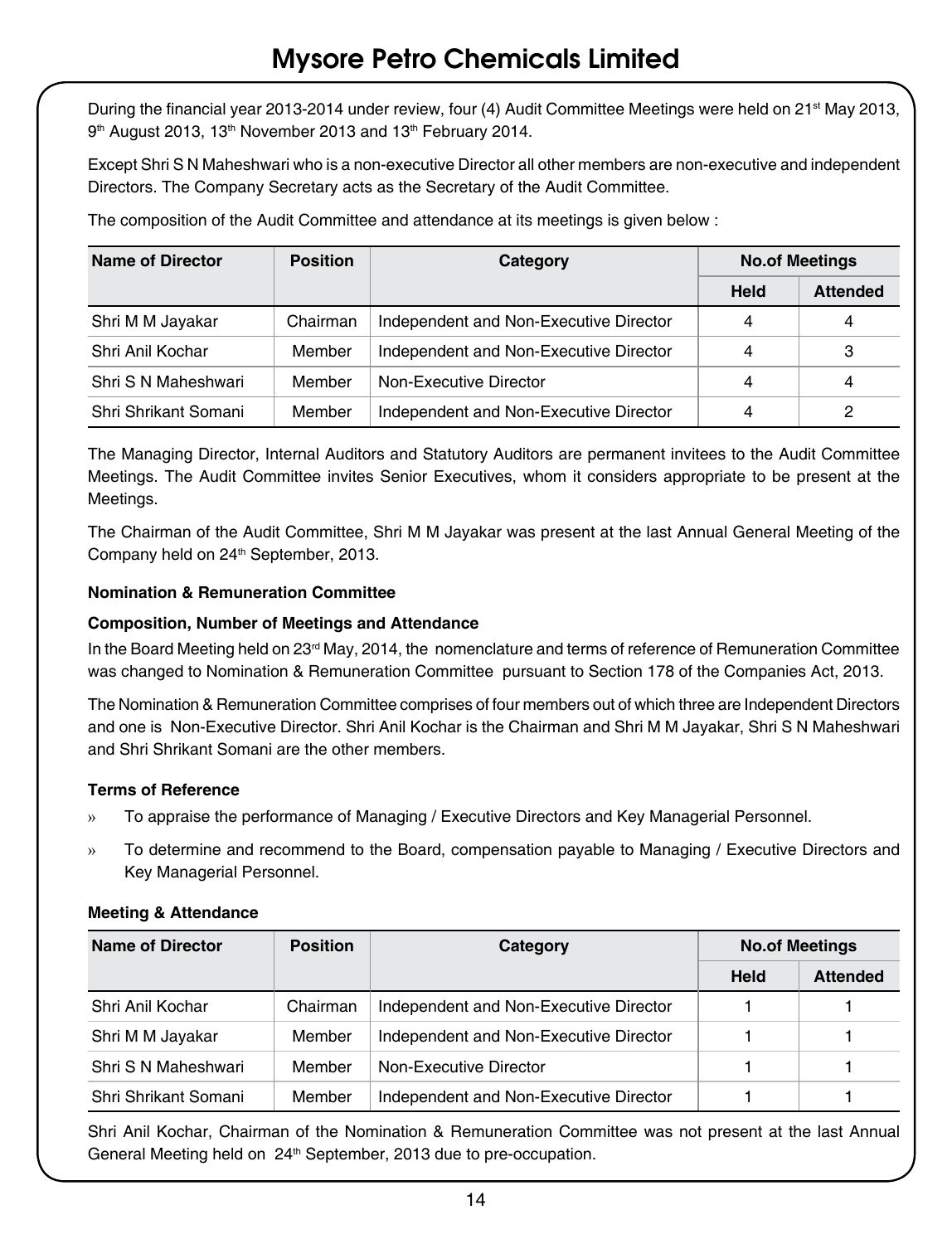### **Remuneration Policy**

The remuneration of the Managing/Executive Director(s) / Key Managerial Personnel is decided by the Nomination & Remuneration Committee based on certain criteria such as Company's performance, industry benchmarks, track record etc. and the same is reported to the Board of Directors. The Company pays remuneration by way of salary, perquisites and allowances as decided by the Nomination & Remuneration Committee and approved by the Board and the shareholders at the Annual General Meeting.

Non-Executive and Independent Directors were paid sitting fees of  $\bar{\tau}$  1,000/- for attendance at each meeting of the Board, Audit Committee, Shareholders/Investors Grievance Committee and Remuneration Committee. The details of the remuneration paid to all the Directors during the year 2013-2014 is given below :

(Amount in  $\overline{\tau}$ )

| Name of the Director | <b>Designation</b>       | <b>Remuneration</b> | <b>Sitting fees</b> | <b>Total</b> |
|----------------------|--------------------------|---------------------|---------------------|--------------|
| Shri M M Dhanuka     | <b>Managing Director</b> | 34.36.994.00        |                     | 34,36,994.00 |
| Shri Nikunj Dhanuka  | Director                 |                     | 6.000.00            | 6,000.00     |
| Shri S N Maheshwari  | Director                 |                     | 14.000.00           | 14.000.00    |
| Shri M M Jayakar     | Director                 |                     | 11,000.00           | 11,000.00    |
| Shri Anil Kochar     | Director                 |                     | 11,000.00           | 11,000.00    |
| Shri Shrikant Somani | Director                 |                     | 5,000.00            | 5,000.00     |

### **Notes :**

- a) Remuneration includes salary and value of perquisites.
- b) The terms of appointment of Shri M M Dhanuka, Managing Director is for a period of five years from 1st December 2013.
- c) Presently the Company does not have any scheme for the grant of stock options either to the Executive Director or employees.
- d) None of the other Directors are paid remuneration.

### **Stakeholders Relationship Committee**

In the Board Meeting held on 23rd May, 2014 the nomenclature of Shareholders / Investors Grievance Committee was changed to Stakeholders Relationship Committee.

### **Composition, Number of Meetings and Attendance**

During the year 2013-2014 under review, two (2) Shareholders/Investors' Grievance Committee Meetings were held on 21<sup>st</sup> May 2013 and 13<sup>th</sup> November 2013.

Shri Anil Kochar is the Chairman of the Committee. He is an Independent and Non-Executive Director. Other members of the Committee are Shri M M Dhanuka (Executive Director) and Shri S N Maheshwari (Non-Executive Director).

The composition of the Stakeholders Relationship Committee of Directors and attendance at its meeting is given hereunder:

| <b>Name</b>         | <b>Position</b> | Category                                | Attendance during the year 2013-2014 |                 |
|---------------------|-----------------|-----------------------------------------|--------------------------------------|-----------------|
|                     |                 |                                         | <b>Held</b>                          | <b>Attended</b> |
| Shri Anil Kochar    | Chairman        | Independent &<br>Non-Executive Director |                                      |                 |
| Shri M M Dhanuka    | Member          | <b>Executive Director</b>               |                                      |                 |
| Shri S N Maheshwari | Member          | Non-Executive Director                  |                                      |                 |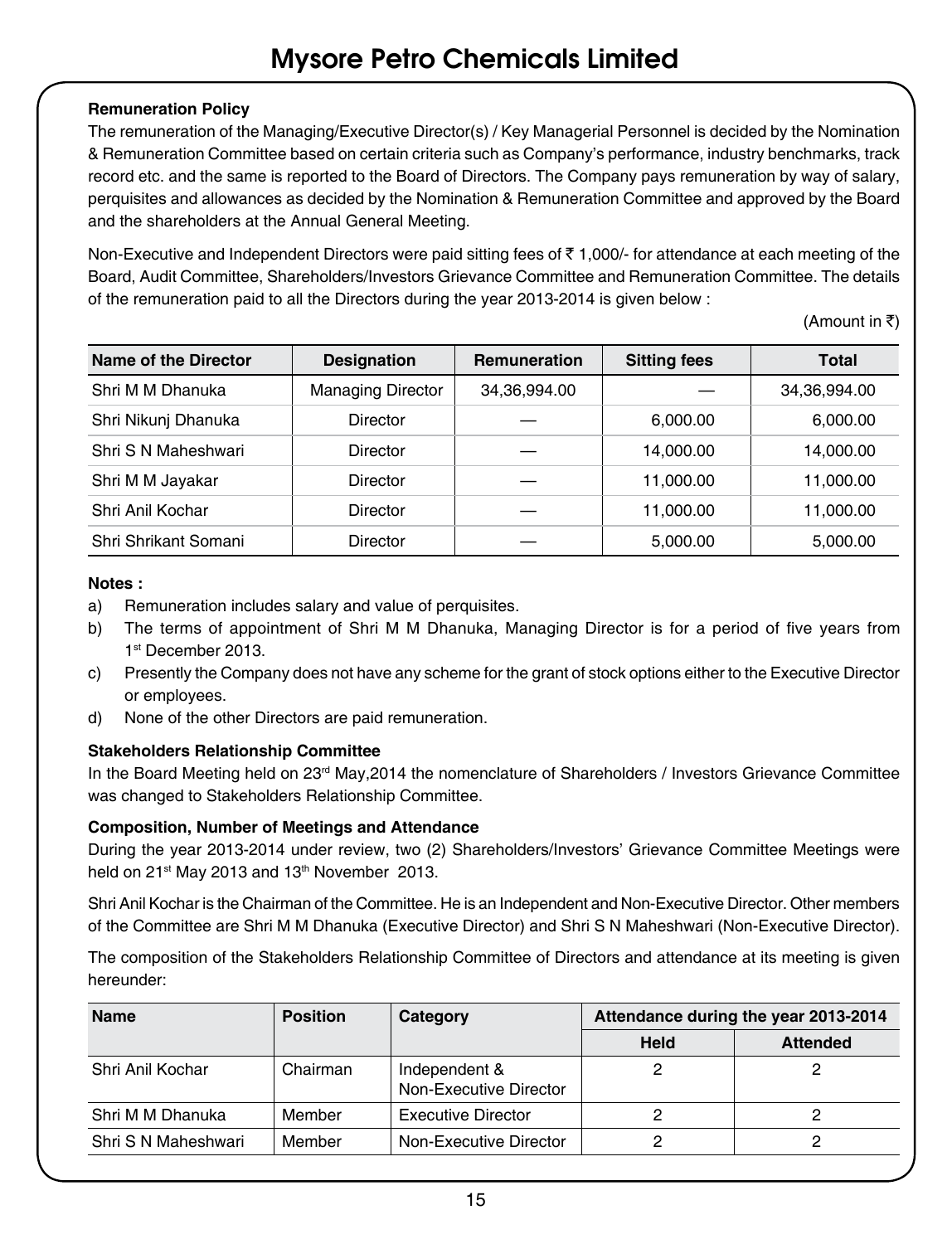The minutes of each of the Stakeholders Relationship Committee Meeting are placed before the Board of Directors and discussed in the Board Meetings.

Mr. Anand Kadkol, Company Secretary is the Compliance Officer of the Company.

### **Details of shareholders' complaints received & replied and the status on pending share transfers is given below:**

During the year 2013-2014, the Company received 32 letters including 2 complaints regarding non-receipt of shares sent for transfer, demat queries and non-receipt of dividend warrants and annual reports from the shareholders, all of which were attended to and resolved. There were no outstanding complaints as on 31<sup>st</sup> March 2014.

There are no shares which have remained unclaimed and are lying in the escrow account and hence the Company does not have any share suspense account.

Apart from the above, the Board of Directors have constituted a Share Transfer Committee of Directors consisting of Shri M M Dhanuka, Shri Nikunj Dhanuka and Shri S N Maheshwari as its members.

The said Committee processes share transfers, transmission, issue of duplicate shares, overseas the performance of the Registrar and Transfer Agent and if necessary, recommends measures for overall improvement in the quality of investor services. The Committee also approves the issue of duplicate shares and issue of physical share certificates on rematerialisation etc. and other related matters. The Committee meets once a fortnight.

### **General Body Meetings**

Details of the location of the past three AGMs and the details of the resolutions passed or to be passed by Postal Ballot.

| <b>AGM</b><br>for the<br>financial<br>year ended | Date & time of AGM                                | Venue                                                                | <b>No. of Special Resolutions</b> |
|--------------------------------------------------|---------------------------------------------------|----------------------------------------------------------------------|-----------------------------------|
| 2013                                             | 24 <sup>th</sup> September, 2013<br>at 12.30 p.m. | Woodlands Hotel, 5, Raja Ram Mohan Roy<br>Road, Bengaluru - 560 025. | 1 (One)                           |
| 2012                                             | 20 <sup>th</sup> July, 2012 at<br>12.30 p.m.      | Woodlands Hotel, 5, Raja Ram Mohan Roy<br>Road, Bengaluru - 560 025. | Nil                               |
| 2011                                             | 17 <sup>th</sup> September 2011<br>at 12.30 p.m.  | Woodlands Hotel, 5, Raja Ram Mohan Roy<br>Road, Bengaluru - 560 025. | Nil                               |

All the resolutions including the special resolutions set out in the respective Notices were passed by the shareholders.

No Extraordinary General Meeting was held during the year 2013-2014.

One Postal Ballot was conducted during November 2013 to give Guarantee and provide Collateral Security in favour of Bank. The results were declared on 14<sup>th</sup> December, 2013.

### **Disclosures**

- There are no materially significant related party transactions made by the Company with its Promoters, Directors or Management, their subsidiaries or relatives etc. that may have potential conflict with the interests of the Company at large. The Register of Contracts containing the transactions in which Directors are interested is placed before the Board regularly for its approval.
- Transactions with the related parties are disclosed in Note No. 26 of Notes to Accounts in the Annual Report.
- The Company has complied with the requirements of the Stock Exchanges, SEBI and all other statutory authorities relating to the capital markets during the last three years. No penalties or strictures have been imposed by them on the Company.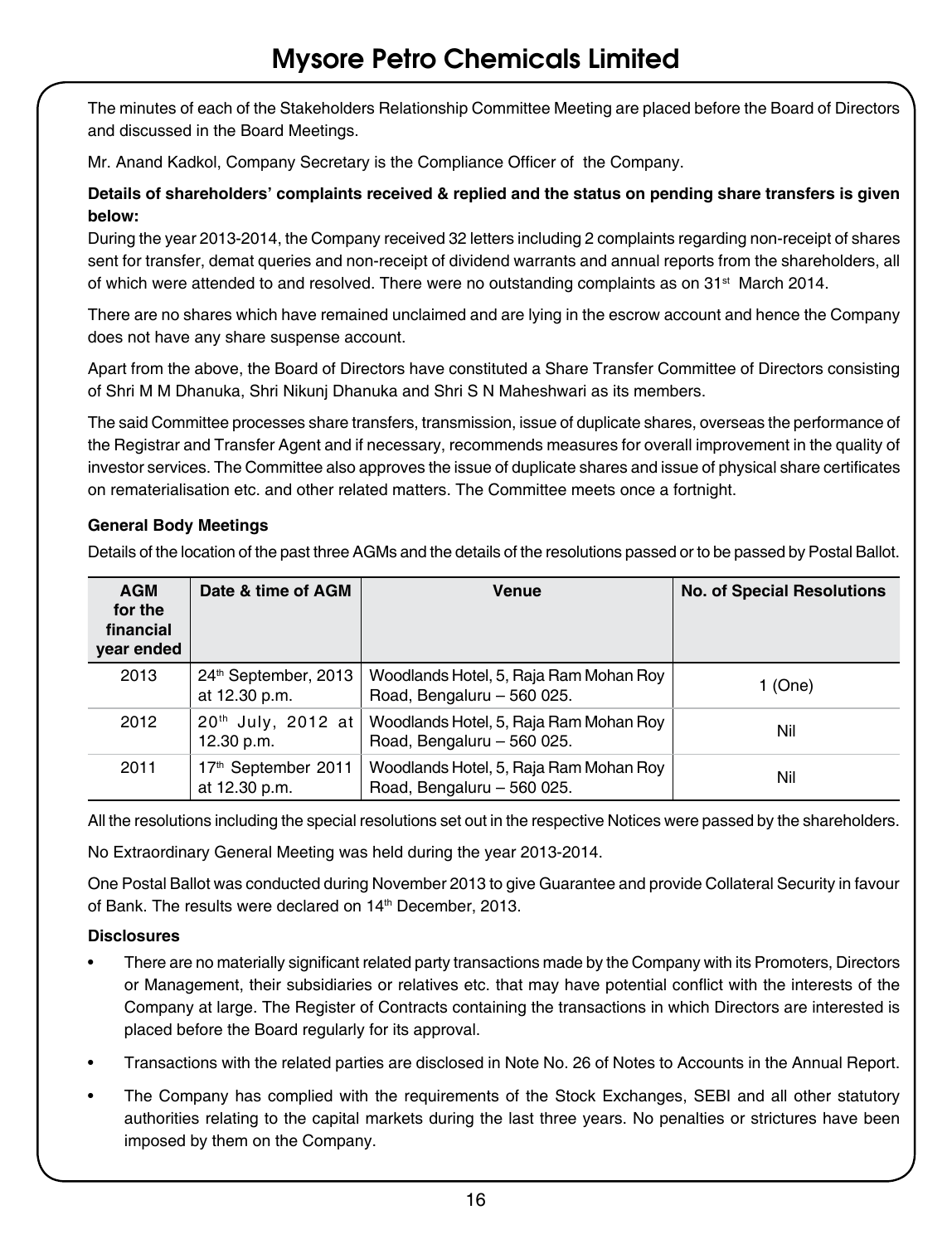### **Means of Communication**

The Quarterly/half yearly unaudited and yearly audited financial results duly approved by the Board of Directors are sent to the Bombay Stock Exchange (BSE) where the Company's shares are listed immediately after the Board meeting. The same are also published in Samyukta Karnataka (Kannada) news paper at Bengaluru in the format prescribed by the Stock Exchanges. These are not sent individually to the shareholders. All the data related to quarterly financial results, shareholding pattern, annual financial statements etc. is provided on the Company website www.igpetro.com (MPCL page link).

There were no presentations made to the institutional investors or analysts.

The Management Discussion and Analysis Report forms part of this Annual Report.

### **General Shareholder information**

| AGM: Day, Date, Time and Venue     |                                                                                                                                                                                                                                                                                   | Friday, 1 <sup>st</sup> August, 2014 at 12.30 p.m. at Hotel Woodlands,<br>5, Raja Rammohan Roy Road, Bengaluru - 560 025.                                                |  |  |  |  |
|------------------------------------|-----------------------------------------------------------------------------------------------------------------------------------------------------------------------------------------------------------------------------------------------------------------------------------|--------------------------------------------------------------------------------------------------------------------------------------------------------------------------|--|--|--|--|
| Financial calendar                 | ÷                                                                                                                                                                                                                                                                                 | April to March (financial year)                                                                                                                                          |  |  |  |  |
|                                    |                                                                                                                                                                                                                                                                                   | The Quarterly results will be adopted by the Board of Directors as<br>per the following tentative schedule :                                                             |  |  |  |  |
|                                    |                                                                                                                                                                                                                                                                                   | Quarters ending on:                                                                                                                                                      |  |  |  |  |
|                                    |                                                                                                                                                                                                                                                                                   | June 2014<br>1st/2 <sup>nd</sup> week of August 2014<br><b>Contractor</b>                                                                                                |  |  |  |  |
|                                    |                                                                                                                                                                                                                                                                                   | 1st/2 <sup>nd</sup> week of November 2014<br>September 2014 :                                                                                                            |  |  |  |  |
|                                    |                                                                                                                                                                                                                                                                                   | December 2014 :<br>1st/2 <sup>nd</sup> week of February 2015                                                                                                             |  |  |  |  |
|                                    |                                                                                                                                                                                                                                                                                   | <b>March 2015</b><br>before 30 <sup>th</sup> May 2015<br>$\mathbb{R}^{\mathbb{Z}}$                                                                                       |  |  |  |  |
|                                    |                                                                                                                                                                                                                                                                                   | (Audited results)                                                                                                                                                        |  |  |  |  |
| Date of Book Closure               | The Share transfer books and the Register of Members will be closed<br>÷<br>from 25.7.2014 to 1.8.2014 (both days inclusive).                                                                                                                                                     |                                                                                                                                                                          |  |  |  |  |
|                                    | The Directors have recommended a Dividend of $\bar{\tau}$ 1.50 per share<br>(15%) on equity shares for the year ended 31 <sup>st</sup> March 2014. Dividend<br>will be paid to those shareholders whose names appear in the<br>Register of Members on 24 <sup>th</sup> July 2014. |                                                                                                                                                                          |  |  |  |  |
| Listing on Stock Exchanges         | ÷                                                                                                                                                                                                                                                                                 | The Company's equity shares are listed on The Bombay Stock<br>Exchange Ltd (BSE). The listing fees payable to BSE for 2014-2015<br>has been paid in full by the Company. |  |  |  |  |
| Stock Code - Mumbai Stock Exchange |                                                                                                                                                                                                                                                                                   | Stock Code No. 506734 on the Bombay Stock Exchange.                                                                                                                      |  |  |  |  |
| ISIN Number for NSDL & CDSL        |                                                                                                                                                                                                                                                                                   | INE 741A01011.                                                                                                                                                           |  |  |  |  |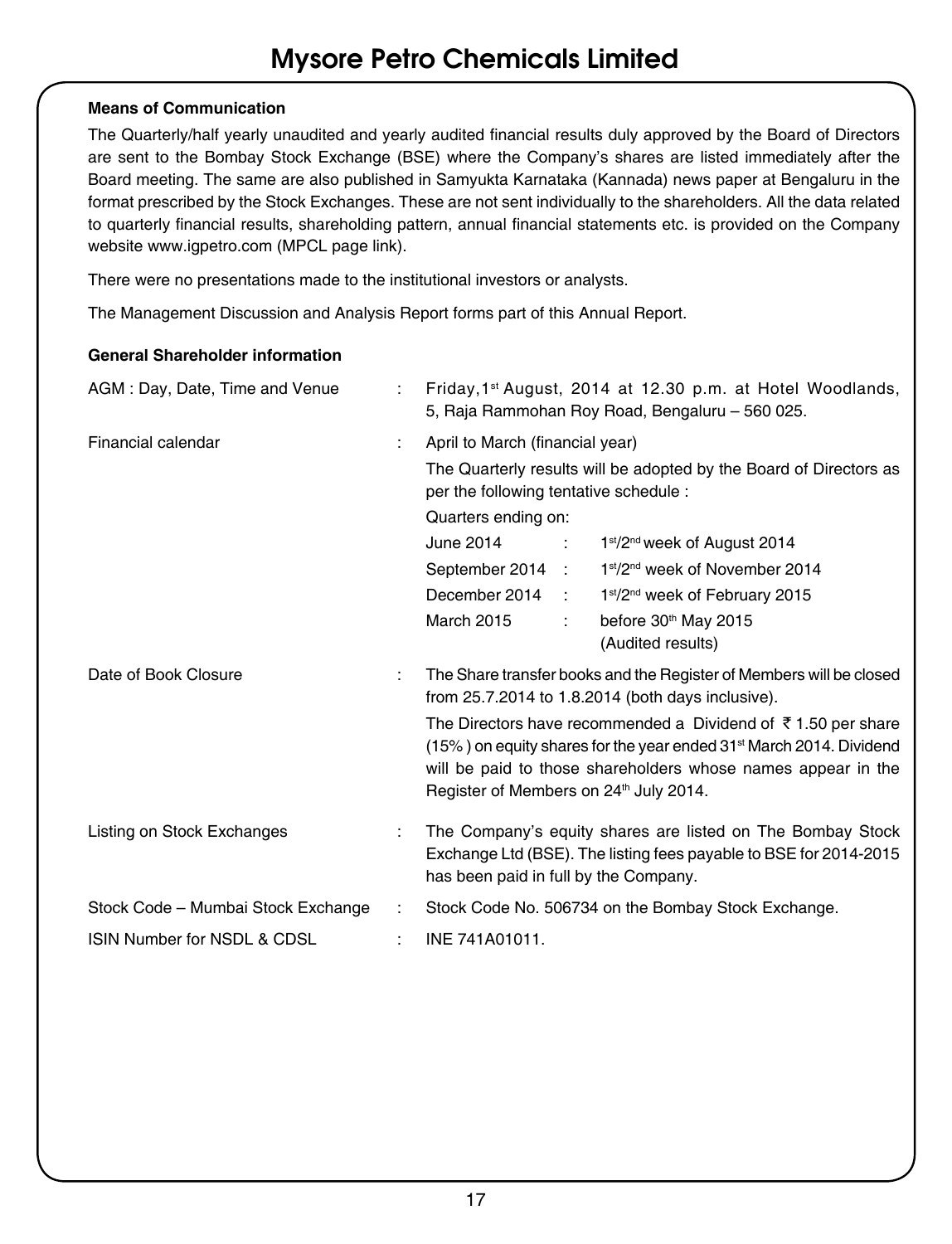| Month (2013-2014)                                           | High  | Low   | Month (2013-2014) | High  | Low         |
|-------------------------------------------------------------|-------|-------|-------------------|-------|-------------|
| Apr-13                                                      | 16.50 | 12.60 | Oct-13            | 17.19 | 13.01       |
| May-13                                                      | 13.00 | 10.20 | <b>Nov-13</b>     | 20.20 | 16.55       |
| $Jun-13$                                                    | 14.74 | 12.77 | Dec-13            | 19.90 | 17.20       |
| $Jul-13$                                                    | 15.75 | 11.79 | Jan-14            | 19.10 | 15.65       |
| Aug-13                                                      | 15.86 | 12.40 | $Feb-14$          | 17.50 | 13.00       |
| Sep-13                                                      | 15.74 | 12.86 | Mar-14            | 15.10 | 10.75       |
| $25000 -$<br>20000                                          |       |       |                   |       |             |
| <b>SENSEX</b><br>15000<br>យ 10000 –<br><b>៣</b><br>$5000 -$ |       |       |                   |       | 20<br>PRICE |

Address for correspondence for share transfers and related matters :

| For shares held in physical form | M/s. Big Share Services Pvt. Ltd.<br>E-2/3. Ansa Industrial Estate<br>Sakivihar Road, Saki Naka<br>Andheri (E), Mumbai - 400072.<br>Tel: 40430200 • Fax: 28475207<br>E-mail: bigshare@bom7.vsnl.net.in                                                                                                                            |
|----------------------------------|-----------------------------------------------------------------------------------------------------------------------------------------------------------------------------------------------------------------------------------------------------------------------------------------------------------------------------------|
| For shares held in Demat form    | To the Depository Participants (DP).                                                                                                                                                                                                                                                                                              |
| <b>Share Transfer Systems</b>    | All the transfers received are processed by the Registrar and Share<br>Transfer Agent and are approved by the Share Transfer Committee,<br>which normally meets twice a week. Share transfers are registered and<br>returned within a maximum of 18 days from the date of lodgement if<br>documents are complete in all respects. |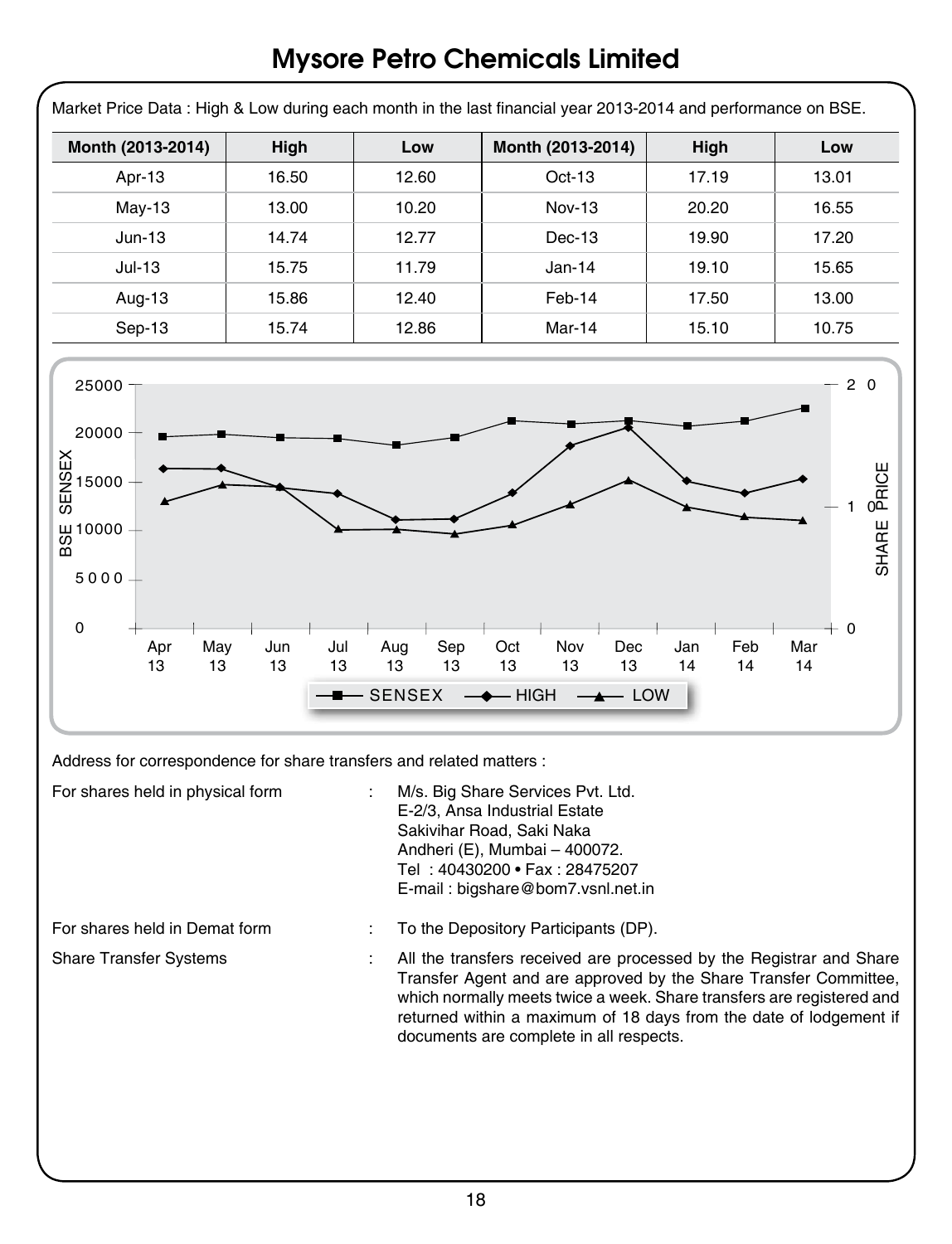|                                                                                                                    | Distribution of Shareholding and Shareholding Pattern as on 31 <sup>st</sup> March, 2014 |                                                                                                                                                                                                                                                                                                                                                                                                                                                |                                                                                                                                                                                                 |                   |  |
|--------------------------------------------------------------------------------------------------------------------|------------------------------------------------------------------------------------------|------------------------------------------------------------------------------------------------------------------------------------------------------------------------------------------------------------------------------------------------------------------------------------------------------------------------------------------------------------------------------------------------------------------------------------------------|-------------------------------------------------------------------------------------------------------------------------------------------------------------------------------------------------|-------------------|--|
|                                                                                                                    | Shareholding pattern as on 31.3.2014                                                     |                                                                                                                                                                                                                                                                                                                                                                                                                                                |                                                                                                                                                                                                 |                   |  |
| SI. No.                                                                                                            | Category                                                                                 |                                                                                                                                                                                                                                                                                                                                                                                                                                                | No. of Shares                                                                                                                                                                                   | % of Shareholding |  |
| 1                                                                                                                  | Promoters & Persons Acting in Concert                                                    |                                                                                                                                                                                                                                                                                                                                                                                                                                                | 4790026                                                                                                                                                                                         | 73.76             |  |
| $\overline{2}$                                                                                                     | Mutual Funds / UTI / Banks / Fis                                                         |                                                                                                                                                                                                                                                                                                                                                                                                                                                | 197865                                                                                                                                                                                          | 3.01              |  |
| 3                                                                                                                  | <b>Private Corporate Bodies</b>                                                          |                                                                                                                                                                                                                                                                                                                                                                                                                                                | 163148                                                                                                                                                                                          | 2.49              |  |
| 4                                                                                                                  | <b>NRIS</b>                                                                              |                                                                                                                                                                                                                                                                                                                                                                                                                                                | 19391                                                                                                                                                                                           | 0.29              |  |
| 5                                                                                                                  | Indian Public                                                                            |                                                                                                                                                                                                                                                                                                                                                                                                                                                | 1413058                                                                                                                                                                                         | 21.45             |  |
|                                                                                                                    | <b>Grand Total</b>                                                                       |                                                                                                                                                                                                                                                                                                                                                                                                                                                | 6583488                                                                                                                                                                                         | 100.00            |  |
| Dematerialisation of Shares and liquidity<br>31st March, 2014.                                                     |                                                                                          |                                                                                                                                                                                                                                                                                                                                                                                                                                                | 94.37% of the paid-up Capital has been dematerialised as on<br>The reconciliation of both physical and demat shares are upto<br>date and tallies with the total paid-up capital of the Company. |                   |  |
| Outstanding GDRs /ADRs/ Warrants or any<br>convertible instruments conversion date and likely<br>impact on equity. |                                                                                          | The Company has not issued any ADR/GDR.                                                                                                                                                                                                                                                                                                                                                                                                        |                                                                                                                                                                                                 |                   |  |
| <b>Plant Locations</b>                                                                                             |                                                                                          | The Company's Maleic Anhydride (MA) plant is located at Taloja<br>(Maharashtra).                                                                                                                                                                                                                                                                                                                                                               |                                                                                                                                                                                                 |                   |  |
| Address for correspondence                                                                                         |                                                                                          | Shareholders correspondence should be addressed to the<br>Company's Registrars and Share Transfer Agent at the address<br>mentioned above.<br>Shareholders may also contact Mr. Anand Kadkol, Company<br>Secretary at the Corporate Office at 401, Raheja Centre, 214,<br>Nariman Point, Mumbai - 400 021.<br>Shareholders holding shares in demat mode should address all<br>their correspondence to their respective Depository Participant. |                                                                                                                                                                                                 |                   |  |
| Service of documents through electronic mode                                                                       |                                                                                          | As a part of Green Initiatives, the members who wish to receive<br>the notice / documents through email, may kindly inform their<br>email addresses at the following dedicated email addresses -<br>: mpclgogreen@igpetro.com<br>Company<br>Registrar and Share: info@bigshareonline.com<br><b>Transfer Agent</b>                                                                                                                              |                                                                                                                                                                                                 |                   |  |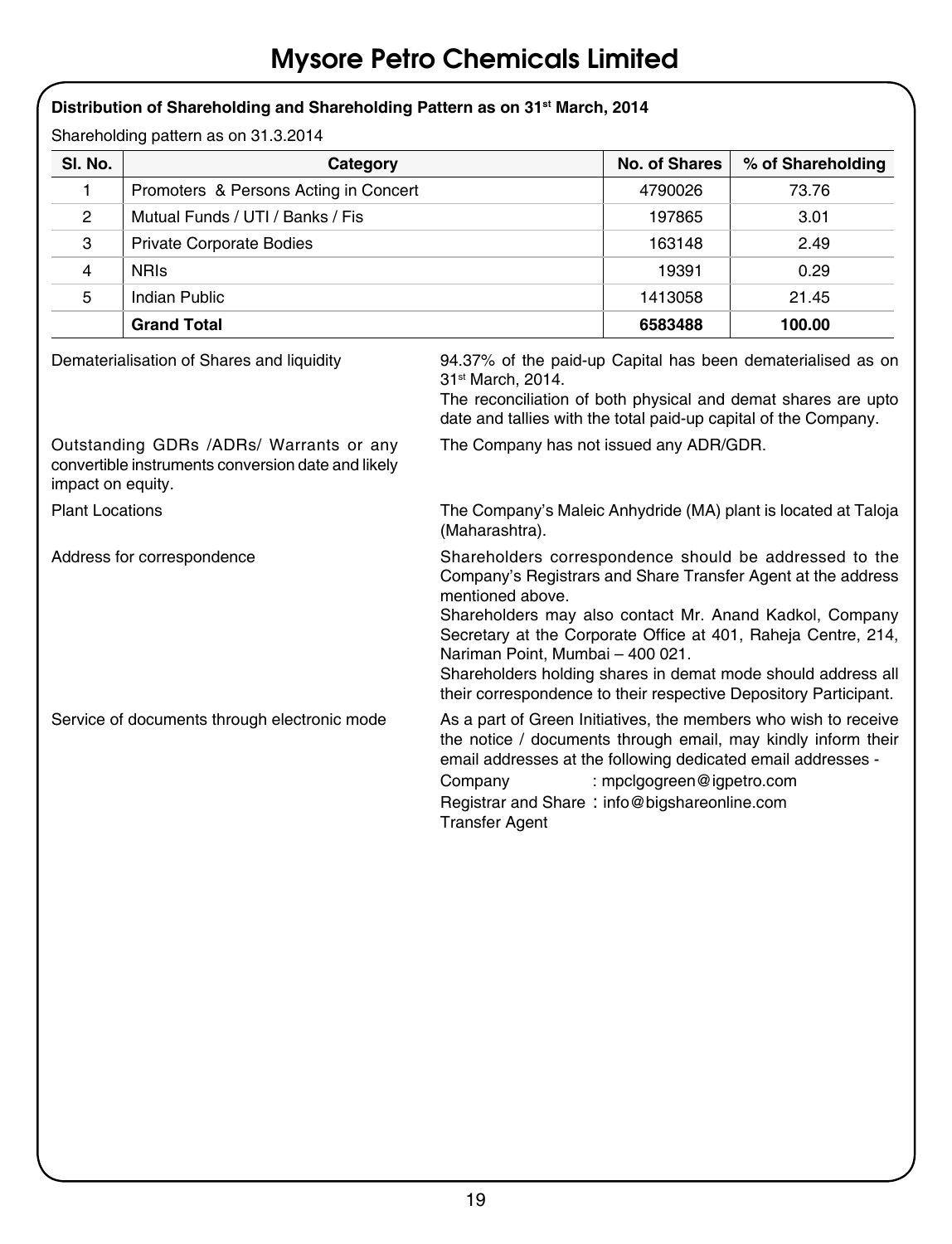### **CEO Declaration on Code of Conduct**

Reproduced below is the text of the declaration made by the Managing Director and CEO confirming compliance of Code of Conduct by all Directors and Senior Management personnel :

23rd May, 2014

The Board of Directors Mysore Petro Chemicals Limited 401, Raheja Centre 214, Nariman Point Mumbai – 400 021.

Dear Sirs,

I hereby confirm and declare that all the Directors of the Company and all Senior Management personnel as defined in the Code of Conduct of the Company have submitted annual declarations for the year ended 31<sup>st</sup> March, 2014 confirming their compliance of the same.

Thanking you.

Yours faithfully,

For **Mysore Petro Chemicals Limited**

Sd/- **M M Dhanuka**  Managing Director and CEO

### **Auditors' Report on Corporate Governance**

To the Members

Mysore Petro Chemicals Limited

We have examined the compliance of conditions of Corporate Governance by Mysore Petro Chemicals Limited, for the year ended on 31<sup>st</sup> March 2014, as stipulated in Clause 49 of the Listing Agreement of the said Company with Stock Exchanges.

The Compliance of conditions of Corporate Governance is the responsibility of the Management. Our examination was limited to a review of the procedures and implementations thereof adopted by the Company for ensuring compliance of the conditions of the Corporate Governance as stipulated in the said clause. It is neither an audit nor an expression of opinion on the financial statements of the Company.

In our opinion and to the best of our information and according to the explanations given to us, and based on the representations made by the Directors and the Management, we certify that the Company has complied with the conditions of Corporate Governance as stipulated in Clause 49 of the above mentioned Listing Agreement.

As required by the Guidance Note issued by the Institute of Chartered Accountants of India we have to state that no investor grievances were pending for a period of one month against the Company as per the records maintained by the Shareholders / Investor's Grievance Committee.

We further state that such compliance is neither an assurance as to the future viability of the Company nor of the efficiency or effectiveness with which the management has conducted the affairs of the Company.

> For **Hariharan & Co.**  Chartered Accountants Firm's Registration No. 001083S

**K Nagarajan**  Place : Mumbai Partner Date : 23<sup>rd</sup> May, 2014 Membership No. 16398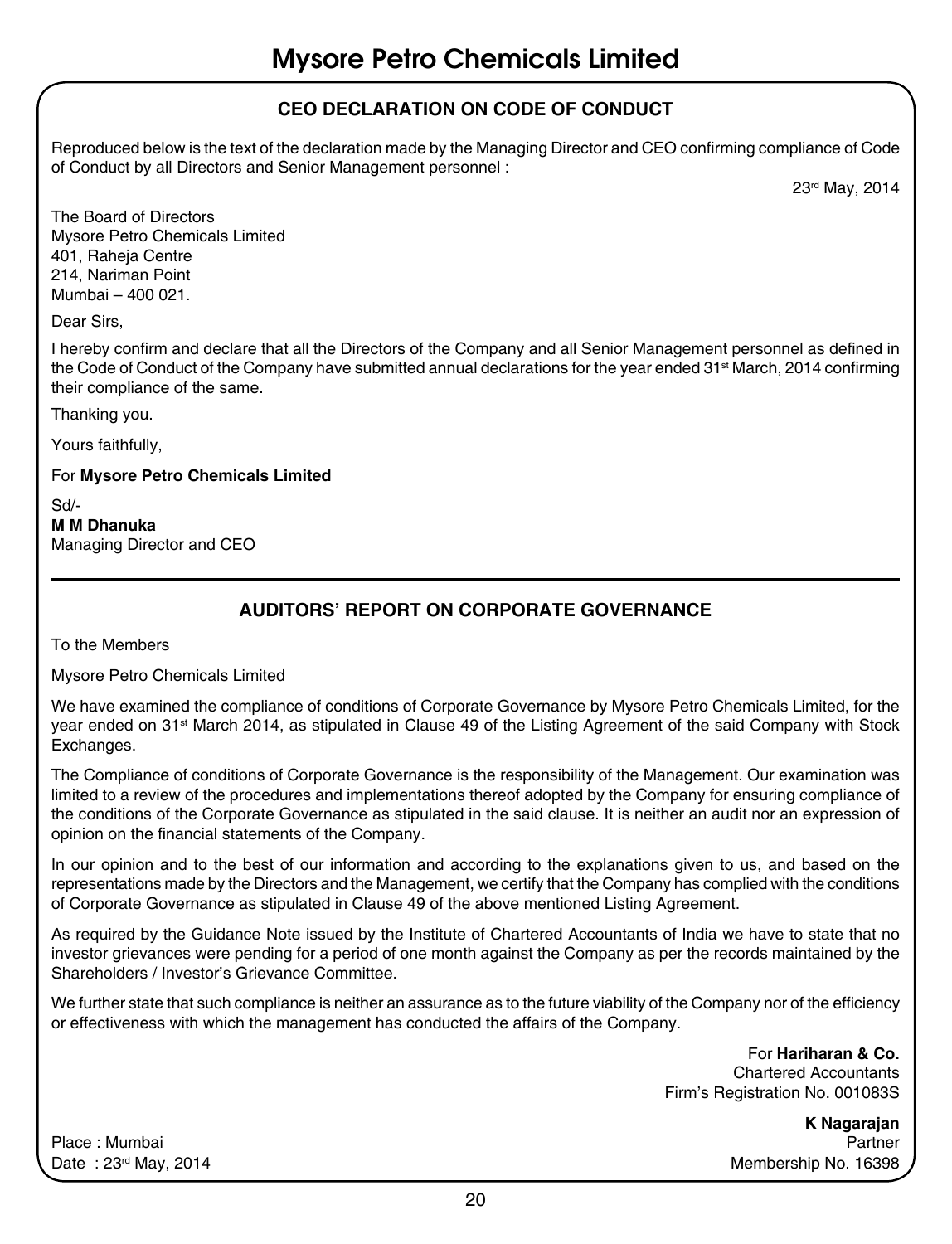### **INDEPENDENT AUDITORS' REPORT**

To the Members of

### **Mysore Petro Chemicals Limited**

### **Report on the Financial Statements**

We have audited the accompanying financial statements of Mysore Petro Chemicals Limited ("the Company"), which comprise the Balance Sheet as at March 31, 2014, and the Statement of Profit and Loss and Cash Flow Statement for the year then ended and a summary of significant accounting policies and other explanatory information.

### **Management's Responsibility for the Financial Statements**

The Company's Management is responsible for the preparation of these financial statements that give a true and fair value of the financial position, financial performance and cash flows of the Company in accordance with the Accounting Standards notified under the Companies Act. 1956 ("the Act") read with General Circular 15/2013 dated 13th September 2013 of the Ministry of Corporate Affairs, in respect of Section 133 of the Companies Act, 2013. This responsibility includes the design, implementation and maintenance of internal control relevant to the preparation and presentation of the financial statements that give a true and fair view and are free from material misstatement, whether due to fraud or error.

### **Auditor's Responsibility**

Our responsibility is to express an opinion on these financial statements based on our audit. We conducted our audit in accordance with the Standards on Auditing issued by the Institute of Chartered Accountants of India. Those Standards require that we comply with ethical requirements and plan and perform the audit to obtain reasonable assurance about whether the financial statements are free from material misstatements.

An audit involves performing procedures to obtain audit evidence about the amounts and disclosures in the financial statements. The procedures selected depend on the auditor's judgment, including the assessment of the risks of material misstatement of the financial statements, whether due to fraud or error. In making those risk assessments, the auditor considers internal control relevant to the Company's preparation and fair presentation of the financial statements in order to design audit procedures that are appropriate in the circumstances, but not for the purpose of expressing an opinion on the effectiveness of the Company's internal control. An audit also includes evaluating the appropriateness of accounting policies used and the reasonableness of the accounting estimates made by management, as well as evaluating the overall presentation of the financial statements.

We believe that the audit evidence we have obtained is sufficient and appropriate to provide a basis for our audit opinion.

### **Opinion**

In our opinion and to the best of our information and according to the explanations given to us, the financial statements give the information required by the Act in the manner so required and give a true and fair view in conformity with the accounting principles generally accepted in India:

- (a) in the case of the Balance Sheet, of the state of affairs of the Company as at March 31, 2014;
- (b) in the case of the Statement of Profit and Loss, of the profit for the year ended on that date; and
- (c) in the case of the Cash Flow Statement, of the cash flows for the year ended on that date.

#### **Report on Other Legal and Regulatory Requirements**

1. As required by the Companies (Auditor's Report) Order, 2003 issued by the Central Government of India in terms of sub-section (4A) of section 227 of the Act, we give in the Annexure statement on the matters specified in paragraphs 4 and 5 of the Order.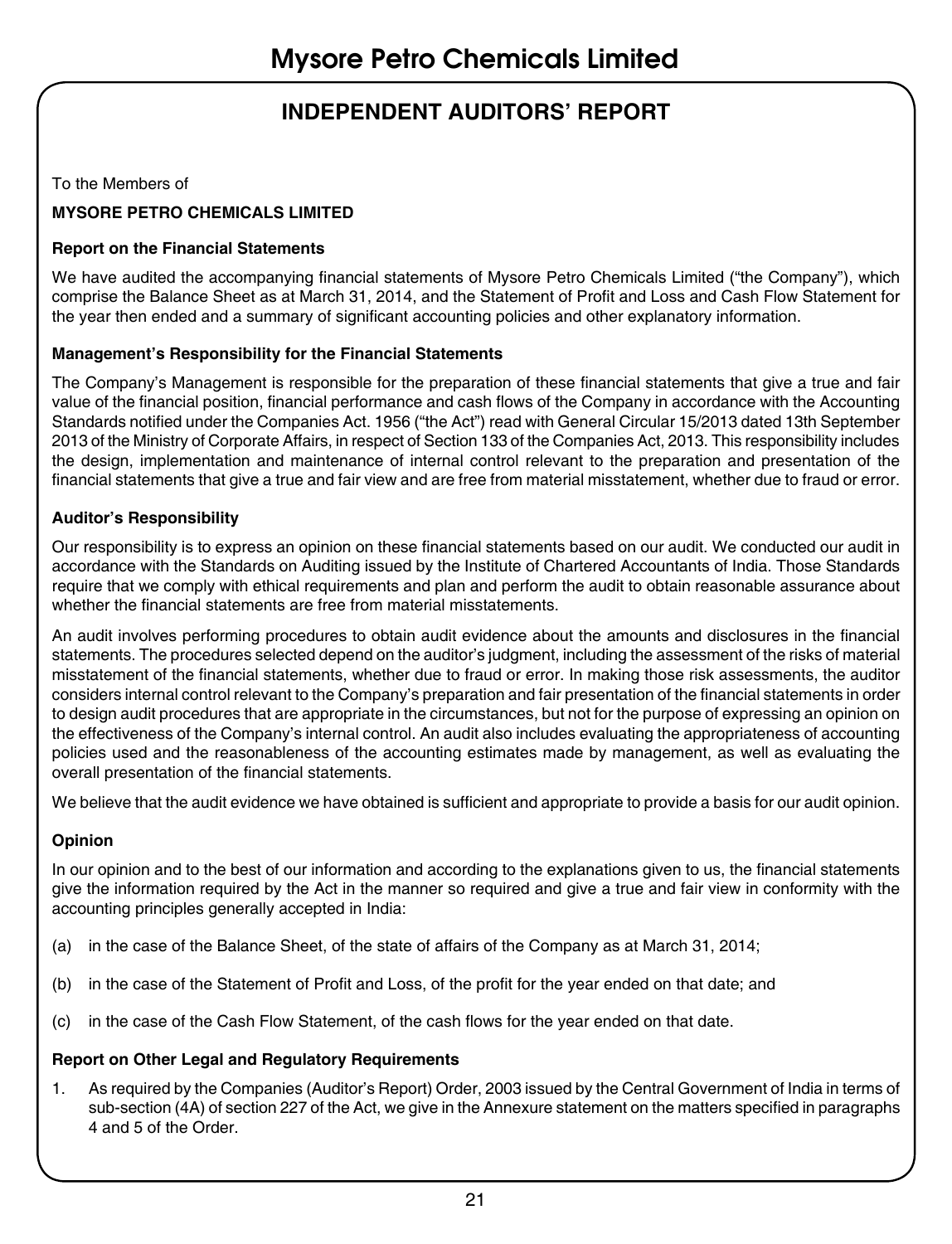- 2. As required by section 227 (3) of the Act, we report that:
	- a) We have obtained all the information and explanations which to the best of our knowledge and belief were necessary for the purpose of our audit;
	- b) In our opinion proper books of account as required by law have been kept by the Company so far as appears from our examination of those books;
	- c) The Balance Sheet, Statement of Profit and Loss, and Cash Flow Statement dealt with by this Report are in agreement with the books of account;
	- d) In our opinion, the Balance Sheet, Statement of Profit and Loss and the Cash flow statement dealt with by this report comply with the Accounting Standards notified under the Companies Act, 1956 read with General Circular 15/2013 dated 13<sup>th</sup> September 2013 of the Ministry of Corporate Affairs in respect of Section 133 of the Companies Act, 2013.
	- e) On the basis of the written representations received from the directors, as on March 31<sup>st</sup>, 2014, and taken on record by the Board of Directors, we report that none of the directors is disqualified as on March 31<sup>st</sup>, 2014 from being appointed as a director in terms of clauses (g) of sub section (1) of section 274 of the Act.

For **Hariharan & Co.** Chartered Accountants Firm's Registration No. 001083S

**K Nagarajan**  Mumbai Partner 23rd May, 2014 Membership No. 16398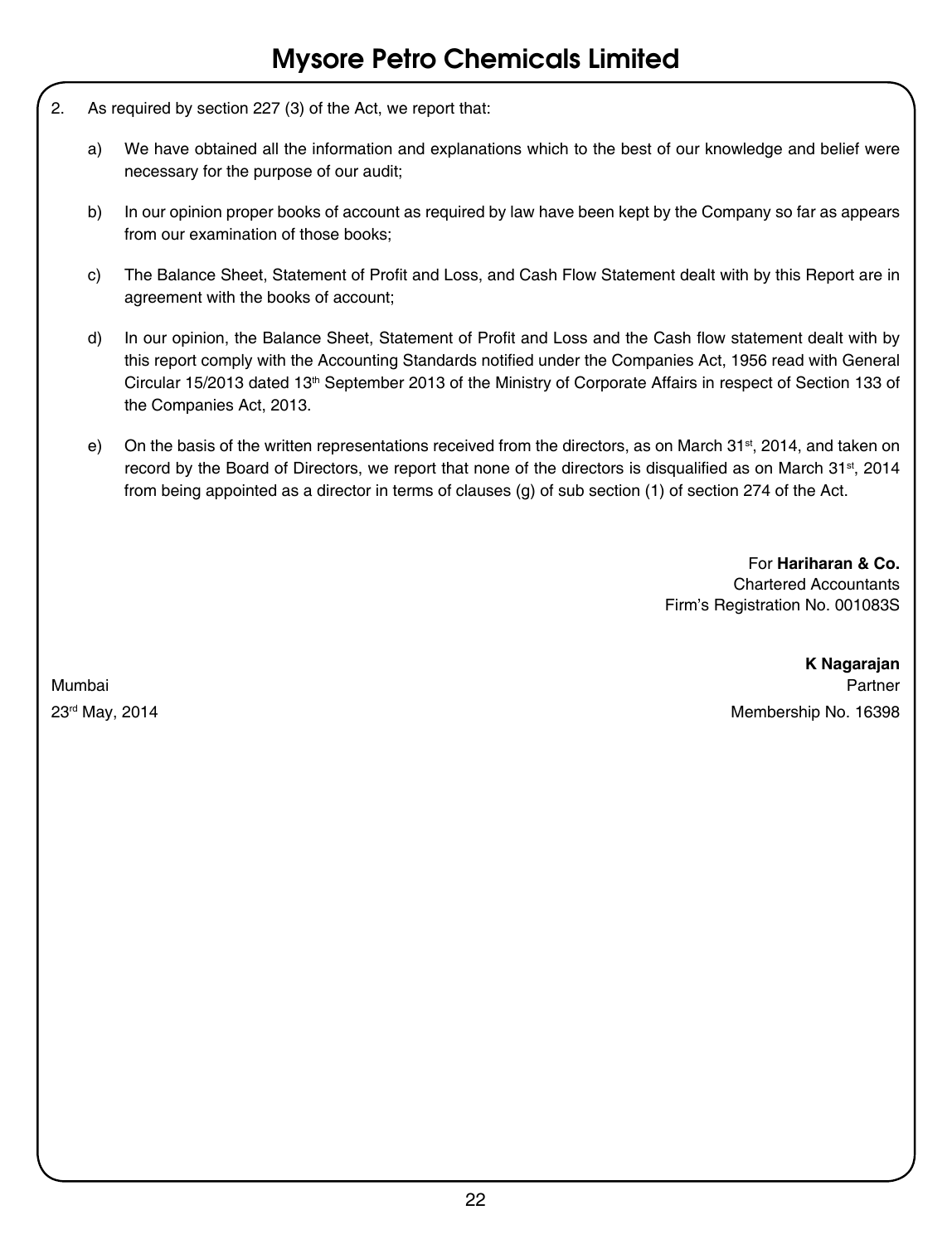### **ANNEXURE TO THE INDEPENDENT AUDITORS' REPORT**

Referred in Paragraph 1 under the heading of "Report on other Legal & Regulatory Requirements" of our report of even date.

On the basis of such checks as considered appropriate and in terms of the information and explanations given to us we state as under:

- (i) (a) The Company has maintained proper records showing full particulars including quantitative details and situation of fixed assets.
	- (b) The fixed assets have been physically verified by the Management during the year as per the programme of verification followed by the Company which in our opinion is reasonable having regard to the size of the Company and the nature of its fixed assets.

According to the information and explanation given to us no material discrepancies were noticed on such verification.

- (c) In our opinion and according to the information and explanations given to us no substantial part of fixed assets have been disposed off during the year.
- (ii) (a) The inventory of the Company (except stock in transit and with Third parties for which subsequent receipts have been obtained in respect of such inventory / certificate) have been physically verified by the management at reasonable intervals and in our opinion, the frequency of verification is reasonable.
	- (b) In our opinion and according to the information the procedures of physical verification of inventory followed by the management are reasonable and adequate in relation to the size of the Company and the nature of its business.
	- (c) The Company is maintaining proper records of inventory. The discrepancies noticed on verification between the physical stocks and the book records were not material.
- (iii) According to the information and explanations given to us, the Company has not granted any loans, secured or unsecured, to companies firms or other parties covered in the register maintained under Section 301 of the Companies Act, 1956.
	- (a) Accordingly, the provisions of the clause (iii)(b), (iii)(c) and (iii)(d) Companies (Auditors' Report) Order, 2003 are not applicable to the Company.
	- (b) According to the information and explanations furnished to us, the Company has taken Fixed deposits of ₹499.50 Lacs and loans of ₹221 Lacs as at the date of the Balance Sheet from parties covered in the register maintained under Section 301 of the Companies Act, 1956.
	- (c) In our opinion, the rate of interest and other terms and conditions on which deposits have been taken by the Company from parties covered in the register maintained under section 301 of the Companies Act, 1956 are not, prima facie, prejudicial to the interest of the Company.
	- (d) According to the information and explanations furnished to us, the Company has been regular in repaying the principal and interest amounts as stipulated on the deposits taken by it from the parties covered in the register maintained under Section 301 of the Companies Act, 1956.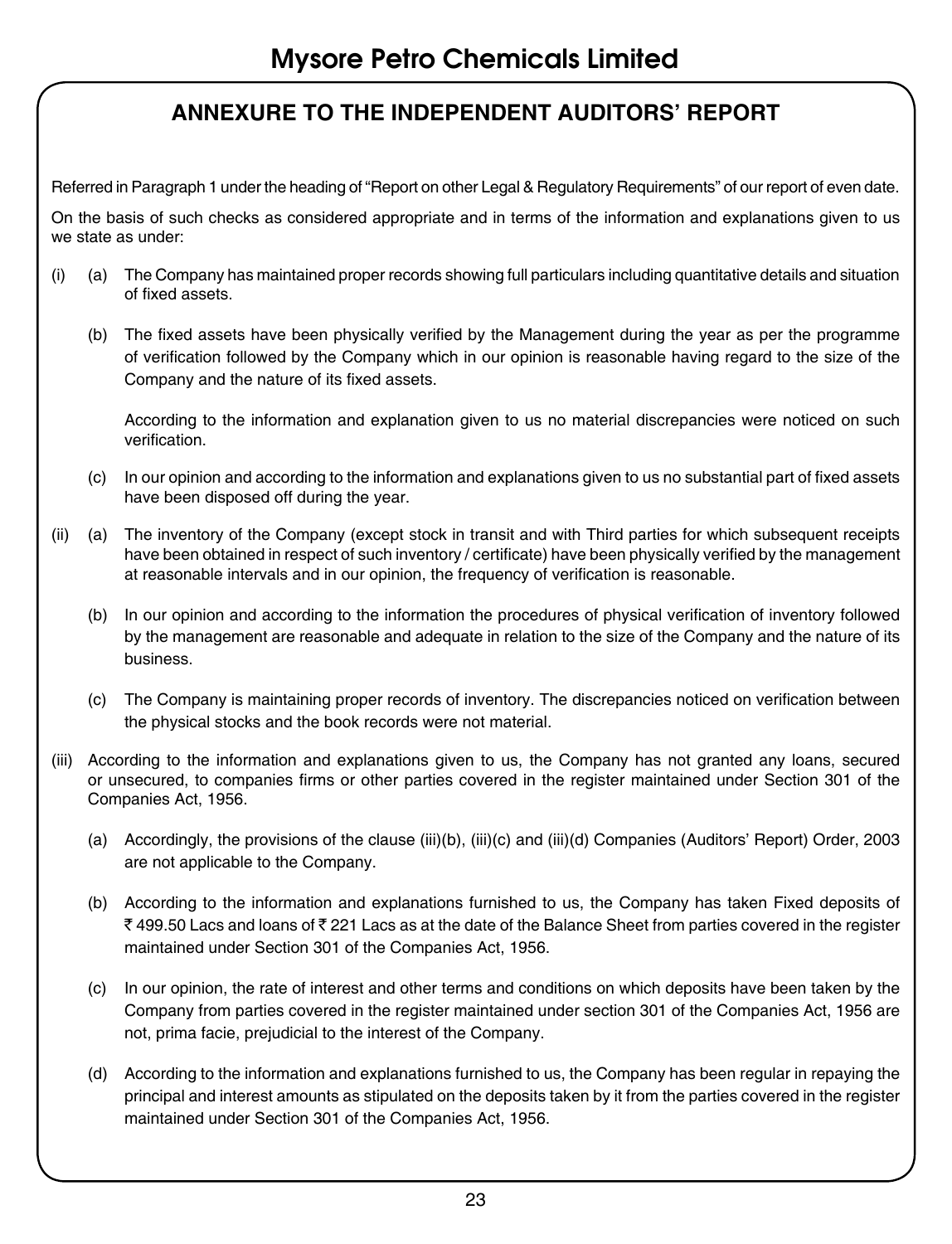- (iv) In our opinion and according to the information and explanations given to us, there are adequate internal control procedures commensurate with the size of the Company and the nature of its business for the purchase of inventory & fixed assets and for the sale of goods. During the course of our audit, no major weakness has been noticed in the internal control system in respect of these areas.
- (v) (a) According to the information and explanations provided by the management, we are of the opinion that the particulars of contracts or arrangements referred to in Section 301 of the Companies Act, 1956 that need to be entered into the register maintained under Section 301 have been so entered.
	- (b) In respect of transactions made in pursuance of such contracts or arrangements exceeding value of Rupees five lakhs entered into during the financial year, because of the unique and specialized nature of the items involved and absence of any comparable prices, we are unable to comment whether the transactions were made at prevailing market prices at the relevant time.
- (vi) In our opinion, the Company has complied with the provisions of sections 58A and 58AA and other relevant provisions of the Companies Act, 1956 and the Companies (Acceptance of Deposits) Rules, 1975 with regard to the deposits accepted from the public. No order has been passed by the Company Law Board or National Company Law Tribunal or Reserve Bank of India or any Court or any other Tribunal in this regard.
- (vii) The Company has an internal audit system, which in our opinion, is commensurate with the size of the Company and the nature of its business.
- (viii) We have broadly reviewed the books of accounts and records maintained by the company pursuant to the Rules made by the Central Government for the maintenance of Cost Records under section 209(1) (d) of the Companies Act, 1956, wherever prescribed, and we are of the opinion that prima-facie the prescribed accounts and records have been made and maintained. However, we are not required to and have not carried out a detailed audit of the same.
- (ix) (a) Undisputed statutory dues including provident fund, investor education and protection fund, or employees' state insurance, income-tax, sales-tax, wealth-tax, service-tax, customs duty, Excise duty, cess have generally been regularly deposited with the appropriate authorities.
	- (b) According to the information and explanations given to us, no undisputed amounts payable in respect of provident fund, investor education and protection fund, employees' state insurance, income-tax, wealth-tax, service-tax, sales-tax, customs duty, excise duty, cess and other undisputed statutory dues were outstanding, at the year end, for a period of more than six months from the date they became payable.
	- (c) According to the records of the Company and information and explanations given to us the dues that have not been deposited with the appropriate authorities on account of dispute and the forum where the dispute is pending is dues under Karnataka Special Entry Tax Act, 2004 of ₹ 23.98 Lacs pending before Karnataka High Court.
- (x) The Company has no accumulated losses at the end of the financial year and it has not incurred cash losses in the current and immediately preceding financial year.
- (xi) In our opinion, on the basis of Audit Procedures and according to the information and explanation given to us, the Company has not defaulted in repayment of dues to Banks.
- (xii) Based on our examination of documents and records and according to the information and explanation given by the management the Company has not granted any loans and advances on the basis of security by way of pledge of shares, debentures and other securities.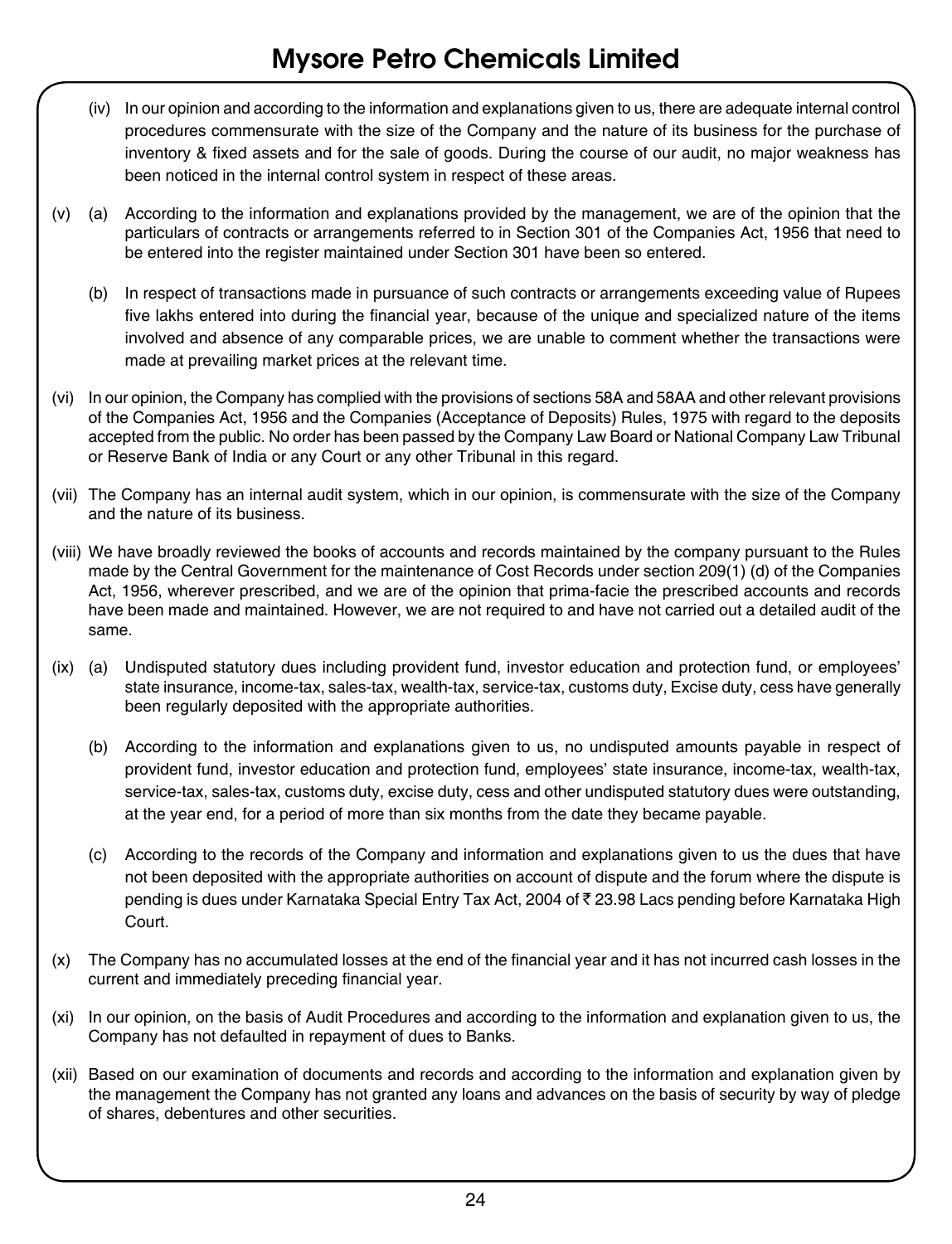- (xiii) The Company is not a chit fund or a nidhi / mutual benefit fund / society. Therefore, the provisions of Clause 4 (xiii) of paragraph 4 of the order are not applicable.
- (xiv) In our opinion the Company is not dealing in or trading in shares, securities, debentures and other investments. Accordingly, the provisions of clause 4 (xiv) of paragraph 4 of the order are not applicable.
- (xv) According to information and explanation given to us the Company has not given any guarantees for loans taken by others from Banks or Financial Institutions.
- (xvi) Based on information and explanations given to us by the management, term loans were applied for the purpose for which the loans were obtained.
- (xvii)On the basis of an overall examination of the Balance Sheet of the Company and according to the Cash Flow Statement and other records examined by us and the information and explanations given to us, the funds raised on short term basis have not, prima facie, been used during the year for long-term investments.
- (xviii)According to the information and explanations given to us, the Company has not made any preferential allotment of shares to parties and companies covered in the register maintained under Section 301 of the Companies Act, 1956 during the year.
- (xix) According to the information and explanations given to us, the Company has not issued any secured debentures during the period covered by our report. Accordingly, the provisions of clause (xix) of the Order are not applicable to the Company.
- (xx) The Company has not raised any money by public issue during the year.
- (xxi) Based upon the audit procedures performed and according to the information and explanations given to us we report that no fraud on or by the Company has been noticed or reported during the year.

For **Hariharan & Co.** Chartered Accountants Firm's Registration No. 001083S

### **K Nagarajan** Mumbai Partner

23rd May, 2014 Membership No.16398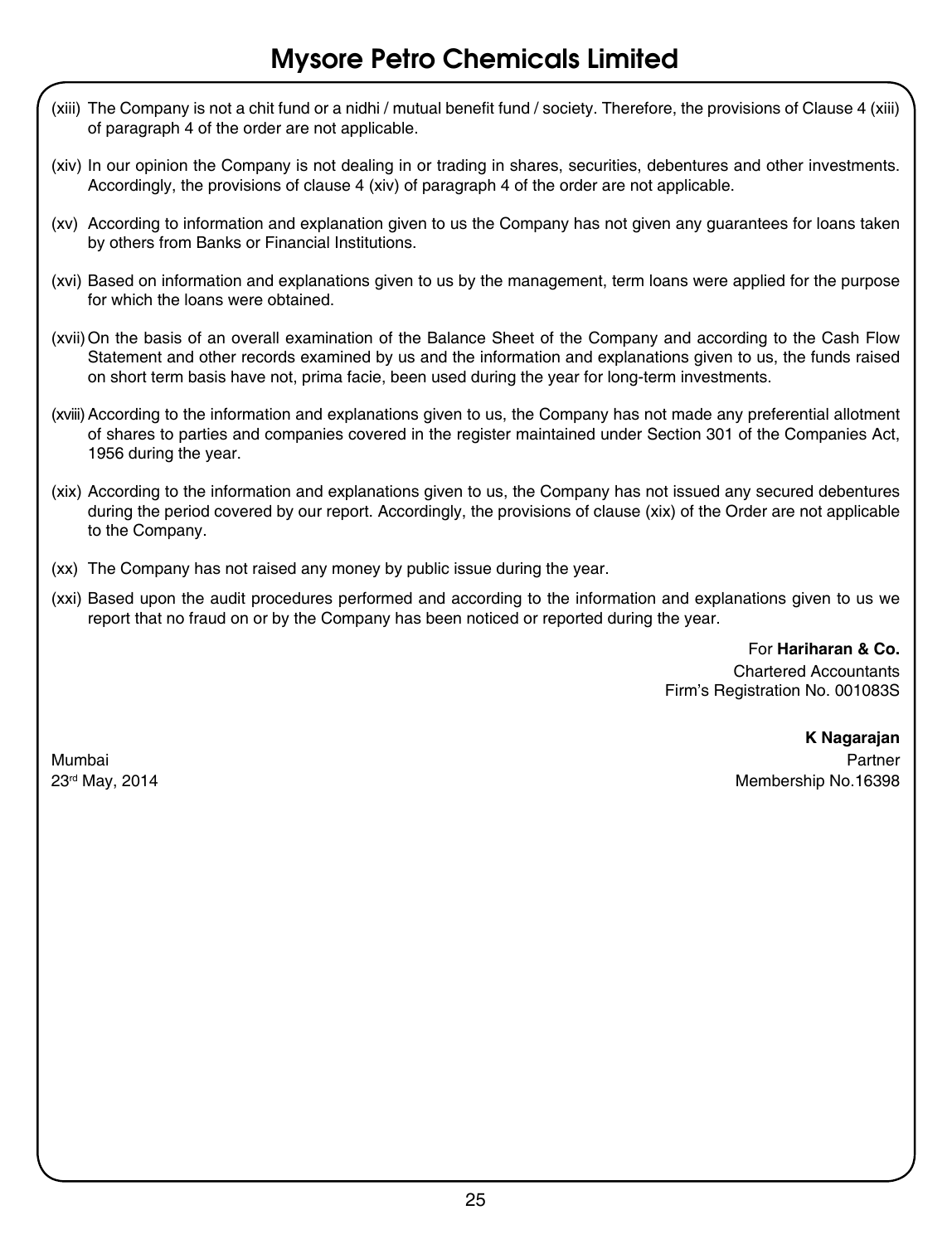### **Balance Sheet as at March 31, 2014**

|                                                        |                          | <b>Notes</b>       | As at                                 | As at                                          |
|--------------------------------------------------------|--------------------------|--------------------|---------------------------------------|------------------------------------------------|
|                                                        |                          |                    | March 31, 2014                        | March 31, 2013                                 |
|                                                        |                          |                    | ₹ in Lacs                             | ₹ in Lacs                                      |
| <b>EQUITIES AND LIABILITIES</b><br>Shareholders' funds |                          |                    |                                       |                                                |
| <b>Share Capital</b>                                   |                          | 1                  | 658.76                                | 658.76                                         |
| <b>Reserves and Surplus</b>                            |                          | $\overline{2}$     | 2,280.94                              | 2,121.51                                       |
|                                                        |                          |                    | 2,939.70                              | 2,780.27                                       |
| <b>Non-Current Liabilities</b>                         |                          | 3                  |                                       |                                                |
| Long Term Borrowings                                   |                          | 3(a)               | 1,439.90                              | 1,314.35                                       |
| <b>Long Term Provisions</b>                            |                          | 3(b)               | 159.97                                | 316.18                                         |
| Deferred Tax Liabilities                               |                          | 4                  | 180.30                                | 143.46                                         |
|                                                        |                          |                    | 1,780.17                              | 1,773.99                                       |
| <b>Current Liabilities</b>                             |                          | 5                  |                                       |                                                |
| <b>Short Term Borrowings</b>                           |                          | 5(a)               |                                       | 790.40                                         |
| <b>Trade Payables</b>                                  |                          | 5 (b)              | 206.76                                | 1,025.54                                       |
| <b>Other Current Liabilities</b>                       |                          | 5 (c)              | 1,051.63                              | 1,381.10                                       |
| <b>Short Term Provisions</b>                           |                          | 5 (d)              | 115.05                                | 0.45                                           |
|                                                        |                          |                    | 1,373.44                              | 3,197.49                                       |
|                                                        | <b>TOTAL</b>             |                    | 6,093.31                              | 7,751.75                                       |
| <b>ASSETS</b><br><b>Non Current Assets</b>             |                          |                    |                                       |                                                |
|                                                        |                          |                    |                                       |                                                |
| <b>Fixed Assets (Net)</b>                              |                          | 6                  | 2,850.31                              |                                                |
| <b>Tangible Assets</b>                                 |                          |                    |                                       | 3,188.12                                       |
| Capital Work-In-Progress                               |                          | 6                  |                                       | 27.95                                          |
|                                                        |                          |                    | 2,850.31                              | 3,216.07                                       |
| Non Current Investments                                |                          | 7<br>8             | 869.32                                | 849.32                                         |
| Long Term Loans and Advances                           |                          |                    | 1,237.67                              | 997.63                                         |
| <b>Current Assets</b>                                  |                          |                    | 4,957.30                              | 5,063.02                                       |
| Inventories                                            |                          | 9                  | 274.27                                |                                                |
| <b>Trade Receivables</b>                               |                          | 10                 | 601.10                                | 1,007.23                                       |
| Cash and Bank Balances                                 |                          | 11                 | 47.02                                 | 1,321.02<br>85.67                              |
| Short Term Loans and Advances                          |                          | 12                 | 213.44                                | 274.63                                         |
| <b>Other Current Assets</b>                            |                          | 13                 |                                       |                                                |
|                                                        |                          |                    | 0.18<br>1,136.01                      | 0.18<br>2,688.73                               |
|                                                        | <b>TOTAL</b>             |                    | 6,093.31                              | 7,751.75                                       |
| <b>Significant Accounting Policies</b>                 |                          | A                  |                                       |                                                |
| <b>Notes on Financial Statements</b>                   |                          | $1 - 31$           |                                       |                                                |
|                                                        |                          |                    |                                       |                                                |
| As per our report of even date                         |                          |                    |                                       | For and on behalf of the Board of Directors of |
| For Hariharan & Co.                                    |                          |                    | <b>Mysore Petro Chemicals Limited</b> |                                                |
| <b>Chartered Accountants</b>                           |                          |                    |                                       |                                                |
| Firm's Registration No. 001083S                        |                          |                    |                                       | Nikunj Dhanuka                                 |
| K Nagarajan                                            |                          |                    |                                       | M M Jayakar                                    |
| Partner                                                |                          |                    |                                       | <b>Anil Kochar</b>                             |
| Membership No. 16398                                   |                          |                    |                                       | <b>S N Maheshwari</b>                          |
| Mumbai                                                 | <b>Anand Kadkol</b>      | <b>M M Dhanuka</b> |                                       | <b>Shrikant Somani</b>                         |
| 23rd May, 2014                                         | <b>Company Secretary</b> |                    | <b>Managing Director</b>              | Directors                                      |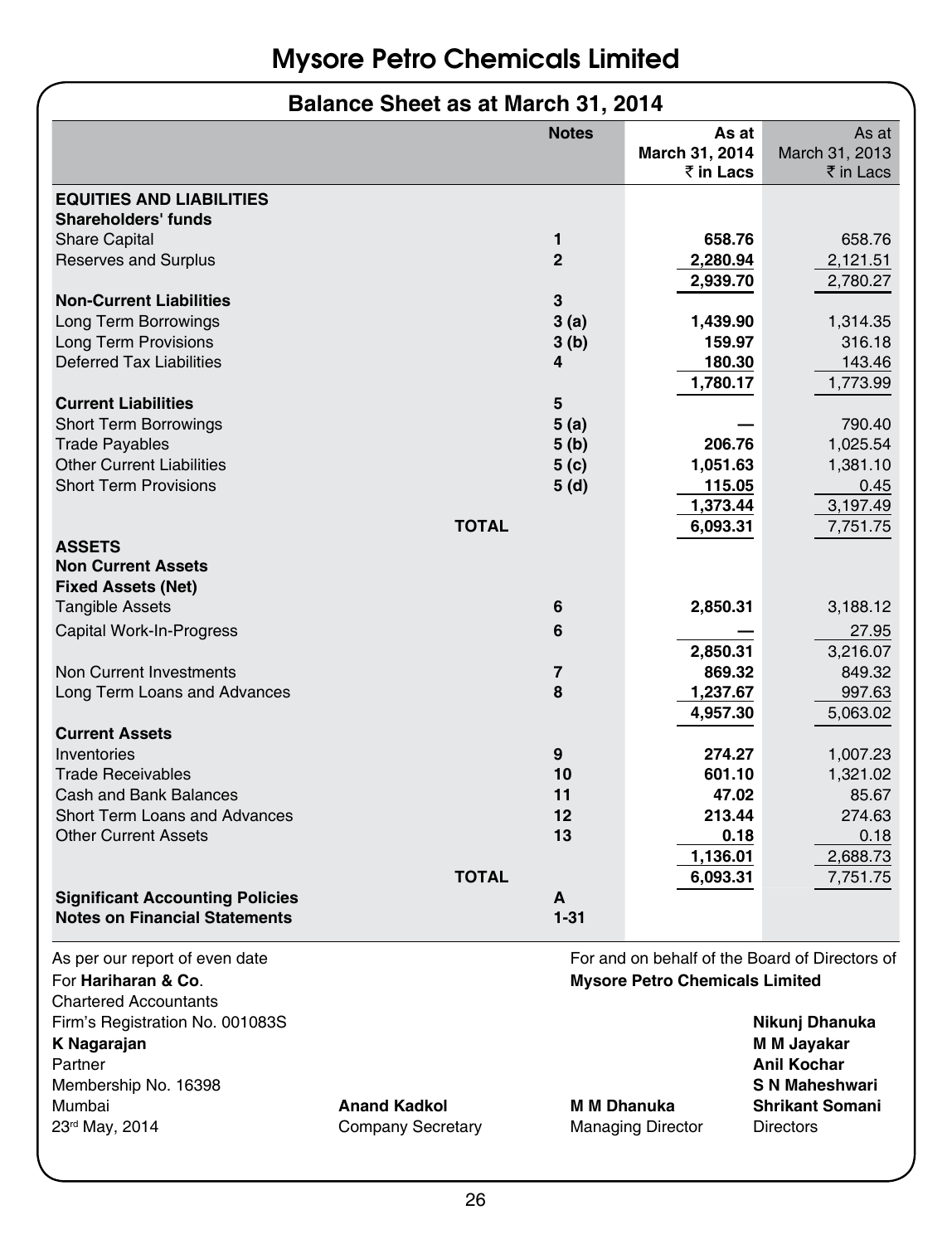| Statement of Profit and Loss for the year ended March 31, 2014                            |                                                                                         |           |                                              |  |
|-------------------------------------------------------------------------------------------|-----------------------------------------------------------------------------------------|-----------|----------------------------------------------|--|
|                                                                                           | <b>Notes</b>                                                                            | 2013-2014 | 2012-2013                                    |  |
|                                                                                           |                                                                                         | ₹ in Lacs | ₹ in Lacs                                    |  |
| Revenue                                                                                   |                                                                                         |           |                                              |  |
| Revenue from Operations (Gross)                                                           | 14                                                                                      | 4,474.78  | 14,922.52                                    |  |
| Less: Excise Duty                                                                         |                                                                                         | 482.26    | 1,648.17                                     |  |
| Revenue from Operations (Net)                                                             |                                                                                         | 3,992.52  | 13,274.35                                    |  |
| Other Income                                                                              | 15                                                                                      | 6.35      | 23.69                                        |  |
| <b>Total Revenue</b>                                                                      |                                                                                         | 3,998.87  | 13,298.04                                    |  |
| <b>Expenditure</b>                                                                        |                                                                                         |           |                                              |  |
| Cost of Material Consumed                                                                 | 16                                                                                      | 241.82    | 9,235.62                                     |  |
| Decrease / (Increase) in Inventories                                                      | 17                                                                                      | 454.27    | (104.17)                                     |  |
| <b>Employees Benefits Expense</b>                                                         | 18                                                                                      | 1,253.28  | 1,458.69                                     |  |
| <b>Other Expenses</b>                                                                     | 19                                                                                      | 1,007.90  | 1,763.97                                     |  |
| Depreciation and Amortisation Expenses                                                    | 6                                                                                       | 352.59    | 318.49                                       |  |
| Finance cost                                                                              | 20                                                                                      | 246.30    | 319.64                                       |  |
| <b>Total Expenditure</b>                                                                  |                                                                                         | 3,556.16  | 12,992.24                                    |  |
| Profit / (Loss) before Tax                                                                |                                                                                         | 442.71    | 305.80                                       |  |
| <b>Tax Expenses</b>                                                                       |                                                                                         |           |                                              |  |
| - Current Tax                                                                             |                                                                                         | 68.55     | 92.39                                        |  |
| - Deferred Tax                                                                            | 21                                                                                      | 36.84     | 9.19                                         |  |
| Profit/(Loss) for the year                                                                |                                                                                         | 337.32    | 204.22                                       |  |
| <b>Earning per share</b>                                                                  |                                                                                         |           |                                              |  |
| Face value of shares ₹ 10 each (Previous year ₹ 10 each)                                  |                                                                                         |           |                                              |  |
| Basic & Diluted ₹                                                                         | 22                                                                                      | 5.12      | 3.10                                         |  |
| <b>Significant Accounting Policies</b>                                                    | A                                                                                       |           |                                              |  |
| <b>Notes on Financial Statements</b>                                                      | $1 - 31$                                                                                |           |                                              |  |
| As per our report of even date<br>For Hariharan & Co.                                     | For and on behalf of the Board of Directors of<br><b>Mysore Petro Chemicals Limited</b> |           |                                              |  |
| <b>Chartered Accountants</b><br>Firm's Registration No. 001083S<br>K Nagarajan<br>Partner |                                                                                         |           | Nikunj Dhanuka<br>M M Jayakar<br>Anil Kochar |  |

### 27

Membership No. 16398 **S N Maheshwari** Mumbai **Anand Kadkol M M Dhanuka Shrikant Somani**

Company Secretary **Managing Director** Directors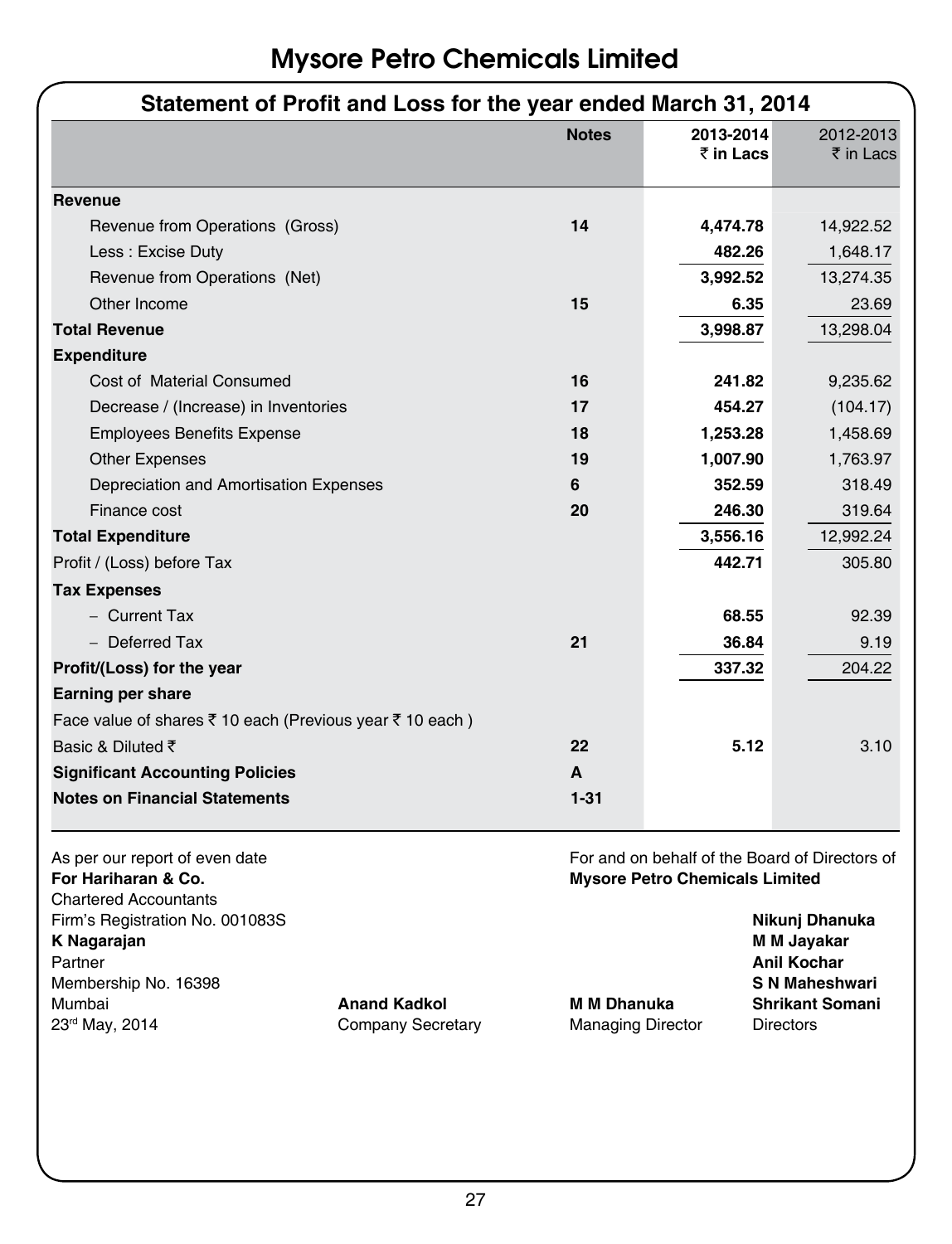|    |                                                                                           | 2013-2014      | 2012-2013                |
|----|-------------------------------------------------------------------------------------------|----------------|--------------------------|
|    |                                                                                           | (₹ in Lacs)    | $(5 \in \text{Ln}$ Lacs) |
| А. | <b>CASH FLOW FROM OPERATING ACTIVITIES</b>                                                |                |                          |
|    | Net Profit / (Loss) before tax and Extraordinary Items                                    | 442.71         | 305.80                   |
|    | Non-cash Adjustment to reconcile profit before tax to net cash flow:                      |                |                          |
|    | Depreciation / Amortisation Expenses                                                      | 352.59         | 318.49                   |
|    | Provision for Impairment of Assets                                                        | 7.37           |                          |
|    | Loss / (Profit) on Sale/Write off of Fixed Assets                                         | 11.32          | 4.41                     |
|    | Sundry Balances / Excess Provision Written Back                                           | 9.87           | 1.41                     |
|    | <b>Interest Expense</b>                                                                   | 240.89         | 265.61                   |
|    | Interest Income                                                                           | (6.30)         | (23.30)                  |
|    | Dividend Income                                                                           | (0.03)         | (0.05)                   |
|    | <b>OPERATING PROFIT BEFORE WORKING CAPITAL CHANGES</b>                                    | 1.058.42       | 872.37                   |
|    | <b>Movements in Working Capital</b>                                                       |                |                          |
|    | Increase / (decrease) in Trade Payables / Other Current liabilities                       | (1, 118.85)    | 588.14                   |
|    | Decrease / (increase) in Trade receivables                                                | 719.92         | (638.78)                 |
|    | Decrease / (increase) in Inventories                                                      | 732.96         | 132.02                   |
|    | Decrease / (increase) in Loans and Advances                                               | (151.47)       | (237.99)                 |
|    |                                                                                           | 182.56         | (156.61)                 |
|    | <b>CASH GENERATED FROM/(USED IN) OPERATIONS</b>                                           | 1,240.98       | 715.76                   |
|    | Direct Taxes Paid (Net of refunds)                                                        | (97.98)        | (127.33)                 |
|    | NET CASH FLOW FROM / (USED IN) OPERATING ACTIVITIES                                       | 1,143.00       | 588.43                   |
| В. | <b>CASH FLOW FROM INVESTING ACTIVITIES</b>                                                |                |                          |
|    | Purchase of Fixed Assets, including intangible assets, CWIP                               | (248.10)       | (558.85)                 |
|    | Proceeds from Sale of Fixed Assets                                                        | 7.88           | 2.14                     |
|    | Purchase of Investments                                                                   | (20.00)        |                          |
|    | Interest Received                                                                         | 8.34           | 23.52                    |
|    | Dividend Received                                                                         | 0.03           | 0.05                     |
|    | NET CASH FLOW FROM /(USED IN) INVESTING ACTIVITIES                                        | (251.85)       | (533.14)                 |
| C. | <b>CASH FLOW FROM FINANCING ACTIVITIES</b>                                                |                |                          |
|    | Proceeds / (Repayments) of Long-term borrowings (Net)                                     |                | 33.00                    |
|    | Proceeds / (Repayments) of Short - term borrowings                                        | (790.40)       | 151.24                   |
|    | Dividend Paid on equity shares                                                            |                | (0.01)                   |
|    | <b>Interest Paid</b>                                                                      | (139.40)       | (231.44)                 |
|    | <b>NET CASH FLOW FROM /(USED IN) FINANCING ACTIVITIES</b>                                 | (929.80)       | (47.21)                  |
|    | NET INCREASE / (DECREASE) (A+B+C)                                                         | (38.65)        | 8.08                     |
|    | CASH AND BANK BALANCES AS AT 1.4.2013 (Opening Balance)                                   | 85.67<br>47.02 | 77.59                    |
|    | CASH AND BANK BALANCES AS AT 31.3.2014 (Closing Balance)                                  |                | 85.67                    |
|    | $NOTF \cdot Previous$ vear figures have been regrouped / reclassified wherever applicable |                |                          |

### **Cash Flow Statement for the year ended March 31, 2014**

NOTE : Previous year figures have been regrouped / reclassified wherever applicable.

|                                       | For and on behalf of the Board of Directors of |                        |  |
|---------------------------------------|------------------------------------------------|------------------------|--|
| <b>Mysore Petro Chemicals Limited</b> |                                                |                        |  |
|                                       |                                                |                        |  |
|                                       |                                                | Nikuni Dhanuka         |  |
|                                       |                                                | M M Jayakar            |  |
|                                       |                                                | <b>Anil Kochar</b>     |  |
|                                       |                                                | S N Maheshwari         |  |
| <b>Anand Kadkol</b>                   | <b>M M Dhanuka</b>                             | <b>Shrikant Somani</b> |  |
| Company Secretary                     | <b>Managing Director</b>                       | <b>Directors</b>       |  |
|                                       |                                                |                        |  |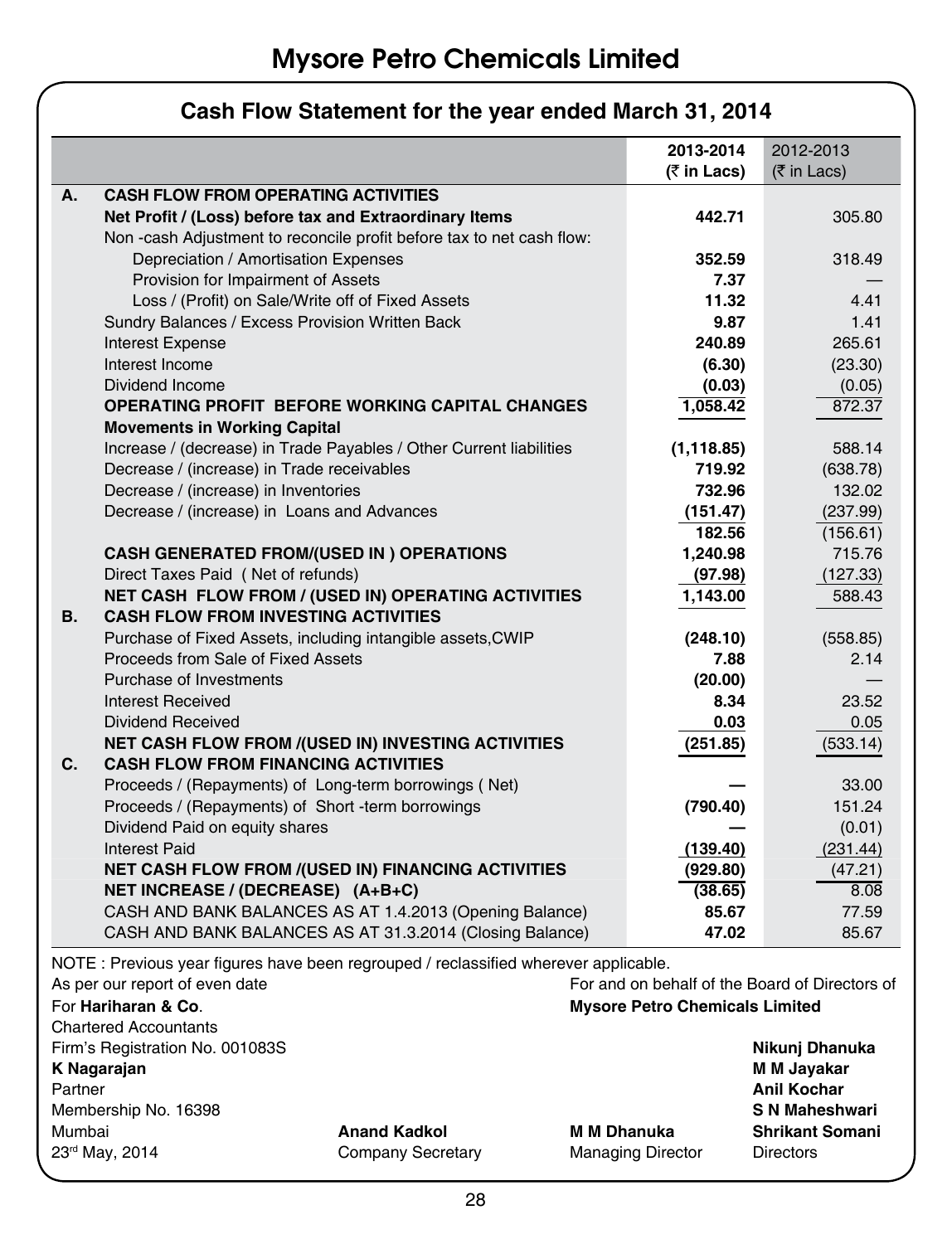### **Significant Accounting Policies**

### **Note A**

### **a. Basis of preparation**

The financial statements have been prepared to comply in all material respects with the Notified accounting standard by Companies Accounting Standards Rules, 2006 and the relevant provisions of the Companies Act, 1956. The financial statements have been prepared under the historical cost convention on an accrual basis except in case of assets for which provision for impairment is made and revaluation is carried out. The accounting policies have been consistently applied by the Company and except for the changes in accounting policy discussed more fully below, are consistent with those used in the previous year.

### **b. Use of estimates**

The preparation of financial statements in conformity with generally accepted accounting principles requires management to make estimates and assumptions that affect the reported amounts of assets and liabilities and disclosure of contingent liabilities at the date of the financial statements and the results of operations during the reporting period end. Although these estimates are based upon management's best knowledge of current events and actions, actual results could differ from these estimates.

### **c. Fixed Assets**

Fixed assets are stated at cost (or revalued amounts, as the case may be) less accumulated depreciation and impairment losses if any. Cost comprises the purchase price and any attributable cost of bringing the asset to its working condition for its intended use. Borrowing costs relating to acquisition of fixed assets which takes substantial period of time to get ready for its intended use are also included to the extent they relate to the period till such assets are ready to be put to use.

### **d. Depreciation and Amortisation**

- i. Leasehold land is amortized over the period of lease.
- ii. Intangible assets are amortized over the estimated useful life of 4 years.
- iii. Depreciation on Fixed Assets is provided on pro rata basis with reference to date of acquisition on straight line method as per rates in Schedule XIV of the Companies Act 1956 . The continuous process plant as defined therein have been taken on technical assessment and depreciation provided accordingly.
- iv. Depreciation on incremental revalued amount is provided on the balance useful life of the assets as determined by an approved Valuer, the useful life of the assets are lower than that provided in Schedule XIV of the Companies Act, 1956.

### **e. Impairment of Assets**

The carrying amounts of assets are reviewed at each balance sheet date if there is any indication of impairment based on internal/external factors. An impairment loss is recognized wherever the carrying amount of an asset exceeds its recoverable amount. The recoverable amount is the greater of the asset's net selling price and value in use. In assessing value in use, the estimated future cash flows are discounted to their present value at the weighted average cost of capital.

After impairment, depreciation is provided on the revised carrying amount of the asset over its remaining useful life.

### **f. Investments**

Investments that are readily realizable and intended to be held for not more than a year are classified as current investments. All other investments are classified as long-term investments. Current investments are carried at lower of cost and fair value determined on an individual investment basis. Long-term investments are carried at cost. However, provision for diminution in value is made to recognize a decline other than temporary in the value of the investments.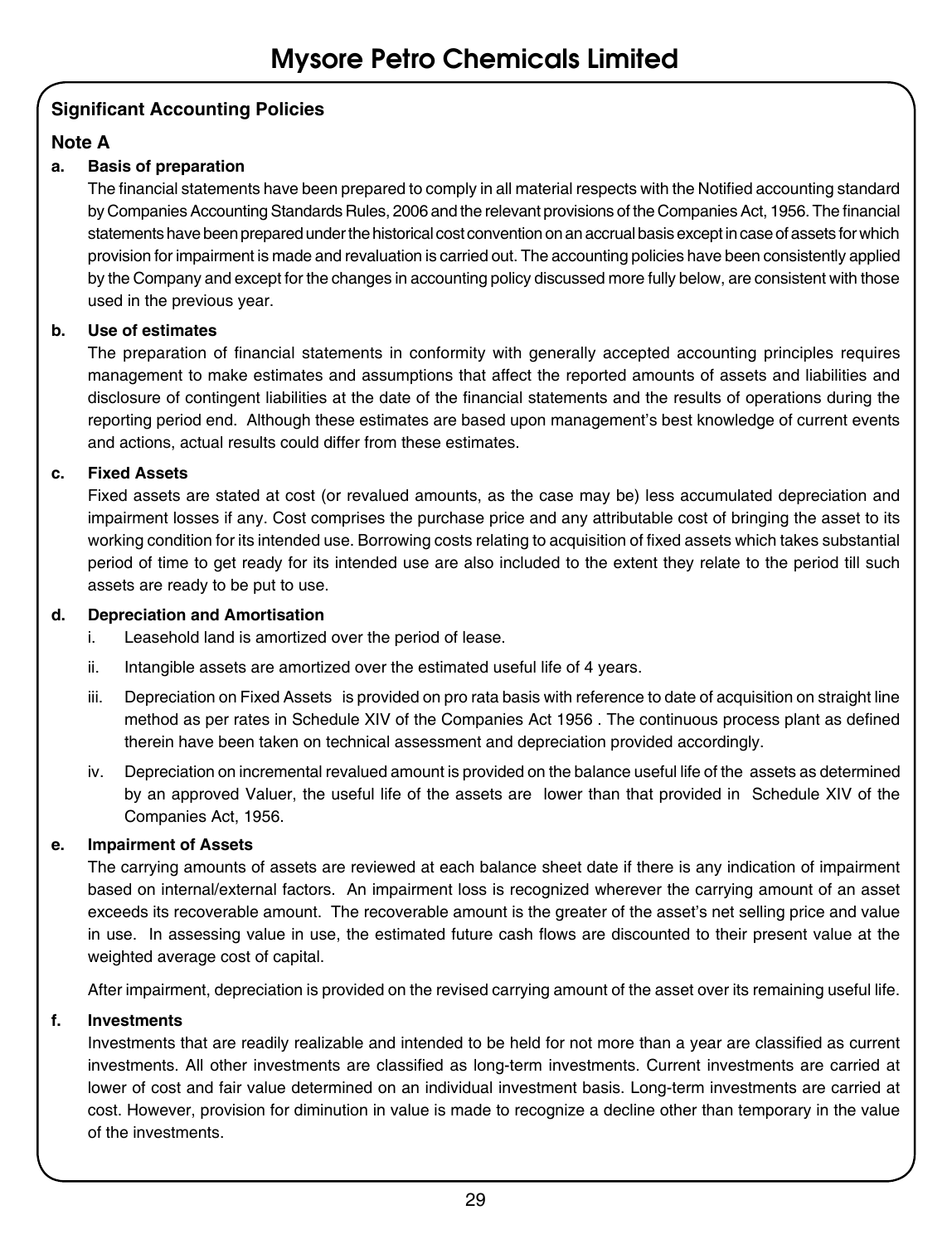### **g. Inventories**

Inventories are valued as follows:

| Raw materials, components,<br>stores and spares | Lower of cost and net realizable value. However, materials and other items held<br>for use in the production of inventories are not written down below cost if the<br>finished products in which they will be incorporated are expected to be sold at or<br>above cost. Cost is determined on a weighted average basis. |
|-------------------------------------------------|-------------------------------------------------------------------------------------------------------------------------------------------------------------------------------------------------------------------------------------------------------------------------------------------------------------------------|
| Stock in Process and Finished<br>goods          | Lower of cost and net realizable value. Cost includes direct materials and labour and a<br>proportion of manufacturing overheads based on normal operating capacity. Cost of<br>finished goods includes excise duty.                                                                                                    |

Net realizable value is the estimated selling price in the ordinary course of business less estimated costs of completion and estimated costs necessary to make the sale.

### **h. Revenue Recognition**

Revenue is recognized to the extent that it is probable that the economic benefits will flow to the Company and the revenue can be reliably measured.

### **Sale of Goods**

Revenue is recognized when the significant risks and rewards of ownership of the goods have passed to the buyer. Excise Duty deducted from turnover (gross) is the amount that is included in the amount of turnover (gross) and not the entire amount of liability arised during the year.

#### **Interest**

Revenue is recognized on a time proportion basis taking into account the amount outstanding and the rate applicable.

#### **Dividends**

Revenue is recognized when the shareholders' right to receive payment is established by the balance sheet date.

### **i. Foreign Currency Translation**

#### *i. Initial Recognition*

Foreign currency transactions are recorded in the reporting currency by applying to the foreign currency amount the exchange rate between the reporting currency and the foreign currency at the date of the transaction.

#### *ii. Conversion*

Foreign currency monetary items are reported using the closing rate. Non-monetary items which are carried in terms of historical cost denominated in a foreign currency are reported using the exchange rate at the date of the transaction and non-monetary items which are carried at fair value or other similar valuation denominated in a foreign currency are reported using the exchange rates that existed when the values were determined.

#### *iii. Exchange Differences*

Exchange differences arising on the settlement of monetary items or on reporting company's monetary items at rates different from those at which they were initially recorded during the year or reported in previous financial statements, are recognized as income or as expenses in the year in which they arise except in case of long term liabilities, where they relate to acquisition of fixed assets, in which case they are adjusted to the carrying cost of such assets.

### *iv. Forward Exchange Contracts not intended for trading or speculation purposes*

The premium or discount arising at the inception of forward exchange contracts is amortized as expense or income over the life of the contract. Exchange differences on such contracts are recognized in the statement of profit and loss in the year in which the exchange rates change. Any profit or loss arising on cancellation or renewal of forward exchange contract is recognized as income or as expense for the year.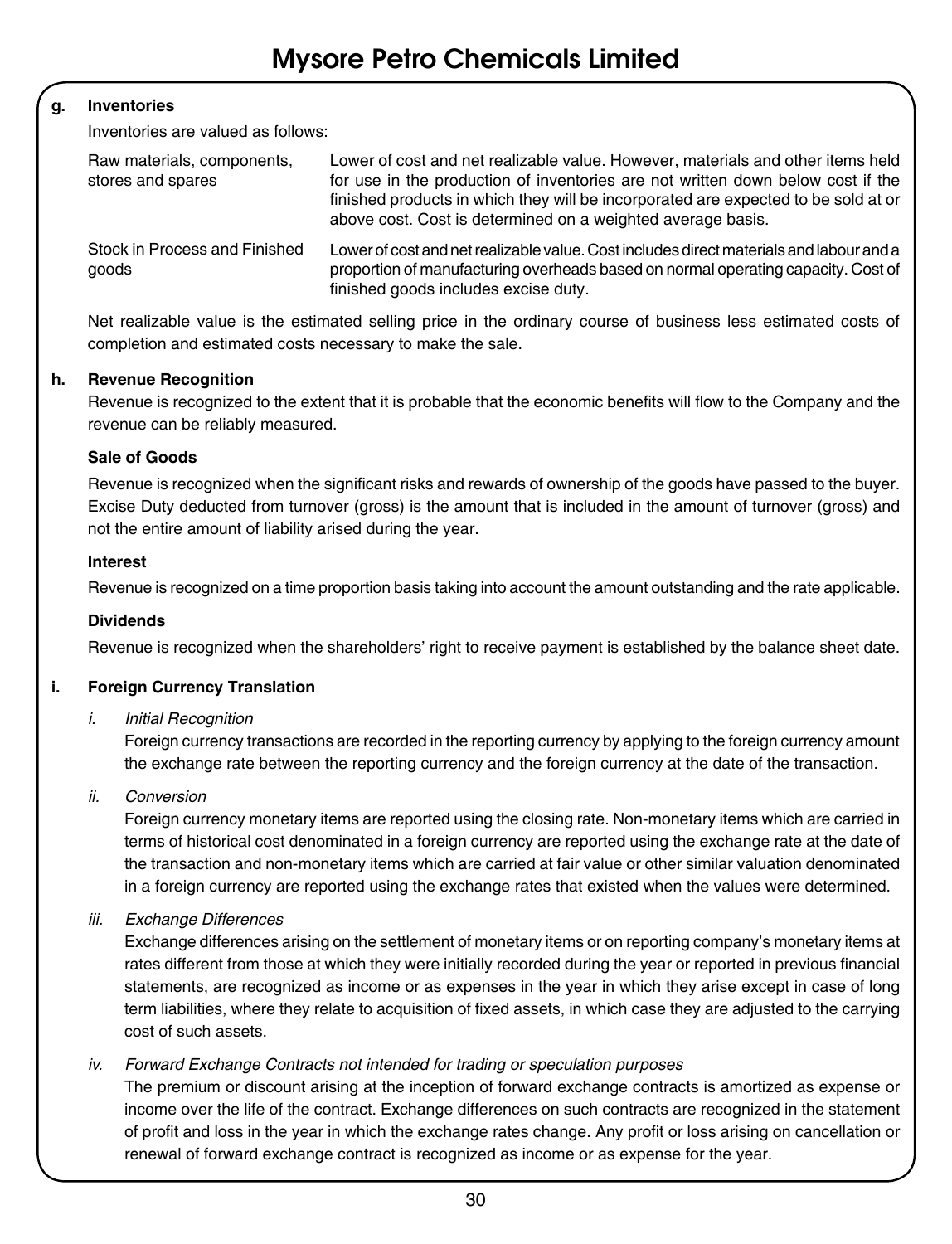### **j. Retirement and other employee benefits**

- i. Retirement benefits in the form of Provident Fund, in case of certain employees, are a defined contribution scheme and the contributions are charged to the Statement of Profit and Loss of the year when the contributions to the respective funds are due. There are no other obligations other than the contribution payable to the respective trusts.
- ii. Gratuity liability and Provident Fund, in case of other employees not covered under defined contribution scheme, are defined benefit obligations. Gratuity liability is provided for on the basis of an actuarial valuation on projected unit credit method made at the end of each financial year. Provident Fund contribution to the Trust is charged to the Statement of Profit and Loss of the year when the contribution to the fund is due. Any deficit in the fund is provided for and funded.
- iii. Short term compensated absences are provided for based on estimates. Long term compensated absences are provided for based on actuarial valuation. The actuarial valuation is done as per projected unit credit method.
- iv. Actuarial gains/losses are immediately taken to Statement of Profit and Loss and are not deferred.

### **k. Income taxes**

Tax expense comprises of current tax. Current income tax is measured at the amount expected to be paid to the tax authorities in accordance with the Indian Income Tax Act.

Deferred tax is measured based on the tax rates and the tax laws enacted or substantively enacted at the balance sheet date. Deferred tax assets are recognized only to the extent that there is reasonable certainty that sufficient future taxable income will be available against which such deferred tax assets can be realized. In situations where the company has unabsorbed depreciation or carry forward tax losses, all deferred tax assets are recognized only if there is virtual certainty supported by convincing evidence that they can be realized against future taxable profits.

Deferred tax assets are reviewed at each balance sheet date. The company writes-down the carrying amount of deferred tax asset to the extent that it is no longer reasonably certain or virtually certain, as the case may be, that sufficient future taxable income will be available against which deferred tax asset can be realized. Any such write-down is reversed to the extent that it becomes reasonably certain or virtually certain, as the case may be, that sufficient future taxable income will be available.

At each balance sheet date the Company re-assesses unrecognized deferred tax assets. It recognizes unrecognized deferred tax assets to the extent that it has become reasonably certain or virtually certain, as the case may be that sufficient future taxable income will be available against which such deferred tax assets can be realized.

### **l. Earnings Per Share**

Basic earnings per share are calculated by dividing the net profit or loss for the period attributable to equity shareholders by the weighted average number of equity shares outstanding during the period. Partly paid equity shares are treated as a fraction of an equity share to the extent that they were entitled to participate in dividends relative to a fully paid equity share during the reporting period.

For the purpose of calculating diluted earnings per share, the net profit or loss for the period attributable to equity shareholders and the weighted average number of shares outstanding during the period are adjusted for the effects of all dilutive potential equity shares.

### **m. Provisions, Contingent Liabilities & Contingent Assets**

A provision is recognized when an enterprise has a present obligation as a result of past event it is probable that an outflow of resources will be required to settle the obligation, in respect of which a reliable estimate can be made. Provisions are not discounted to its present value and are determined based on best estimate required to settle the obligation at the balance sheet date. These are reviewed at each balance sheet date and adjusted to reflect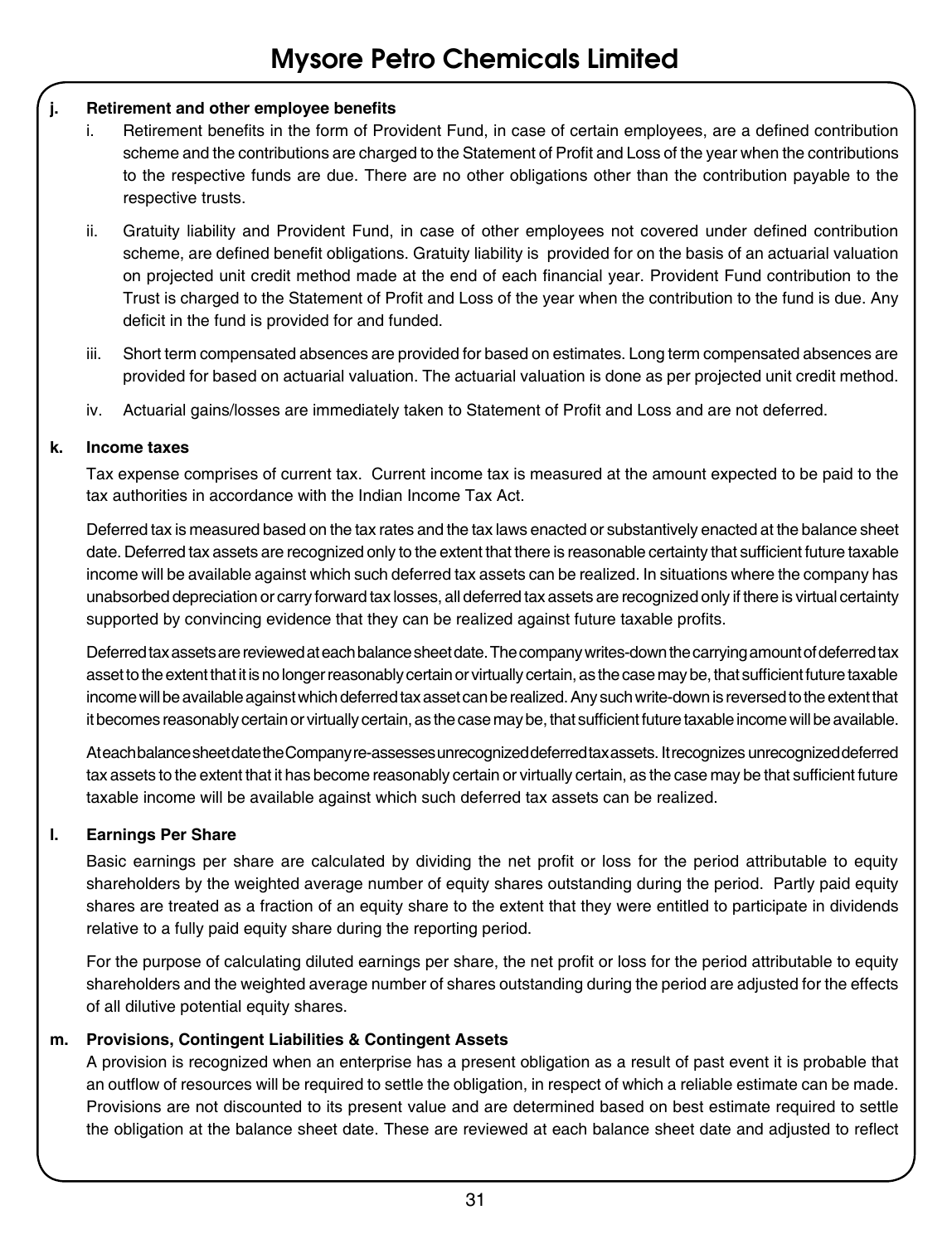the current best estimates. Provision for expenditure relating to voluntary retirement is made when the employee accepts the offer of early retirement.

### **n. Cash and Cash equivalents**

Cash and cash equivalents in the balance sheet comprise cash at bank and in hand and short-term investments with an original maturity of three months or less.

### **o. Derivative Instruments**

The Company uses derivative financial instruments such as forward exchange contracts to hedge its risks associated with foreign currency fluctuations. Accounting policy for forward exchange contracts is given in note i (iv) above.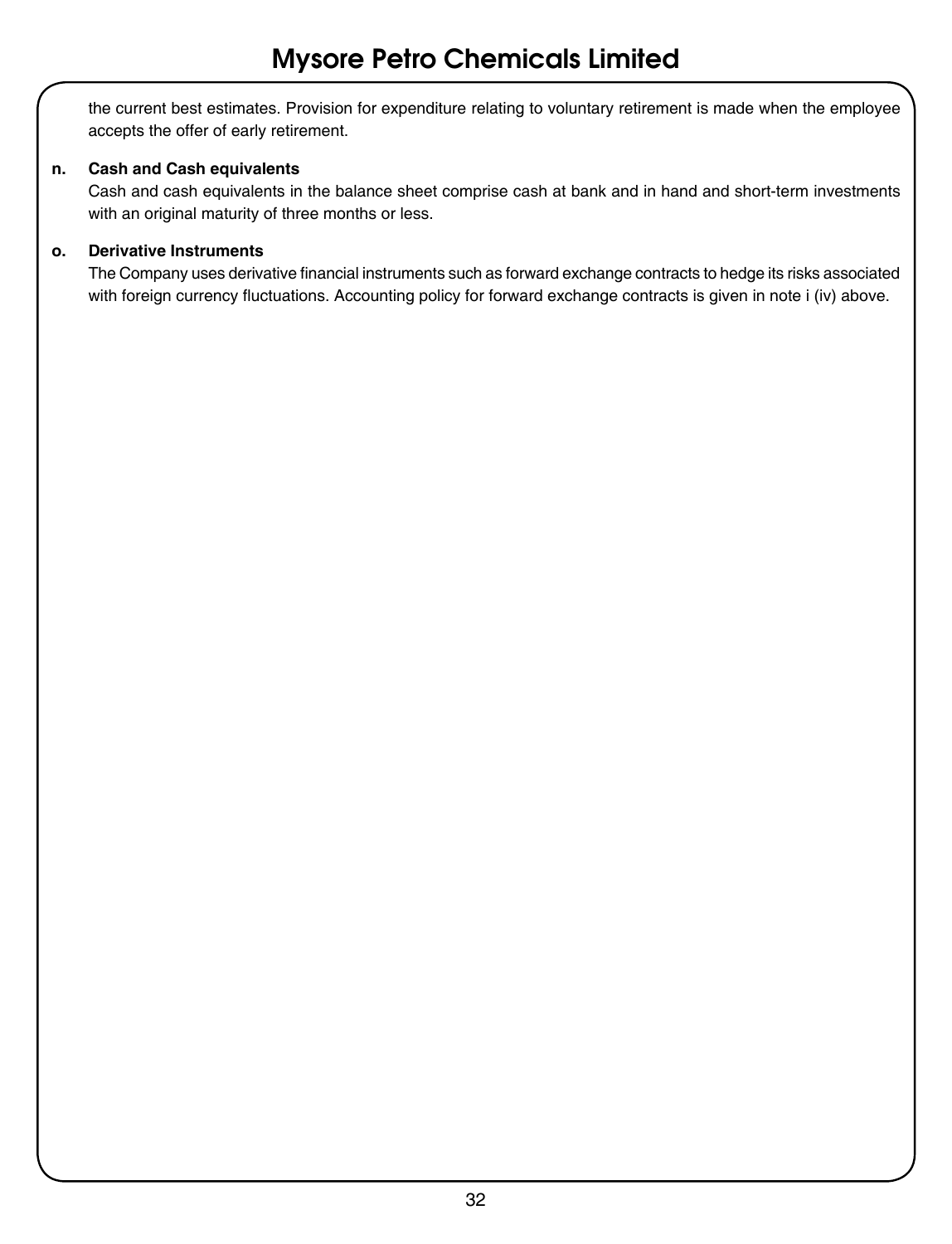| <b>NOTES ON FINANCIAL STATEMENTS</b>                                                                                                                                                                                                                                                                                                                                                                        |        |                                      |        |                                      |
|-------------------------------------------------------------------------------------------------------------------------------------------------------------------------------------------------------------------------------------------------------------------------------------------------------------------------------------------------------------------------------------------------------------|--------|--------------------------------------|--------|--------------------------------------|
|                                                                                                                                                                                                                                                                                                                                                                                                             |        | As at<br>March 31, 2014<br>₹ in Lacs |        | As at<br>March 31, 2013<br>₹ in Lacs |
| <b>NOTE - 1 : SHARE CAPITAL</b>                                                                                                                                                                                                                                                                                                                                                                             |        |                                      |        |                                      |
| <b>Authorised</b>                                                                                                                                                                                                                                                                                                                                                                                           |        |                                      |        |                                      |
| 5,00,000 (Previous year 5,00,000) Redeemable Cumulative<br>Preference Shares of ₹100 each                                                                                                                                                                                                                                                                                                                   |        | 500.00                               |        | 500.00                               |
| 1,00,00,000 (Previous year 1,00,00,000) Equity shares of ₹10 each                                                                                                                                                                                                                                                                                                                                           |        | 1,000.00                             |        | 1,000.00                             |
|                                                                                                                                                                                                                                                                                                                                                                                                             |        | 1,500.00                             |        | 1,500.00                             |
| <b>Issued</b>                                                                                                                                                                                                                                                                                                                                                                                               |        |                                      |        |                                      |
| 65,90,938 Equity shares of ₹10 each<br>(Previous year 65,90,938)                                                                                                                                                                                                                                                                                                                                            |        | 659.09                               |        | 659.09                               |
| <b>Subscribed and Paid up</b>                                                                                                                                                                                                                                                                                                                                                                               |        |                                      |        |                                      |
| 65,83,488 * Equity shares of ₹10 each<br>(Previous year 65,83,488)*                                                                                                                                                                                                                                                                                                                                         |        | 658.35                               |        | 658.35                               |
| Add: Amount paid up on 7450 Equity shares<br>(Previous year 7450 Equity shares) forfeited                                                                                                                                                                                                                                                                                                                   |        | 0.41                                 |        | 0.41                                 |
|                                                                                                                                                                                                                                                                                                                                                                                                             |        | 658.76                               |        | 658.76                               |
| Shareholders holding more than 5% Shares in the company<br>Ellenbarrie Steels & Allied Industries Ltd. No of Shares 372574<br>(Previous year 372574); Gembel Trade Enterprises Ltd. No<br>of Shares 769020 (Previous year 494028); Savita Investment<br>Company Ltd.- No of Shares 1509503 (Previous year 1509503);<br>Shekhavati Investment Corporation Ltd. No of Shares 556094<br>(Previous year 556094) |        |                                      |        |                                      |
| Includes 1,25,000 shares issued for consideration other than<br>cash and 21,19,983 Bonus shares allotted by capitalisation<br>of the Capital Redemption Reserve and securities premium.                                                                                                                                                                                                                     |        |                                      |        |                                      |
| <b>NOTE - 2 : RESERVES &amp; SURPLUS</b>                                                                                                                                                                                                                                                                                                                                                                    |        |                                      |        |                                      |
| <b>Securities Premium Reserve</b>                                                                                                                                                                                                                                                                                                                                                                           |        |                                      |        |                                      |
| Balance as per last Balance Sheet                                                                                                                                                                                                                                                                                                                                                                           |        | 398.89                               |        | 398.89                               |
| <b>General Reserve</b>                                                                                                                                                                                                                                                                                                                                                                                      |        |                                      |        |                                      |
| Balance as per last Balance Sheet                                                                                                                                                                                                                                                                                                                                                                           |        |                                      |        |                                      |
| Add: Transferred from Statement of Profit & Loss                                                                                                                                                                                                                                                                                                                                                            | 100.00 | 100.00                               |        |                                      |
| <b>Revaluation Reserve</b><br>Balance as per last Balance Sheet                                                                                                                                                                                                                                                                                                                                             | 618.13 |                                      | 718.06 |                                      |
| Less: Transferred to Statement of Profit and Loss<br>(Refer Serial No. 3 to Note 6)                                                                                                                                                                                                                                                                                                                         | 63.12  |                                      | 99.93  |                                      |
| Reversal on account of Sale / Disposal of Fixed Assets                                                                                                                                                                                                                                                                                                                                                      |        | 555.01                               |        | 618.13                               |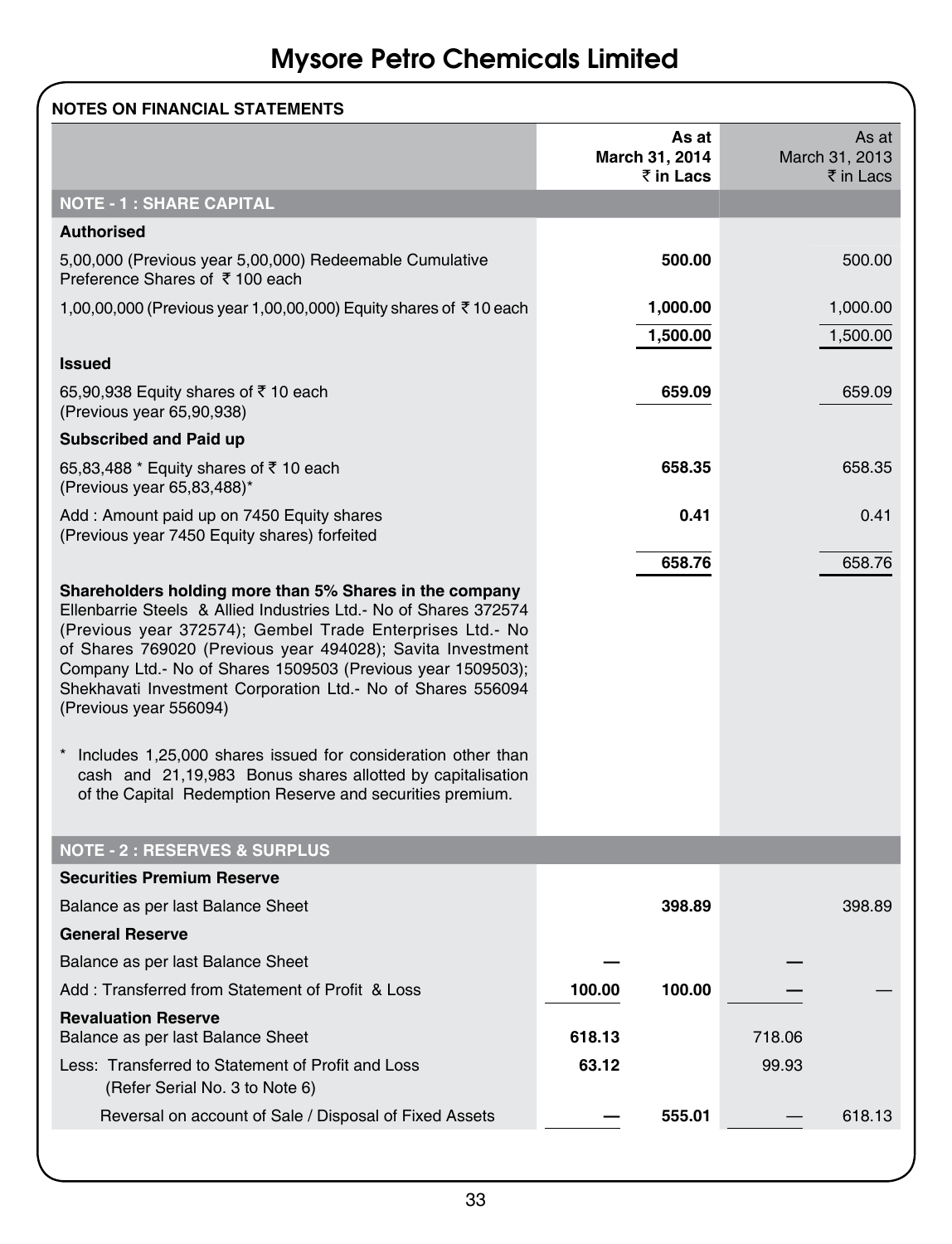|                                                                                                                                                                                                                                                |                                                             | As at<br>March 31, 2014<br>₹ in Lacs                               | As at<br>March 31, 2013<br>₹ in Lacs              |
|------------------------------------------------------------------------------------------------------------------------------------------------------------------------------------------------------------------------------------------------|-------------------------------------------------------------|--------------------------------------------------------------------|---------------------------------------------------|
| Balance as per last Balance Sheet<br><b>Amalgamation Reserve</b><br>Balance as per last Balance Sheet                                                                                                                                          | Subsidy under the Central Government-Subsidy Scheme 1971    | 36.00<br>37.50                                                     | 36.00<br>37.50                                    |
| <b>Surplus in Statement of Profit and Loss</b><br>Opening Balance at the beginning of the year<br>Add: Profit / (Loss) for the year<br><b>Less: Appropriations</b>                                                                             |                                                             | 1,030.99<br>337.32                                                 | 826.77<br>204.22                                  |
| <b>Transferred to General Reserve</b><br>Tax on Proposed dividend                                                                                                                                                                              | Proposed final equity dividend (Amount per share 1.50)      | 100.00<br>98.75<br>16.02<br>1,153.54<br>2,280.94                   | 1,030.99<br>2,121.51                              |
| <b>NOTE - 3: NON - CURRENT LIABILITIES</b>                                                                                                                                                                                                     |                                                             |                                                                    |                                                   |
| <b>Long Term Borrowings</b><br><b>Unsecured Loans</b><br>а.<br>From Bodies Corporate<br><b>From Directors</b><br><b>Fixed Deposits</b><br>b.<br><b>Long Term Provisions</b><br><b>Provision for Gratuity</b><br>Provision for Leave Encashment |                                                             | 711.40<br>229.00<br>499.50<br>1,439.90<br>86.67<br>73.30<br>159.97 | 1,314.35<br>1,314.35<br>221.61<br>94.57<br>316.18 |
| NOTE - 4 : DEFERRED TAX LIABILITIES                                                                                                                                                                                                            |                                                             | 180.30                                                             | 143.46                                            |
| <b>NOTE - 5 : CURRENT LIABILITIES</b>                                                                                                                                                                                                          |                                                             |                                                                    |                                                   |
| <b>Short Term Borrowings - Secured</b><br>a.                                                                                                                                                                                                   |                                                             |                                                                    |                                                   |
| Working Capital Facilities From Bank<br>the assets so acquired)<br><b>Factoring Facility</b><br><b>Short Term Borrowings - Unsecured</b><br><b>Fixed Deposit</b>                                                                               | Current Maturities of Finance Lease Obligations (Secured by |                                                                    | 531.27<br>159.13<br>690.40<br>100.00              |
|                                                                                                                                                                                                                                                |                                                             |                                                                    | 790.40                                            |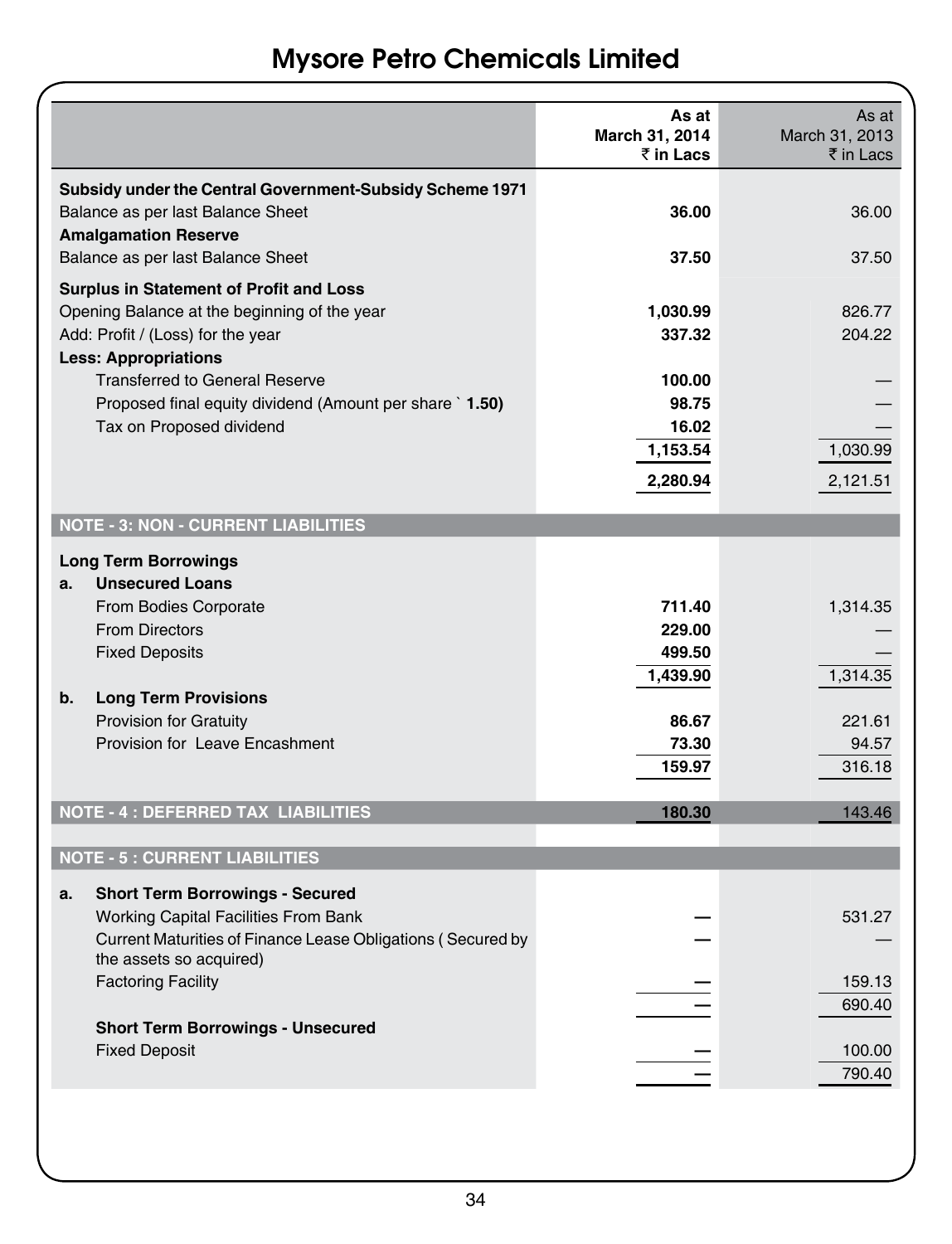|  |  | <b>Mysore Petro Chemicals Limited</b> |  |
|--|--|---------------------------------------|--|
|--|--|---------------------------------------|--|

|               |                                                                                                      | As at<br>March 31, 2014<br>$\bar{z}$ in Lacs | As at<br>March 31, 2013<br>$\bar{\bar{\tau}}$ in Lacs |
|---------------|------------------------------------------------------------------------------------------------------|----------------------------------------------|-------------------------------------------------------|
|               | <b>NOTE - 5 : CURRENT LIABILITIES (Contd.)</b>                                                       |                                              |                                                       |
| $\mathbf b$ . | <b>Trade Payables</b>                                                                                |                                              |                                                       |
|               | <b>Sundry Creditors</b>                                                                              |                                              |                                                       |
|               | Total outstanding dues of Micro, Medium and<br><b>Small Enterprises</b>                              |                                              |                                                       |
|               | Total Outstanding dues of creditors other than<br>Micro, Medium and Small Enterprises                | 206.76                                       | 1,025.54                                              |
|               |                                                                                                      | 206.76                                       | 1,025.54                                              |
| c.            | <b>Other Current Liabilities</b>                                                                     |                                              |                                                       |
|               | Advance from Customers                                                                               | 1.75                                         | 71.04                                                 |
|               | Investor Education and Protection Fund<br>shall be credited (as and when due) for<br>unpaid dividend | 1.49                                         | 1.49                                                  |
|               | <b>Security Deposits - Others</b>                                                                    |                                              | 1.35                                                  |
|               | Security Deposits - Related Party                                                                    | 625.00                                       | 625.00                                                |
|               | <b>Book Overdraft</b>                                                                                | 168.53                                       | 433.52                                                |
|               | Interest Accrued But not Due on Loans                                                                | 161.33                                       | 185.40                                                |
|               | <b>Other Liabilities</b>                                                                             | 93.53                                        | 63.30                                                 |
|               |                                                                                                      | 1,051.63                                     | 1,381.10                                              |
| d.            | <b>Short Term Provisions</b>                                                                         |                                              |                                                       |
|               | Provision for Wealth Tax                                                                             | 0.28                                         | 0.45                                                  |
|               | Proposed final equity dividend                                                                       | 98.75                                        |                                                       |
|               | Tax on Proposed dividend                                                                             | 16.02<br>115.05                              | 0.45                                                  |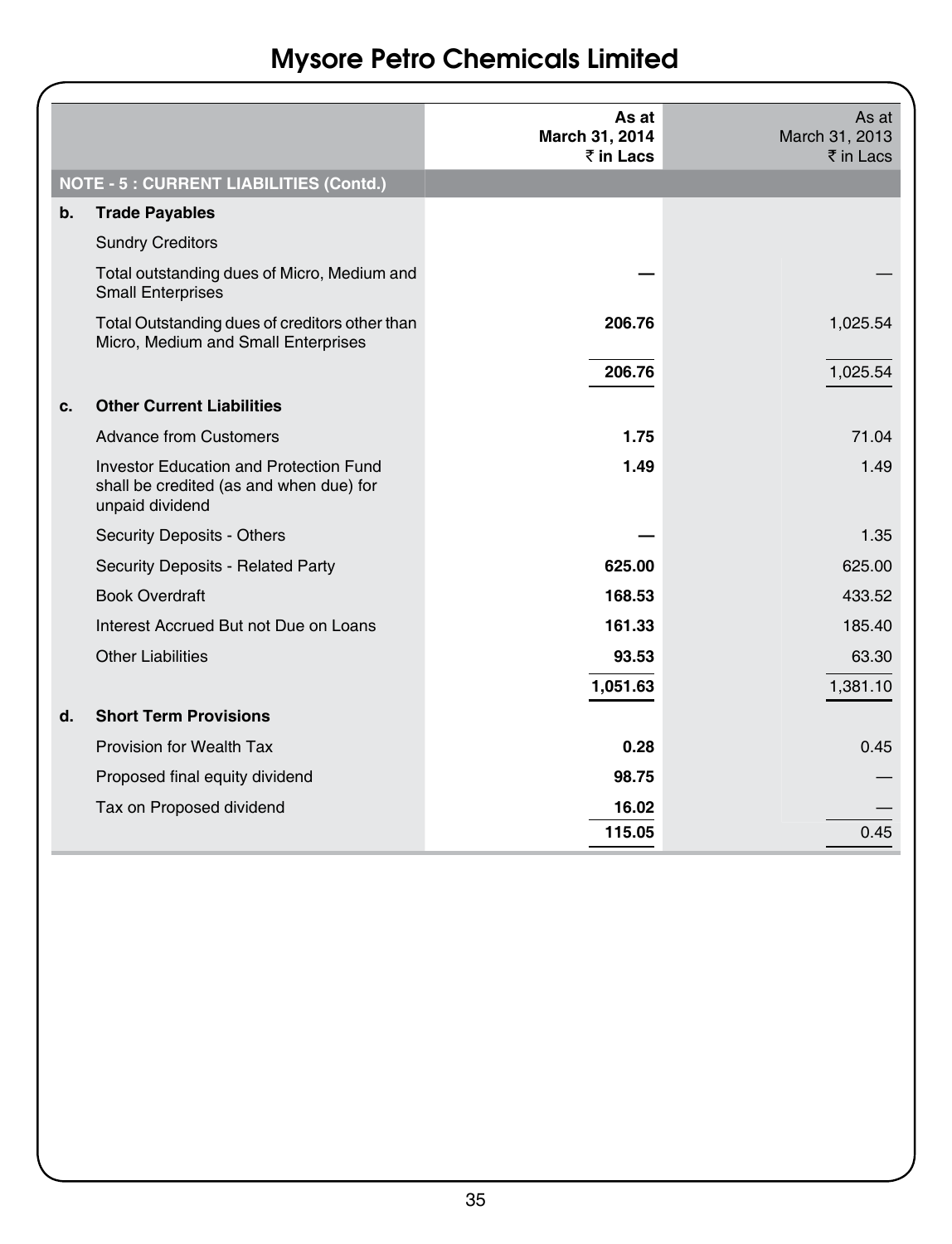|     | <b>DESCRIPTION</b>                                                                             |                   | GROSS BLOCK                                                                                                                                                                                                                                       |            |                     |                   | DEPRECIATION    |            |                    |           | IMPAIRMENT LOSS              |                    | NET BLOCK          |
|-----|------------------------------------------------------------------------------------------------|-------------------|---------------------------------------------------------------------------------------------------------------------------------------------------------------------------------------------------------------------------------------------------|------------|---------------------|-------------------|-----------------|------------|--------------------|-----------|------------------------------|--------------------|--------------------|
|     |                                                                                                | 1.4.2013<br>As at | <b>Additions</b>                                                                                                                                                                                                                                  | Deductions | 31.3.2014<br>As at  | 1,4.2013<br>As at | for the<br>year | Deductions | 31.3.2014<br>As at | ಹ<br>As i | 31.3.2013 31.3.2014<br>As at | 31.3.2014<br>As at | As at<br>31.3.2013 |
|     | Tangible Assets                                                                                |                   |                                                                                                                                                                                                                                                   |            |                     |                   |                 |            |                    |           |                              |                    |                    |
|     | ent<br>1. Land & Land Developm                                                                 | 14.77             | I                                                                                                                                                                                                                                                 | I          | 14.77               |                   |                 |            | I                  |           | I                            | 14.77              | 14.77              |
|     | 2. Lease Hold Land                                                                             | 27.00             |                                                                                                                                                                                                                                                   |            | 27.00               | 6.29              | 0.27            |            | 6.56               |           |                              | 20.44              | 20.71              |
|     | 3. Roads & Drains                                                                              | 40.92             | $\mathsf{I}$                                                                                                                                                                                                                                      | I          | 40.92               | 18.03             | 1.29            | I          | 19.32              |           | 13.02                        | 8.58               | 22.89              |
|     | 4. Buildings                                                                                   | 516.93            | $\mathsf{I}$                                                                                                                                                                                                                                      |            | 516.93              | 236.66            | 12.95           |            | 249.61             | I         | $\overline{1}$               | 267.32             | 280.27             |
| ເດ່ | Plant & Equipments                                                                             | 12,989.49         | 102.78                                                                                                                                                                                                                                            | 50.90      | 13,041.37 10,247.35 |                   | 381.48          | 43.75      | 10,585.08          |           |                              | 2,456.29           | 2,742.14           |
|     | 6. Railway Siding                                                                              | 5.13              |                                                                                                                                                                                                                                                   | I          | 5.13                | 4.87              |                 | I          | 4.87               |           | 0.26                         |                    | 0.26               |
|     | ents<br>7. Furniture & office equipm                                                           | 38.88             | 1.69                                                                                                                                                                                                                                              |            | 40.57               | 21.26             | 5.76            |            | 27.02              | 15.00     | 9.09                         | 4.46               | 2.62               |
|     | 8. Vehicles                                                                                    | 163.95            |                                                                                                                                                                                                                                                   | 26.77      | 137.18              | 59.49             | 13.96           | 14.72      | 58.73              |           |                              | 78.45              | 104.46             |
|     |                                                                                                | 13,797.07         | 104.47                                                                                                                                                                                                                                            | 77.67      | 13,823.87 10,593.95 |                   | 415.71          | 58.47      | 10,951.19          | 15.00     | 22.37                        | 2,850.31           | 3,188.12           |
|     | Intangible Assets                                                                              |                   |                                                                                                                                                                                                                                                   |            |                     |                   |                 |            |                    |           |                              |                    |                    |
|     | 1. Software                                                                                    | 0.47              |                                                                                                                                                                                                                                                   |            | 0.47                | 0.47              |                 |            | $-10$              |           |                              |                    |                    |
|     | Total                                                                                          | 13,797.54         | 104.47                                                                                                                                                                                                                                            | 77.67      | 13,824.34 10,594.42 |                   | 415.71          | 58.47      | 10,951.66          | 15.00     | 22.37                        | 2,850.31           | 3,188.12           |
|     | Previous year                                                                                  | 13,173.05         | 731.19                                                                                                                                                                                                                                            | 106.70     | 13,797.54 10,276.15 |                   | 418.42          |            | 100.15 10,594.42   |           | 15.00                        | 3,188.12           |                    |
|     | which was credited to Revaluation Reserve.<br><b>Buildings &amp; Plant</b><br>determined by an |                   | & Equipments of Phthalic Anhydride plant at Raichur as on 31.3.2000 were revalued on the basis of net replacement value<br>approved valuer resulting in increase in value of Buildings by ₹ 124.47 Lacs and Plant & Equipments by ₹ 3,246.44 Lacs |            |                     |                   |                 |            |                    |           |                              |                    |                    |
| N   | ₹ 250/-) for shares in office premises in a co-operative society.<br>Land includes ₹           |                   | .36 Lacs (Previous year ₹ 1.36 Lacs) for undivided share in office premises land. Buildings include ₹ 250/- (Previous year                                                                                                                        |            |                     |                   |                 |            |                    |           |                              |                    |                    |
| က   | Details of depreciation are as follows:                                                        |                   |                                                                                                                                                                                                                                                   |            |                     |                   |                 |            |                    |           |                              |                    |                    |
|     | Particulars                                                                                    |                   |                                                                                                                                                                                                                                                   |            | 2013-14             |                   | 2012-13         |            |                    |           |                              |                    |                    |
|     | Depreciation for                                                                               | the year as above |                                                                                                                                                                                                                                                   |            | 415.71              |                   | 418.42          |            |                    |           |                              |                    |                    |
|     | Less: Transferred from Revaluation Reserve                                                     |                   |                                                                                                                                                                                                                                                   |            | 63.12               |                   | 99.93           |            |                    |           |                              |                    |                    |
|     | Depreciation as per Statement of Profit and Loss                                               |                   |                                                                                                                                                                                                                                                   |            | 352.59              |                   | 318.49          |            |                    |           |                              |                    |                    |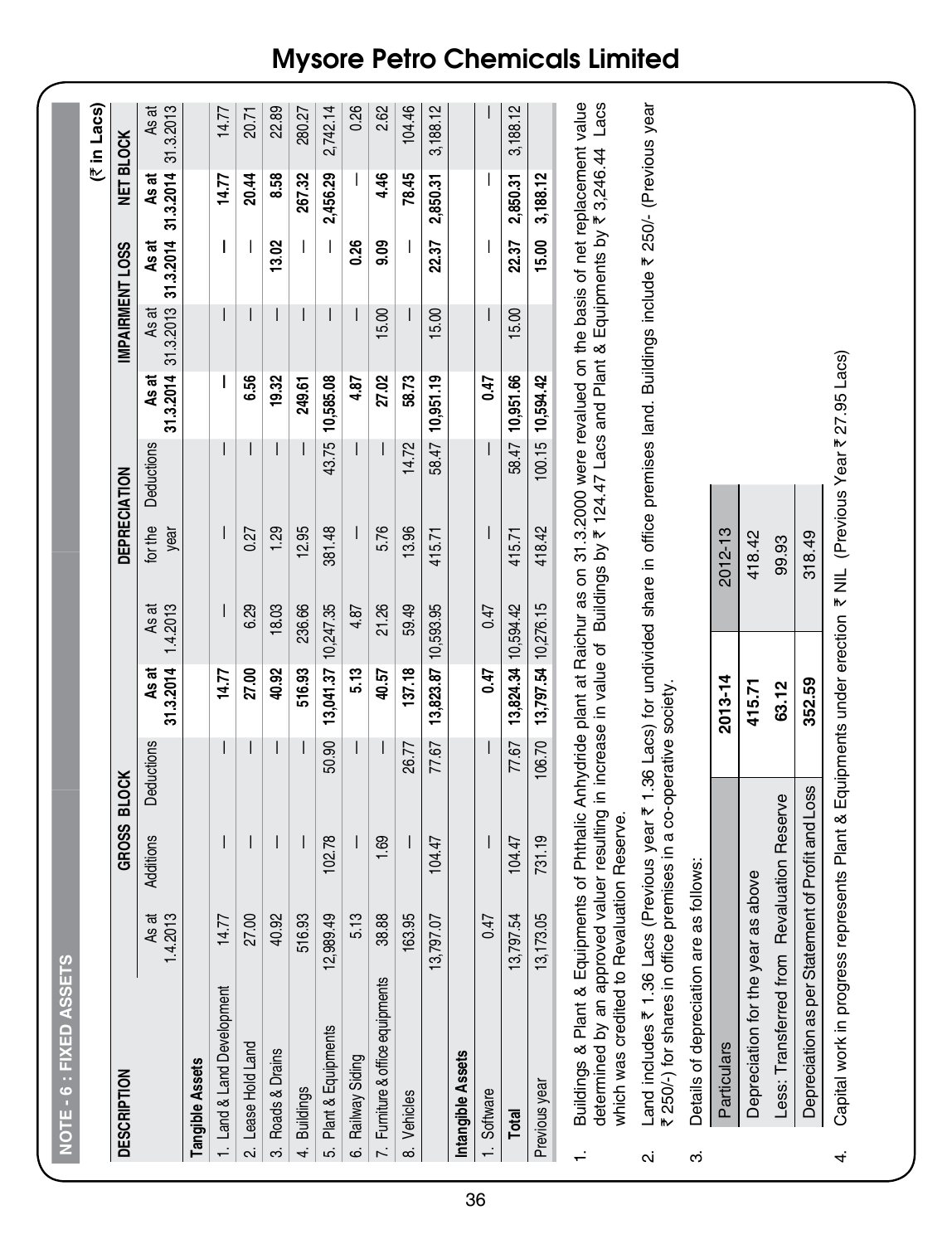|    |                                                                                                                                                  |               | As at<br>March 31, 2014<br>₹ in Lacs |               | As at<br>March 31, 2013<br>₹ in Lacs |
|----|--------------------------------------------------------------------------------------------------------------------------------------------------|---------------|--------------------------------------|---------------|--------------------------------------|
|    | <b>NOTE - 7 : NON CURRENT INVESTMENTS</b><br>Long Term Investments, Other than Trade: (At Cost)                                                  | No. of        |                                      | No. of        |                                      |
| А. | <b>Government securities</b>                                                                                                                     | <b>Shares</b> |                                      | <b>Shares</b> |                                      |
|    | Six years National Saving Certificates of the face<br>value of ₹30,000 (Previous Year ₹30,000) lodged<br>as security with Government Department. |               | 0.30                                 |               | 0.30                                 |
| В. | Equity Shares of $\bar{z}$ 10/- each<br>Fully Paid up<br>Quoted                                                                                  |               |                                      |               |                                      |
|    | I G Petrochemicals Limited                                                                                                                       | 4075000       | 826.92                               | 4075000       | 826.92                               |
|    | Sand Plast (I) Limited<br><b>Listed but not Quoted</b>                                                                                           | 24020         | 0.60                                 | 24020         | 0.60                                 |
|    | Bihariji Construction (I) Limited                                                                                                                | 486000        | 10.75                                | 486000        | 10.75                                |
|    | <b>Bihariji Projects Limited</b><br><b>Unquoted</b>                                                                                              | 490000        | 10.50                                | 490000        | 10.50                                |
| C. | The Saraswat Co. op. Bank Limited<br>Debentures of ₹ 10,00,000/- each @ 11.80%                                                                   | 2500          | 0.25                                 | 2500          | 0.25                                 |
|    | The Lakshmi Vilas Bank Limited                                                                                                                   | $\mathbf{2}$  | 20.00                                |               |                                      |
|    |                                                                                                                                                  |               | 869.32                               |               | 849.32                               |
|    | <b>Book Value</b><br>Quoted Investments<br>(Market Value ₹ 962.01 Lacs)<br>(Previous year ₹978.43 Lacs)                                          |               | 827.52                               |               | 827.52                               |
|    | Listed but not Quoted                                                                                                                            |               | 21.25                                |               | 21.25                                |
|    | Unquoted                                                                                                                                         |               | 20.55                                |               | 0.55                                 |
|    |                                                                                                                                                  |               | 869.32                               |               | 849.32                               |
|    | <b>NOTE - 8 : LONG TERM LOANS &amp; ADVANCES</b>                                                                                                 |               |                                      |               |                                      |
|    | (Unsecured, Considered Good unless otherwise stated)                                                                                             |               |                                      |               |                                      |
|    | Deposit - others<br><b>Capital Advances</b>                                                                                                      |               | 120.56<br>1,117.11                   |               | 121.20<br>876.43                     |
|    |                                                                                                                                                  |               | 1,237.67                             |               | 997.63                               |
|    |                                                                                                                                                  |               |                                      |               |                                      |
|    | <b>NOTE - 9 : INVENTORIES</b><br>(at lower of cost and net realisable value)                                                                     |               |                                      |               |                                      |
|    | Raw Material (including stock in transit ₹ Nil, (Previous<br>Year ₹ 64.15 Lacs)                                                                  |               |                                      |               | 245.16                               |
|    | Stores and spares                                                                                                                                |               | 173.27                               |               | 179.46                               |
|    | Work-in-Progress                                                                                                                                 |               | 27.93<br>73.07                       |               | 217.16<br>365.45                     |
|    | Finished Goods (including stock in transit ₹8.97 Lacs,<br>(Previous Year ₹ 16.07 Lacs)                                                           |               |                                      |               |                                      |
|    |                                                                                                                                                  |               | 274.27                               |               | 1,007.23                             |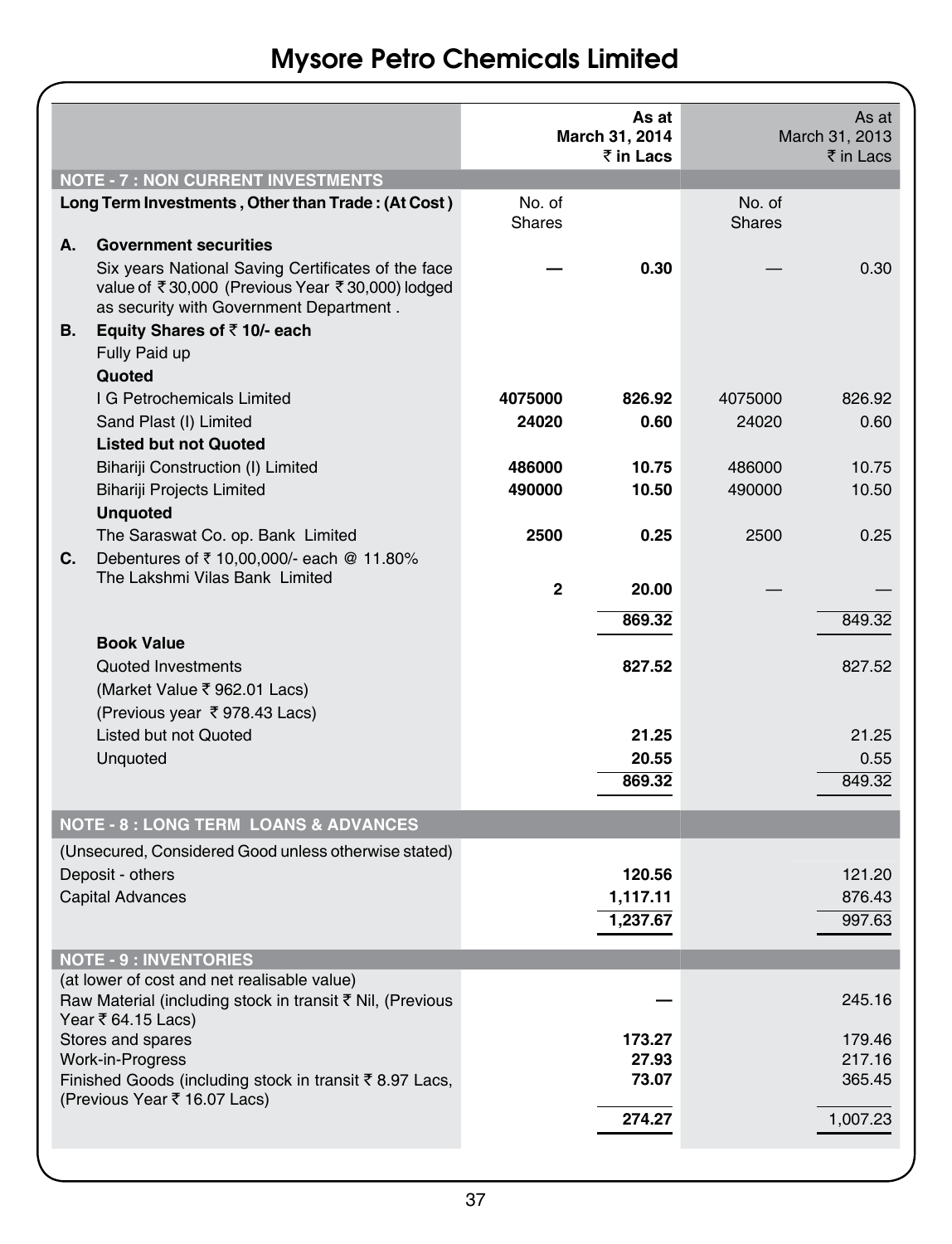|  |  | <b>Mysore Petro Chemicals Limited</b> |  |
|--|--|---------------------------------------|--|
|--|--|---------------------------------------|--|

|                                                                     | As at<br>March 31, 2014 | As at<br>March 31, 2013 |
|---------------------------------------------------------------------|-------------------------|-------------------------|
| <b>NOTE - 10 : TRADE RECEIVABLES</b>                                | ₹ in Lacs               | ₹ in Lacs               |
|                                                                     |                         |                         |
| Debts outstanding for a period exceeding six months                 |                         |                         |
| Unsecured, Considered Good                                          | 26.30                   | 26.30                   |
| Other debts                                                         |                         |                         |
| Unsecured, Considered Good                                          | 574.80                  | 1,294.72                |
|                                                                     | 601.10                  | 1,321.02                |
| <b>NOTE - 11 : CASH AND BANK BALANCES</b>                           |                         |                         |
| Cash and cash equivalents                                           |                         |                         |
| Cash in hand                                                        | 3.76                    | 10.45                   |
| <b>Balance with Scheduled Banks</b>                                 |                         |                         |
| In Current Accounts                                                 | 35.82                   | 32.28                   |
|                                                                     | 39.58                   | 42.73                   |
| <b>Other Bank Balances</b>                                          |                         |                         |
| In Fixed Deposits (Held with Scheduled Banks as Margin)             | 5.00                    | 40.50                   |
| In Fixed Deposits (Held with Government<br>Departments as Security) | 0.95                    | 0.95                    |
| In Unpaid Dividend Account                                          | 1.49                    | 1.49                    |
|                                                                     | 7.44                    | 42.94                   |
|                                                                     | 47.02                   | 85.67                   |
| <b>NOTE - 12 : SHORT TERM LOANS AND ADVANCES</b>                    |                         |                         |
| Advances recoverable in cash or kind or for value to                |                         |                         |
| be received                                                         |                         |                         |
| <b>Considered Good</b>                                              | 74.72                   | 150.22                  |
| <b>Balance with Central Excise Authorities</b>                      | 15.07                   | 30.61                   |
| Income Tax Deducted at Source / Advance Tax (Net<br>of Provision)   | 123.65                  | 93.80                   |
|                                                                     | 213.44                  | 274.63                  |
|                                                                     |                         |                         |
| <b>NOTE - 13 : OTHER CURRENT ASSETS</b>                             |                         |                         |
| Interest Accrued on Investment                                      | 0.18                    | 0.18                    |
|                                                                     | 0.18                    | 0.18                    |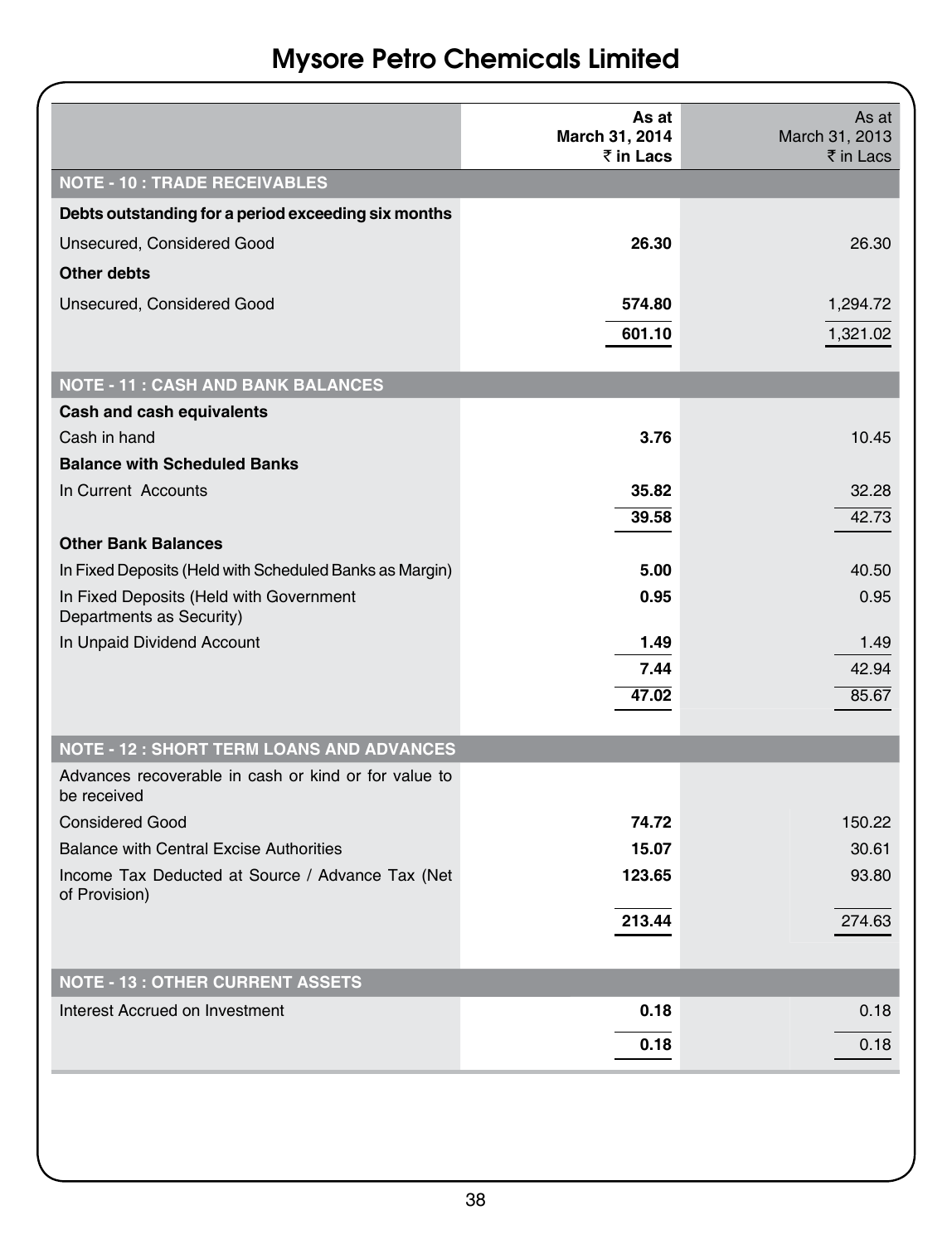|                                                                      | 2013-2014<br>₹ in Lacs | 2012-2013<br>₹ in Lacs |
|----------------------------------------------------------------------|------------------------|------------------------|
| <b>NOTE - 14 : REVENUE FROM OPERATION</b>                            |                        |                        |
| Sale of Products                                                     |                        |                        |
| <b>Phthalic Anhydride</b>                                            | 839.89                 | 11,968.88              |
| Maleic Anhydride                                                     | 3,634.89               | 2,952.56               |
| <b>Other Operating Income</b>                                        |                        |                        |
| Sale of waste                                                        |                        | 1.08                   |
|                                                                      | 4.474.78               | 14.922.52              |
| <b>NOTE - 15: OTHER INCOME</b>                                       |                        |                        |
| <b>Interest</b>                                                      |                        |                        |
| Bank Deposits (TDS ₹ Nil, Previous year ₹ Nil)                       | 3.15                   | 4.08                   |
| Others (TDS ₹ 0.32 Lacs, Previous year ₹ 1.92 Lacs)                  | 3.15                   | 19.22                  |
| <b>Dividend Income</b>                                               |                        |                        |
| Long term investments-Non-trade<br>Miscellaneous Income              | 0.03<br>0.02           | 0.05<br>0.34           |
|                                                                      | 6.35                   | 23.69                  |
|                                                                      |                        |                        |
| <b>NOTE - 16 : COST OF MATERIAL CONSUMED</b>                         |                        |                        |
| <b>Raw Materials</b>                                                 |                        |                        |
| Inventories as at March 31, 2013<br>Add: Purchases                   | 245.16<br>2.67         | 297.68<br>9,183.10     |
| Less : Sales                                                         | (6.01)                 |                        |
|                                                                      | 241.82                 | 9,480.78               |
| Less: Inventories as at March 31, 2013                               |                        | 245.16                 |
|                                                                      | 241.82                 | 9,235.62               |
| Orthoxylene                                                          | 231.08                 | 9,154.37               |
| Others                                                               | 10.74                  | 81.25                  |
|                                                                      | 241.82                 | 9.235.62               |
| NOTE - 17 : DECREASE / (INCREASE) IN INVENTORIES                     |                        |                        |
| Inventories as at March 31, 2013                                     |                        |                        |
| Work-in-Progress                                                     | 217.16                 | 217.11                 |
| <b>Finished Goods</b>                                                | 365.45                 | 246.29                 |
| Inventories as at March 31, 2014<br><b>Work-in-Progress</b>          | 27.93                  | 217.16                 |
| <b>Finished Goods</b>                                                | 73.07                  | 365.45                 |
|                                                                      | 481.61                 | (119.21)               |
| Differential Excise duty in respect of Closing Stock & Opening Stock | (27.34)                | 15.04                  |
|                                                                      | 454.27                 | (104.17)               |

In accordance with ASI 14 (Revised) on disclosure of Revenue from Sales Transactions issued by Institute of Chartered Accountants of India, Excise duty on sales has been reduced from sales in Statement of Profit & Loss and Excise duty on increase/decrease in stock amounting to ₹ (27.34) Lacs, (Previous Year ₹ 15.04 Lacs ) has been considered as expense as above.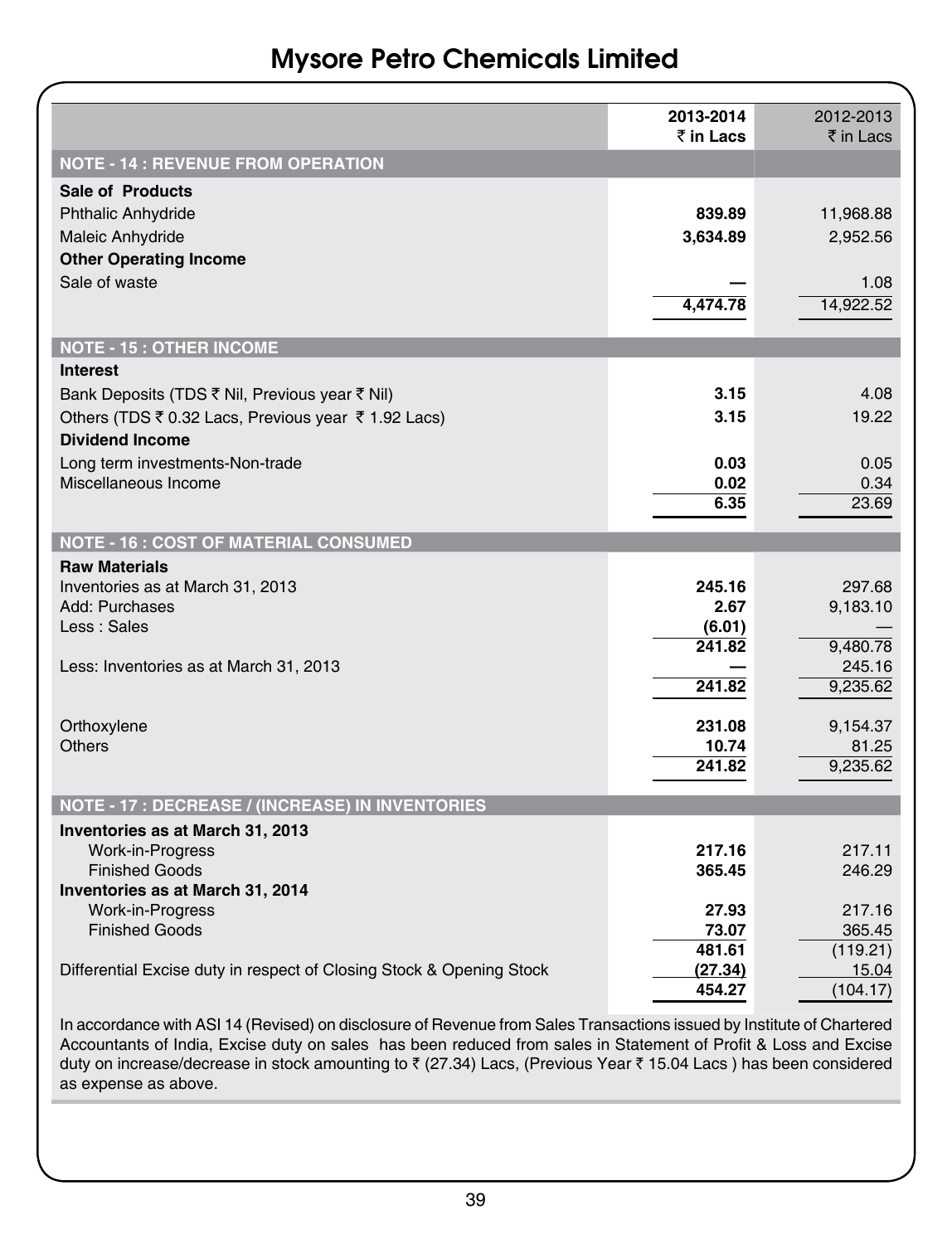|                                                                                                                                                    | 2013-2014<br>₹ in Lacs                         | 2012-2013<br>₹ in Lacs                           |
|----------------------------------------------------------------------------------------------------------------------------------------------------|------------------------------------------------|--------------------------------------------------|
| <b>NOTE - 18: EMPLOYEES BENEFITS EXPENSE</b>                                                                                                       |                                                |                                                  |
| Salaries, Wages and Bonus<br>Contribution to Provident and Other Funds<br><b>Gratuity expenses</b><br>Workmen and staff welfare expenses           | 957.26<br>60.81<br>76.98<br>158.23<br>1,253.28 | 1,132.39<br>87.87<br>56.97<br>181.46<br>1,458.69 |
| <b>NOTE - 19: OTHER EXPENSES</b>                                                                                                                   |                                                |                                                  |
| Consumption of Stores, Spares and Packing Materials<br>Power, Fuel and Water charges<br><b>Repairs and Maintenance</b>                             | 107.78<br>120.83                               | 90.92<br>691.09                                  |
| <b>Plant and Equipments</b><br><b>Buildings</b><br><b>Others</b>                                                                                   | 102.36<br>13.95<br>7.53                        | 178.52<br>19.47<br>12.85                         |
| <b>Insurance Premium</b><br><b>Selling Expenses</b>                                                                                                | 26.91                                          | 26.61                                            |
| <b>Brokerage and Commission</b><br>Transportation<br>Rent                                                                                          | 4.31<br>74.34<br>1.22                          | 19.98<br>311.30<br>2.07                          |
| <b>Rates and Taxes</b>                                                                                                                             | 8.97<br>96.20                                  | 11.40<br>87.28                                   |
| <b>Travelling &amp; Conveyance</b><br>Communication cost<br>Legal & Professional fees                                                              | 6.89<br>38.63                                  | 6.59<br>21.54                                    |
| Miscellaneous Expenses<br>Donation and Contribution to Charitable Institutions<br><b>Directors Sitting Fees</b>                                    | 357.87<br>18.00<br>0.47                        | 154.31<br>20.11<br>0.35                          |
| Payment to Auditors (Refer Note - 19.1)<br>Loss on Sale/Write off of Fixed Assets (Net)                                                            | 2.95<br>11.32                                  | 2.98<br>4.41                                     |
| Provision on Impairment of Fixed Assets<br>Amortisation / written off of Catalyst cost                                                             | 7.37                                           | 102.19                                           |
|                                                                                                                                                    | 1,007.90                                       | 1,763.97                                         |
| <b>NOTE - 19.1 : PAYMENTS TO AUDITORS</b>                                                                                                          |                                                |                                                  |
| Audit Fees including Limited Review Fees ₹ 0.50 Lacs (Previous Year ₹ 0.50<br>Lacs) excluding service tax of ₹0.25 Lacs (Previous Year ₹0.25 Lacs) | 2.00                                           | 2.00                                             |
| Tax Audit Fees Excluding Service tax of ₹ 0.09 Lacs (Previous year ₹ 0.09<br>Lacs)                                                                 | 0.75                                           | 0.75                                             |
| <b>Reimbursement of Expenses</b>                                                                                                                   | 0.20<br>2.95                                   | 0.23<br>2.98                                     |
| <b>NOTE - 20 : FINANCE COST</b>                                                                                                                    |                                                |                                                  |
| <b>Interest on Fixed Loans</b>                                                                                                                     |                                                |                                                  |
| On Other Loans<br>Interest - Others                                                                                                                | 181.23<br>59.66                                | 214.98<br>50.63                                  |
| Bills Discounting, Guarantee -<br><b>Commission and Bank Charges</b>                                                                               | 5.41<br>246.30                                 | 54.03<br>319.64                                  |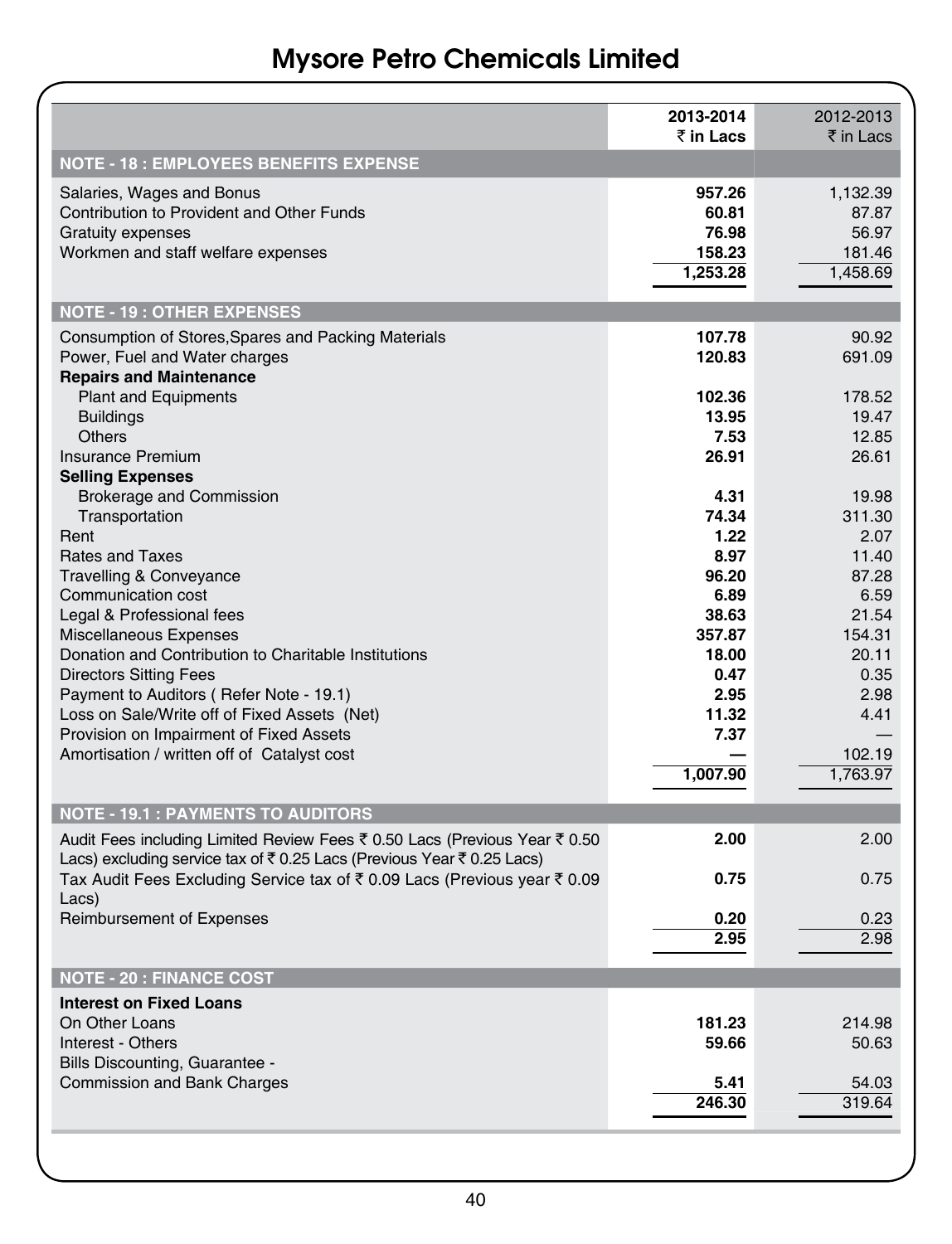|                                                                                                                                                                                                                                                                                                                                                   | ₹ in Lacs                                                                                      |
|---------------------------------------------------------------------------------------------------------------------------------------------------------------------------------------------------------------------------------------------------------------------------------------------------------------------------------------------------|------------------------------------------------------------------------------------------------|
|                                                                                                                                                                                                                                                                                                                                                   |                                                                                                |
| 36.84                                                                                                                                                                                                                                                                                                                                             | 9.19                                                                                           |
|                                                                                                                                                                                                                                                                                                                                                   |                                                                                                |
| 337.32<br>6583488<br>5.12                                                                                                                                                                                                                                                                                                                         | 204.22<br>6583488<br>3.10                                                                      |
|                                                                                                                                                                                                                                                                                                                                                   |                                                                                                |
| 214.12                                                                                                                                                                                                                                                                                                                                            | 454.16                                                                                         |
|                                                                                                                                                                                                                                                                                                                                                   |                                                                                                |
| 23.98                                                                                                                                                                                                                                                                                                                                             | 23.98                                                                                          |
| 4,757.12                                                                                                                                                                                                                                                                                                                                          |                                                                                                |
| The Company is mainly engaged in the business of manufacture and sale of chemicals and as the Company is<br>managed organizationally as a united entity with various functional heads reporting to the top management there are<br>no separate reportable segments as per Accounting Standard 17 - Segmental Reporting issued by the Institute of |                                                                                                |
|                                                                                                                                                                                                                                                                                                                                                   |                                                                                                |
| Bihariji Construction (I) Limited                                                                                                                                                                                                                                                                                                                 |                                                                                                |
| Mr. M M Dhanuka - Managing Director<br>Mrs. Binadevi Dhanuka - Wife of Managing Director<br>Mr. Mayank Dhanuka - Son of Managing Director<br>Mrs. Rajkumari Dhanuka - Brother's wife of Managing Director<br>Mrs. Neha Dhanuka - Son's wife of Managing Director                                                                                  |                                                                                                |
|                                                                                                                                                                                                                                                                                                                                                   | Note: Related party relationship is identified by the Company and relied upon by the Auditors. |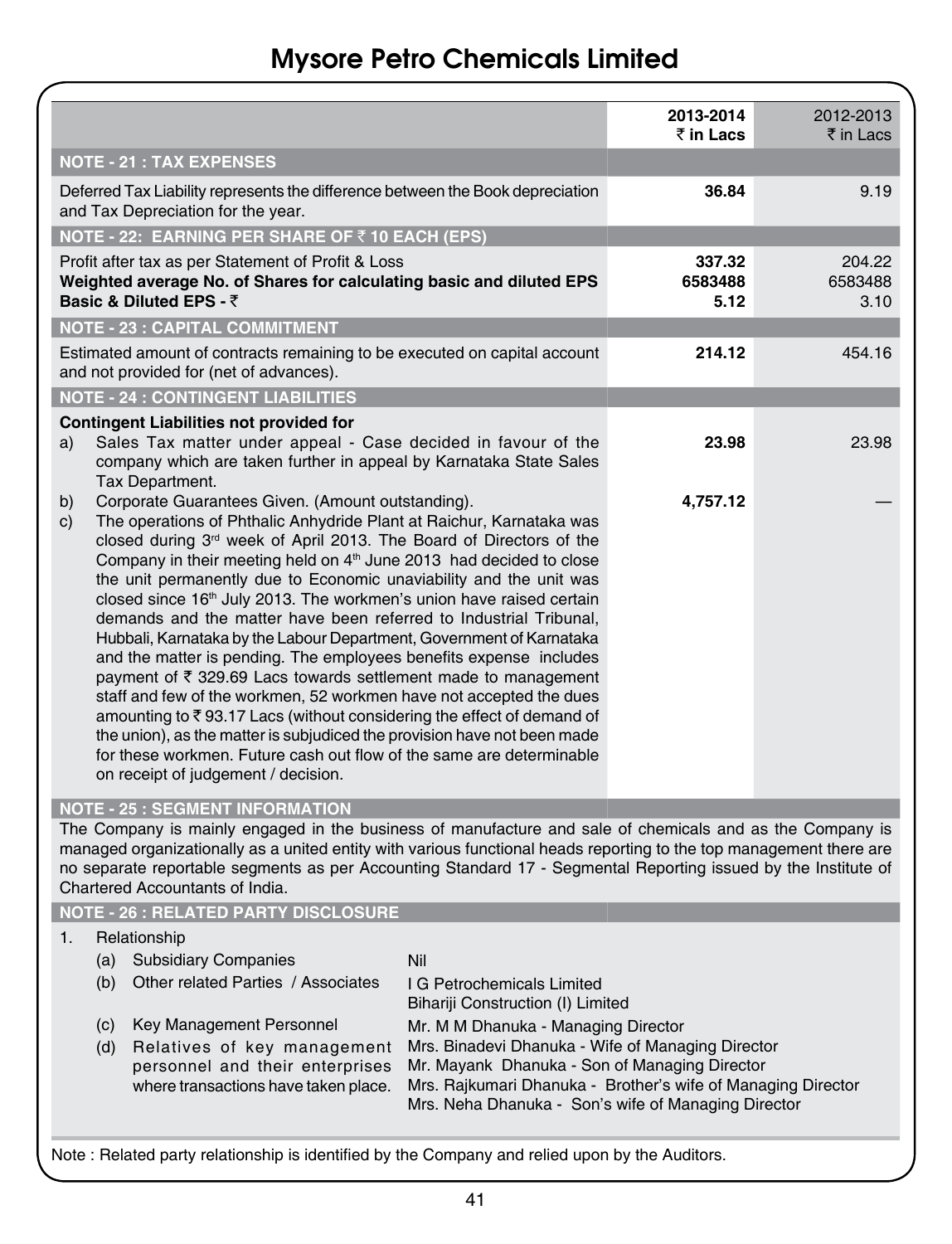|    | <b>NOTE - 26 : RELATED PARTY DISCLOSURE (Contd.)</b>                                                            |              |                                |                  |                 |
|----|-----------------------------------------------------------------------------------------------------------------|--------------|--------------------------------|------------------|-----------------|
| 2. | Transactions carried out with related parties referred in 1 above, in ordinary course of business are as under: |              |                                |                  |                 |
|    |                                                                                                                 |              | Related parties referred to in | $($ ₹ In Lacs)   |                 |
|    | <b>Nature of Transaction</b>                                                                                    | $1(a)$ above | $1(b)$ above                   | $1(c)$ above     | $1(d)$ above    |
| 1) | Purchase *                                                                                                      |              | 79.15<br>(130.14)              |                  |                 |
| 2) | <b>Expenses</b>                                                                                                 |              |                                |                  |                 |
|    | Service Charges                                                                                                 |              | 280.90<br>(46.30)              |                  |                 |
|    | Interest                                                                                                        |              | 106.57<br>(108.42)             | 6.89<br>$(-)$    | 11.24<br>$(-)$  |
|    | Remuneration                                                                                                    |              |                                | 34.37<br>(24.59) |                 |
| 3) | <b>Finance</b>                                                                                                  |              |                                |                  |                 |
|    | Outstanding                                                                                                     |              |                                |                  |                 |
|    | <b>Property Deposit Received</b>                                                                                |              | 625.00<br>(625.00)             |                  |                 |
|    | <b>Other Payables</b>                                                                                           |              | 95.92<br>(279.66)              | 6.20<br>$(-)$    | 10.12<br>$(-)$  |
|    | Loans Payables                                                                                                  |              | 312.67<br>(915.75)             | 167.00<br>$(-)$  | 369.00<br>$(-)$ |

Note: Amount in bracket represents figures for previous year.

\*As per contract with I G Petrochemicals Limited , certain exchange transaction of services / goods mutually beneficial have been entered into which have not been quantified above.

### **Note - 27 : Employee Benefits**

### **i. General Description of defined benefit plan**

### **Gratuity**

The Company has a defined benefit gratuity plan. Every employee who has completed five years or more of service gets a gratuity on departure at 15 days salary (last drawn salary) for each completed year of service. The scheme is funded with an insurance company in the form of a qualifying insurance policy.

The following tables summarise the components of net benefit expense recognized in the Statement of profit and loss and the funded status and amounts recognized in the balance sheet.

#### **a. Statement of Profit and Loss**

Net employee benefit expense (recognized in Employee Benefits Expense in Note 18)

|                                                    | <b>Gratuity (funded)</b><br>March 31, 2014<br>₹ in Lacs | Gratuity (funded)<br>March 31, 2013<br>₹ in Lacs |
|----------------------------------------------------|---------------------------------------------------------|--------------------------------------------------|
| Current service cost                               | 14.91                                                   | 20.16                                            |
| Interest cost on benefit obligation                | 30.69                                                   | 28.00                                            |
| Expected return on plan assets                     | 8%                                                      | 8%                                               |
| Net actuarial (gain) / loss recognized in the year | 45.67                                                   | 22.07                                            |
| Actual return on plan assets                       | 14.29                                                   | 13.26                                            |
| Net Benefit / Cost                                 | 76.98                                                   | 56.97                                            |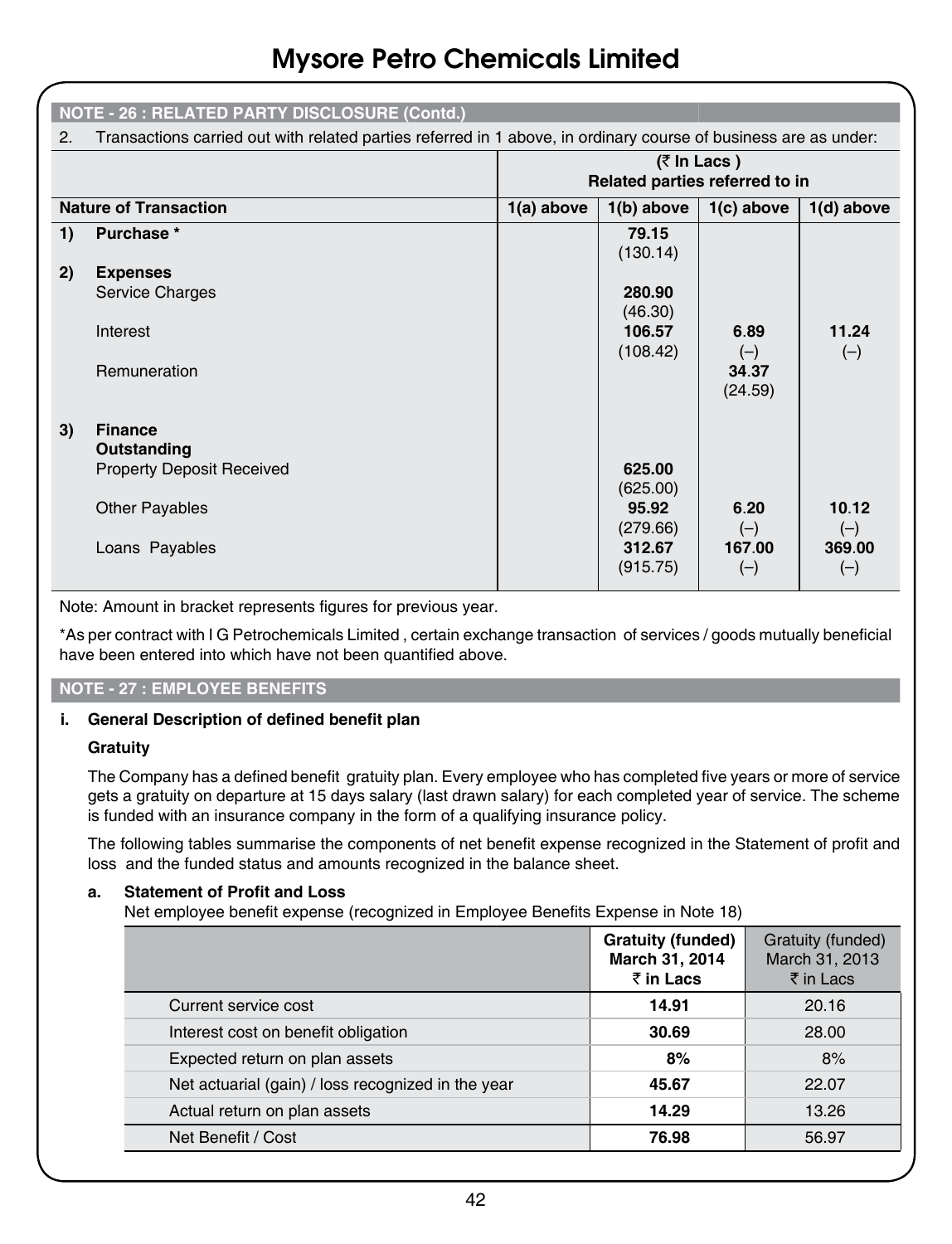|    |                                                                                                                | Gratuity (funded)<br>March 31, 2014<br>₹ in Lacs | Gratuity (funded)<br>March 31, 2013<br>$\bar{z}$ in I acs |
|----|----------------------------------------------------------------------------------------------------------------|--------------------------------------------------|-----------------------------------------------------------|
| b. | <b>Balance sheet</b>                                                                                           |                                                  |                                                           |
|    | Details of Provision for gratuity                                                                              |                                                  |                                                           |
|    | Defined benefit obligation                                                                                     | 266.29                                           | 383.60                                                    |
|    | Fair value of plan assets                                                                                      | 179.62                                           | 161.99                                                    |
|    | Less: Unrecognized past service cost Plan asset / (liability)                                                  | (86.67)                                          | (221.61)                                                  |
| c. | Changes in the present value of the defined benefit<br>obligation are as follows:                              |                                                  |                                                           |
|    | Opening defined benefit obligation                                                                             | 383.60                                           | 349.99                                                    |
|    | Interest cost                                                                                                  | 30.69                                            | 28.00                                                     |
|    | Current service cost                                                                                           | 14.91                                            | 20.16                                                     |
|    | Benefits paid                                                                                                  | 208.58                                           | 36.62                                                     |
|    | Actuarial (gains) / losses on obligation                                                                       | 45.67                                            | 22.07                                                     |
|    | Closing defined benefit obligation                                                                             | 266.29                                           | 383.60                                                    |
| d. | Changes in the fair value of plan assets are as follows:                                                       |                                                  |                                                           |
|    | Opening fair value of plan assets                                                                              | 161.99                                           | 138.27                                                    |
|    | Expected return                                                                                                | 8%                                               | 8%                                                        |
|    | Contributions by employer                                                                                      | 3.34                                             | 10.46                                                     |
|    | Benefits paid                                                                                                  |                                                  |                                                           |
|    | Actuarial gains / (losses)                                                                                     | 45.67                                            | 22.07                                                     |
|    | Closing fair value of plan assets                                                                              | 179.62                                           | 161.99                                                    |
|    | Actual Return on plan Assets                                                                                   | 14.29                                            | 13.26                                                     |
|    | Estimated contribution to be made in next annual year                                                          | 12.00                                            | 12.00                                                     |
|    | The major categories of plan assets as a percentage of the fair value of total plan assets are<br>as follows:  |                                                  |                                                           |
|    |                                                                                                                | %                                                | %                                                         |
|    | Investments with insurer                                                                                       | 100                                              | 100                                                       |
| e. | The principal assumptions used in determining gratuity obligations for the Company's plans<br>are shown below: |                                                  |                                                           |
|    |                                                                                                                | %                                                | %                                                         |
|    | Discount rate                                                                                                  | 8.00                                             | 8.00                                                      |
|    | Expected rate of return on assets                                                                              | 8.82                                             | 9.59                                                      |
|    | Employee turnover                                                                                              | 1                                                | $\mathbf{1}$                                              |
|    | <b>Salary Escalation</b>                                                                                       | 4                                                | 4                                                         |
|    | Mortality                                                                                                      | L.I.C. (1994 - 96)<br><b>Ultimate</b>            | L.I.C. (1994 - 96)<br>Ultimate                            |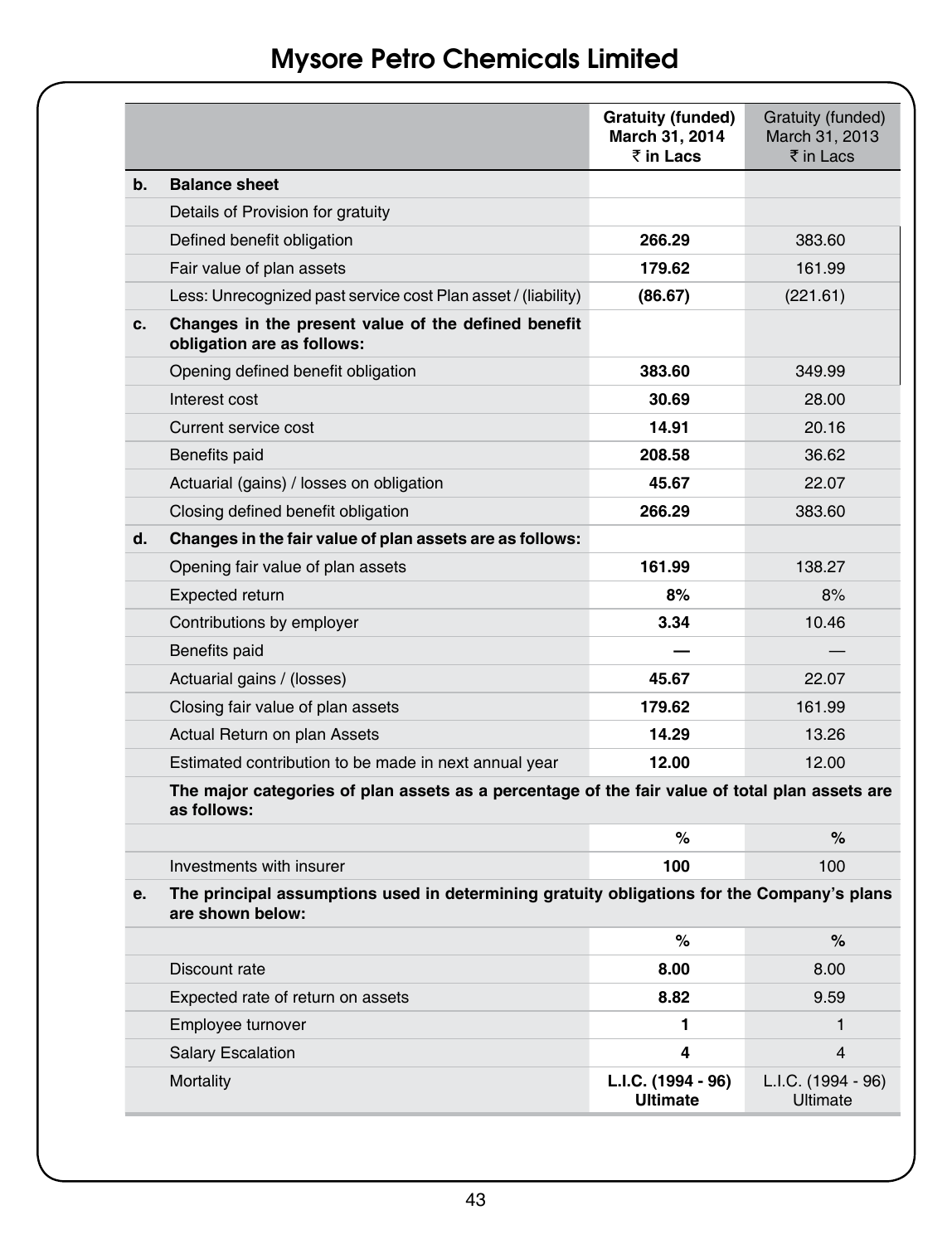The estimates of future salary increases, considered in actuarial valuation, take account of inflation, seniority, promotion and other relevant factors such as supply and demand in the employment market.

### **Provident Fund**

Pending issuance of Guidance Note from the Actuarial Society of India, the Company's Actuary has expressed his inability to reliably measure the Provident Fund Liability. There is no deficit in the fund as at March 31<sup>st</sup> 2014 and no provision has been made.

### **ii. Defined Contribution Plan**

Employee Benefits Expenses in Note 18 includes the following contributions to defined contribution plan

|                                                  | March 31, 2014<br>₹ in Lacs | March 31, 2013<br>$\bar{\tau}$ in Lacs |
|--------------------------------------------------|-----------------------------|----------------------------------------|
| <b>Contribution to Provident and Other Funds</b> |                             |                                        |
| Contribution to Provident Fund                   | 51.21                       | 70.53                                  |
| <b>Employees Pension Fund</b>                    | 8.60                        | 16.06                                  |
| <b>EDLI</b>                                      | 1.00                        | 1.28                                   |
| <b>Total</b>                                     | 60.81                       | 87.87                                  |
| Workmen and Staff Welfare fund                   |                             |                                        |
| <b>ESIC</b>                                      | 0.35                        | 0.45                                   |
| Labour Welfare Fund                              | 0.04                        | 0.05                                   |
| <b>Total</b>                                     | 0.39                        | 0.50                                   |

|     |                                                                             | March 31, 2014<br>$\bar{z}$ in Lacs | March 31, 2013<br>$\bar{\bar{\tau}}$ in Lacs |
|-----|-----------------------------------------------------------------------------|-------------------------------------|----------------------------------------------|
|     | <b>NOTE - 28 : SUPPLEMENTARY STATUTORY INFORMATION</b>                      |                                     |                                              |
| i.  | Expenditure in foreign currency (Accrual basis)                             |                                     |                                              |
|     | Travelling                                                                  | 15.77                               | 16.84                                        |
|     | <b>Total</b>                                                                | 15.77                               | 16.84                                        |
| ii. | Value of imports calculated on CIF basis<br>(Including High Seas Purchases) |                                     |                                              |
|     | <b>Raw Materials</b>                                                        |                                     | 77.19                                        |
|     | Stores & Spares                                                             | 12.57                               | 0.97                                         |
|     | <b>Total</b>                                                                | 12.57                               | 78.16                                        |

### **iii. Details of dues to Micro, Small and Medium Enterprises as per MSMED Act, 2006**

There are no outstanding to parties covered under the Micro, Small and Medium Enterprises as per MSMED Act, 2006. This information has been determined to the extent such parties have been identified on the basis of information available with the Company. This has been relied upon by the Auditors.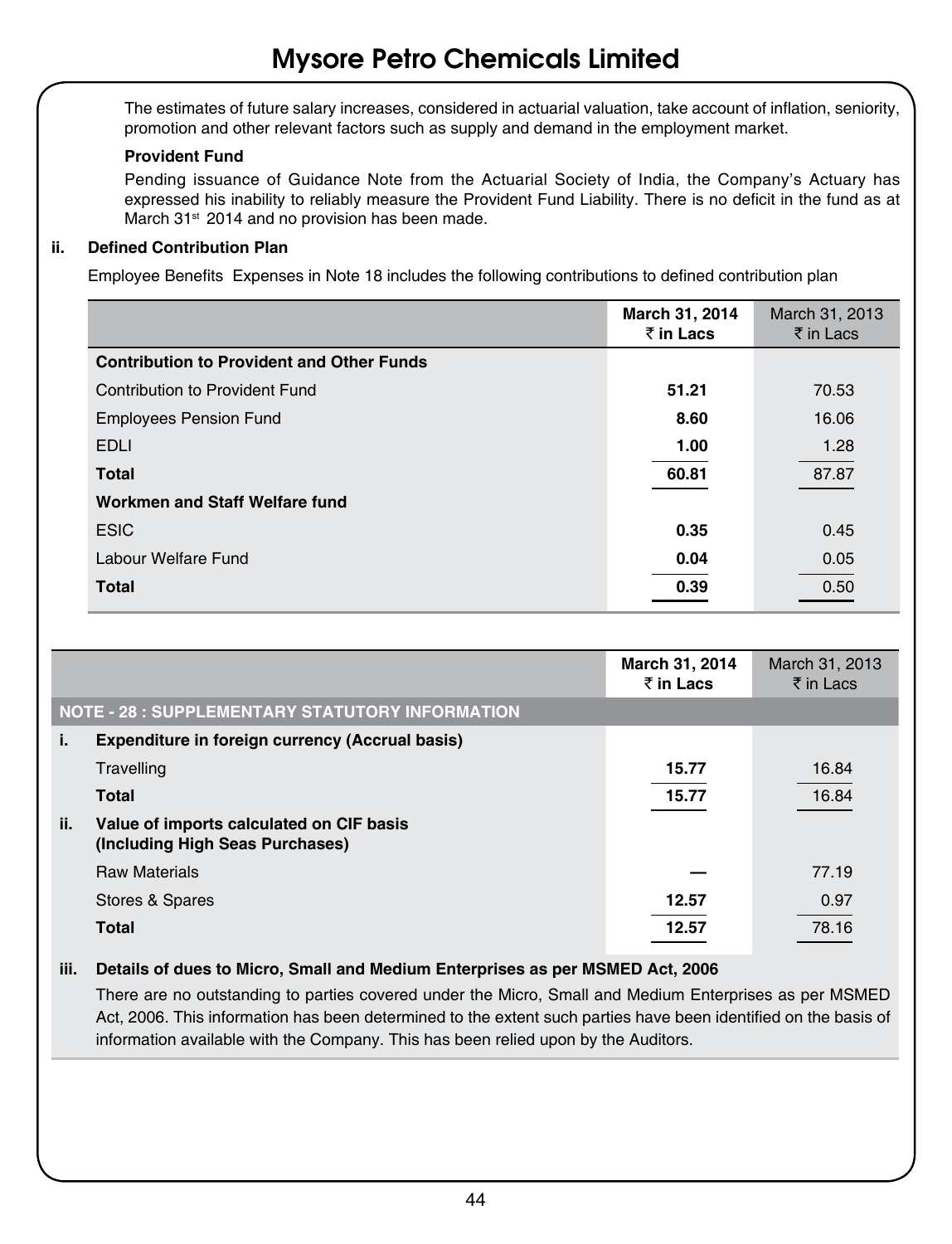### **Note - 29 : Imported and Indigenous raw material, components & spare parts consumed**

### **i. Imported and indigenous raw materials consumed**

| <b>Product</b> | March 31, 2014 |                   | March 31, 2013 |           |
|----------------|----------------|-------------------|----------------|-----------|
|                | % of total     | $\bar{z}$ in Lacs | % of total     | ₹ in Lacs |
| Imported       |                |                   |                | 80.98     |
| Indigenous     | 100            | 241.82            | 99             | 9,154.64  |
| <b>Total</b>   | 100            | 241.82            | 100            | 9,235.62  |

#### **ii. Imported and indigenous spare parts consumed**

| <b>Product</b>                                     | March 31, 2014 |           | March 31, 2013 |           |
|----------------------------------------------------|----------------|-----------|----------------|-----------|
|                                                    | % of total     | ₹ in Lacs | % of total     | ₹ in Lacs |
| Imported                                           |                | 0.13      | $\mathcal{P}$  | 1.77      |
| Indigenous                                         | 100            | 60.30     | 98             | 107.03    |
| <b>Total</b>                                       | 100            | 60.43     | 100            | 108.80    |
| Part cost of Imported Catalyst amortised / written |                |           |                | 102.19    |

off.

#### **Note - 30 : Research & Development**

Research & Development Expenditure of  $\bar{z}$  3.01 Lacs (Previous Year  $\bar{z}$  11.53 Lacs) have been accounted for in the respective heads of the Statement of Profit and Loss.

#### **Note - 31 : Previous Year Comparatives**

Previous year's figures have been regrouped / reclassified wherever necessary to correspond with the current year's classification / disclosure.

As per our report of even date For and on behalf of the Board of Directors of For **Hariharan & Co. Mysore Petro Chemicals Limited Chartered Accountants** Firm's Registration No. 001083S **Nikunj Dhanuka**

**K Nagarajan M M Jayakar** Partner **Anil Kochar** Membership No. 16398 **S N Maheshwari**

Mumbai **Anand Kadkol M M Dhanuka Shrikant Somani** 23<sup>rd</sup> May, 2014 **Company Secretary Managing Director Directors**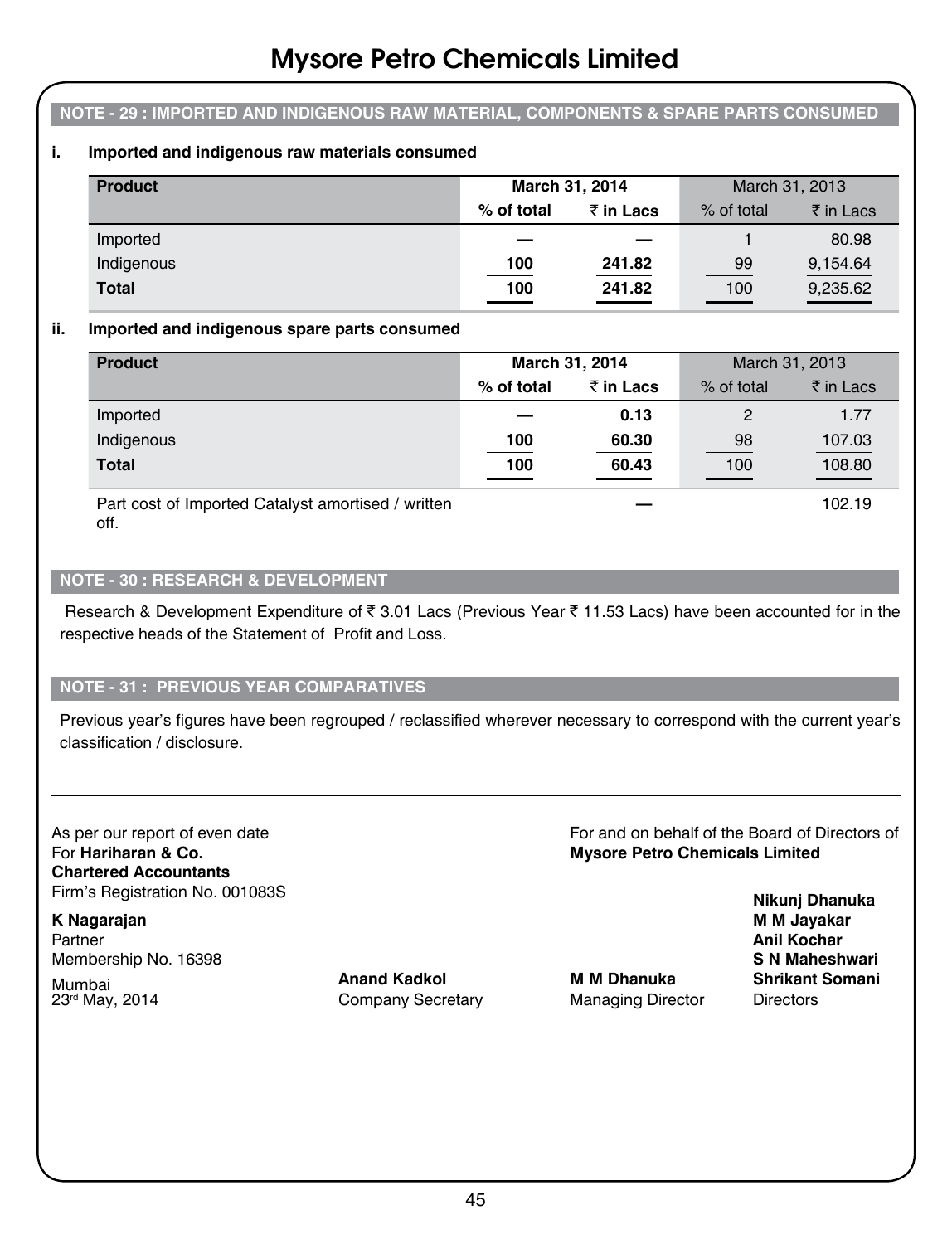|         |                                   |                      | <u>Milione Leito Atlettiičais fiitilied</u>                                                                                                                                                                                                |
|---------|-----------------------------------|----------------------|--------------------------------------------------------------------------------------------------------------------------------------------------------------------------------------------------------------------------------------------|
|         |                                   |                      | Mandate for Electronic Communication and Direct Credit of dividend in Bank Account                                                                                                                                                         |
| $I/We$  |                                   |                      |                                                                                                                                                                                                                                            |
|         |                                   |                      | following e-mail ID for receipt of communication in electronic mode and for crediting the dividend amount directly in my Bank account.                                                                                                     |
|         |                                   |                      |                                                                                                                                                                                                                                            |
| 1.      | Folio No.                         | ċ                    |                                                                                                                                                                                                                                            |
| 2.      | Name of the Bank                  |                      | are Services                                                                                                                                                                                                                               |
| 3.      | Name of the Branch                | Ç                    | Shai                                                                                                                                                                                                                                       |
| 4.      | Account No.                       | Ġ.                   |                                                                                                                                                                                                                                            |
| 5.      | Account Type (Saving/Current)     | ÷                    |                                                                                                                                                                                                                                            |
| 6.      | 9 Digit Code No.                  | t                    |                                                                                                                                                                                                                                            |
| 7.      | <b>IFSC Code</b>                  | t                    |                                                                                                                                                                                                                                            |
| 8.      | STD Code & Phone No.of the Branch | ċ                    |                                                                                                                                                                                                                                            |
| Mail to |                                   |                      | Signature of the Shareholder<br>M/s. Bigshare Services Pvt. Ltd., E-2/3, Ansa Industrial Estate, Saki Vihar Road, Saki Naka, Andheri (East),<br>Mumbai - 400 072. Tel.: 022-40430200 • Fax: 022-28475207 • E-mail: info@bigshareonline.com |
|         |                                   |                      | Mandate for Electronic Communication and Direct Credit of dividend in Bank Account                                                                                                                                                         |
|         |                                   |                      | following e-mail ID for receipt of communication in electronic mode and for crediting the dividend amount directly in my Bank account.                                                                                                     |
| 1.      | DP ID & Client A/c.               | ÷                    |                                                                                                                                                                                                                                            |
| 2.      | Name of the Bank                  |                      |                                                                                                                                                                                                                                            |
| З.      | Name of the Branch                | ť.                   |                                                                                                                                                                                                                                            |
| 4.      | Account No.                       | ÷                    |                                                                                                                                                                                                                                            |
| 5.      | Account Type (Saving/Current)     |                      |                                                                                                                                                                                                                                            |
| 6.      | 9 Digit Code No.                  |                      |                                                                                                                                                                                                                                            |
| 7.      | <b>IFSC Code</b>                  |                      |                                                                                                                                                                                                                                            |
| 8.      | STD Code & Phone No.of the Branch | $\ddot{\phantom{a}}$ |                                                                                                                                                                                                                                            |

I /We shall keep my/our Depository Participant informed as and when there is a change in my e-mail address. I am also enclosing the photocopy of a cheque / bank cancelled cheque issued by the Bank for veryfying the accuracy of the details furnished overleaf.

Mail to **T** Signature of the Beneficiary holder

Depository Participant where Demat A/c is being maintained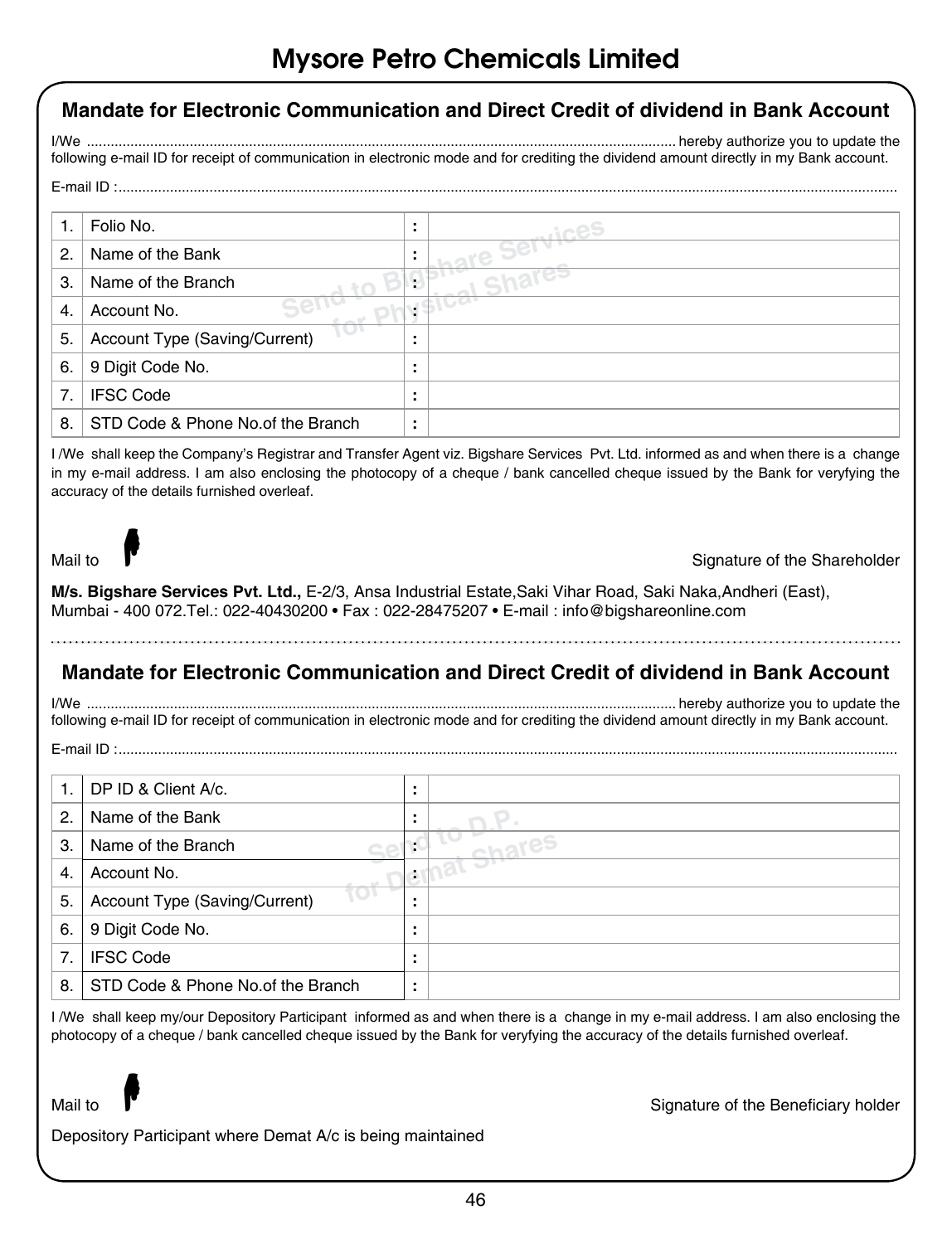



Registered Office : D - 4, Jyothi Complex, 134/1, Infantry Road, Bengaluru - 560 001

#### ATTENDANCE SLIP

(to be presented at the entrance)

| DP-ID No. |  |  |
|-----------|--|--|
|-----------|--|--|

Folio No./Client ID No.\_\_\_\_\_\_\_\_\_\_\_\_\_\_\_

I/We hereby record my/our presence at the 44<sup>th</sup> Annual General Meeting of the Company at Woodlands Hotel, 5, Raja Rammohan Roy Road, Bengaluru - 560 025 on Friday,  $1<sup>st</sup>$  August, 2014 at 12.30 p.m.

PLEASE COMPLETE THIS ATTENDANCE SLIP AND HAND IT OVER AT THE ENTRANCE OF THE MEETING HALL. JOINT SHAREHOLDER(S) MAY OBTAIN ADDITIONAL SLIP AT THE VENUE OF THE MEETING.

| г |         |   |
|---|---------|---|
| r | Affix   |   |
| r |         | г |
| r | Revenue |   |
| r | Stamp   | r |
| г |         | г |
|   |         |   |

Signature of the Member/Proxy

### PROXY FORM

(Pursuant to Section 105(6) of the Companies Act, 2013 read with Rule 19(3) of the Companies (Management and Administration) Rules, 2014)

### Mysore Petro Chemicals Limited

Registered Office : D - 4, Jyothi Complex, 134/1, Infantry Road, Bengaluru - 560 001

**Name of the Member(s):**

**Registered Address:** 

**E-Mail Id:**

**Folio No./Client ID:**

**DP ID:** 

**A TEAR HERE** TEAR here

 $\frac{1}{2}$ 

|  | I/We the member(s) of | shares of the above named Company hereby appoint: |  |
|--|-----------------------|---------------------------------------------------|--|
|--|-----------------------|---------------------------------------------------|--|

| (1) |                 |
|-----|-----------------|
|     |                 |
|     | or failing him; |
| (2) |                 |
|     |                 |
|     | or failing him; |
| (3) |                 |
|     |                 |
|     |                 |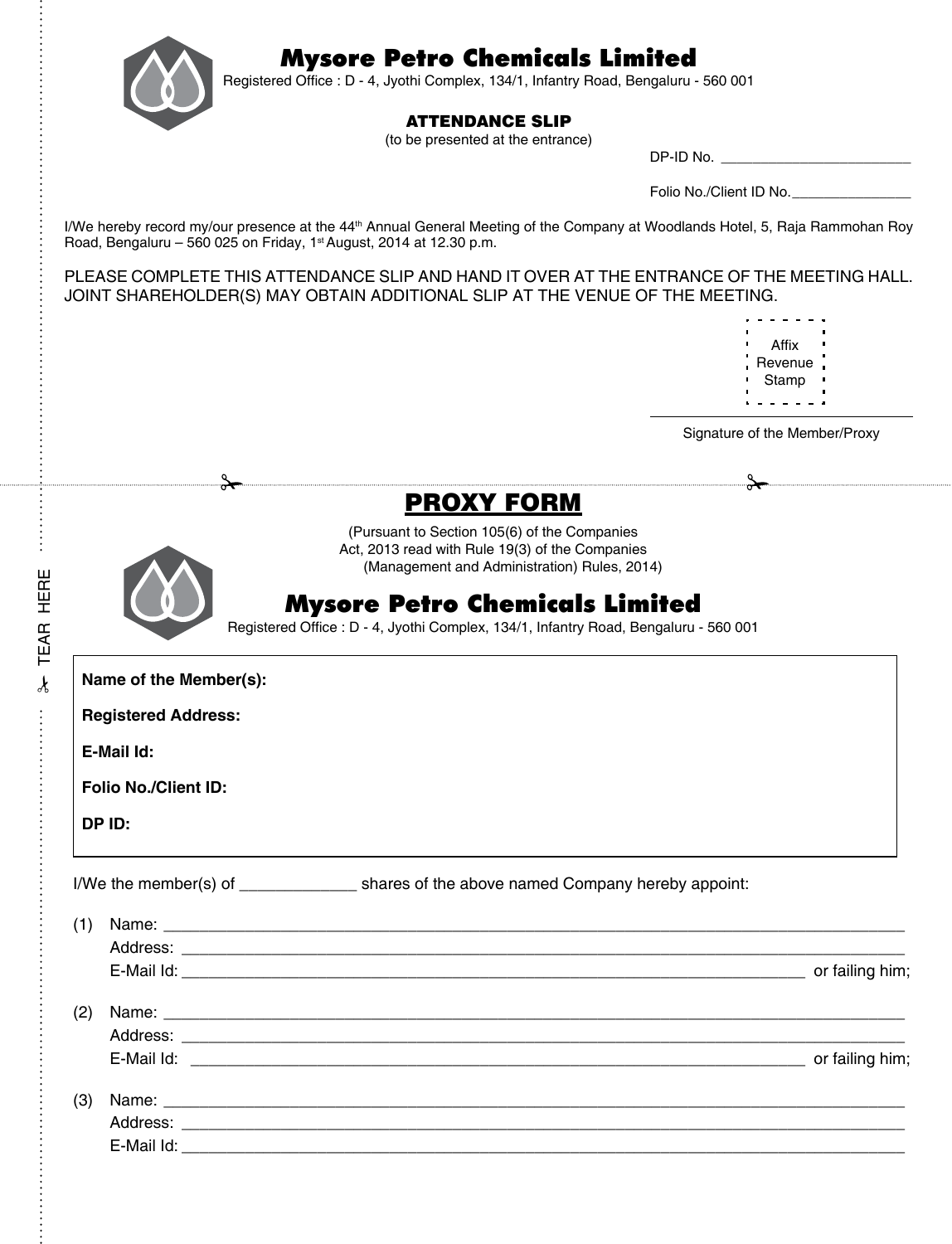as my/our proxy to attend and vote (on a poll) for me/us and on my/our behalf at the 44<sup>th</sup> Annual General Meeting of the Company to be held on Friday, 1st August, 2014 at 12.30 p.m. at Woodlands Hotel, 5, Raja Rammohan Roy Road, Bengaluru - 560 025 and at any adjournment thereof in respect of such resolutions as are indicated below:

| <b>Resolution</b> | <b>RESOLUTIONS</b>                                                                                                                                                   | For | Against |
|-------------------|----------------------------------------------------------------------------------------------------------------------------------------------------------------------|-----|---------|
| No.               | <b>Ordinary Business</b>                                                                                                                                             |     |         |
| 1.                | Consider and adopt the Directors' Report and Audited Statement of Accounts of the<br>Company for the year ended 31 <sup>st</sup> March 2014.                         |     |         |
| 2.                | Declaration of Dividend on Equity Shares                                                                                                                             |     |         |
| 3.                | Shri Nikunj Dhanuka (DIN 00193499) who retires by rotation and being eligible<br>offers himself for reappointment.                                                   |     |         |
| 4.                | Appointment of Statutory Auditors and fixing their remuneration.                                                                                                     |     |         |
|                   | <b>Special Business</b>                                                                                                                                              |     |         |
| 5.                | Appointment of Shri Shrikant Somani (DIN 0085039) as an Independent Director.                                                                                        |     |         |
| 6.                | Appointment of Shri M M Jayakar (DIN 00925962) as an Independent Director.                                                                                           |     |         |
| 7.                | Appointment of Shri Anil Kochar (DIN 00943161) as an Independent Director.                                                                                           |     |         |
| 8.                | Ratification of the remuneration payable to M/s. Krishna S & Associates, Cost<br>auditors of the Company for the financial year ending 31 <sup>st</sup> March, 2015. |     |         |

Signed this \_\_\_\_\_\_\_\_\_ day of \_\_\_\_\_\_\_\_ 2014

Signature of the Shareholder

Signature of the first proxy holder Signature of the second proxy holder Signature of the third proxy holder

Note : This form of proxy in order to be effective should be duly completed and deposited at the Registered Office of the Company, not less than 48 hours before the commencement of the Meeting.